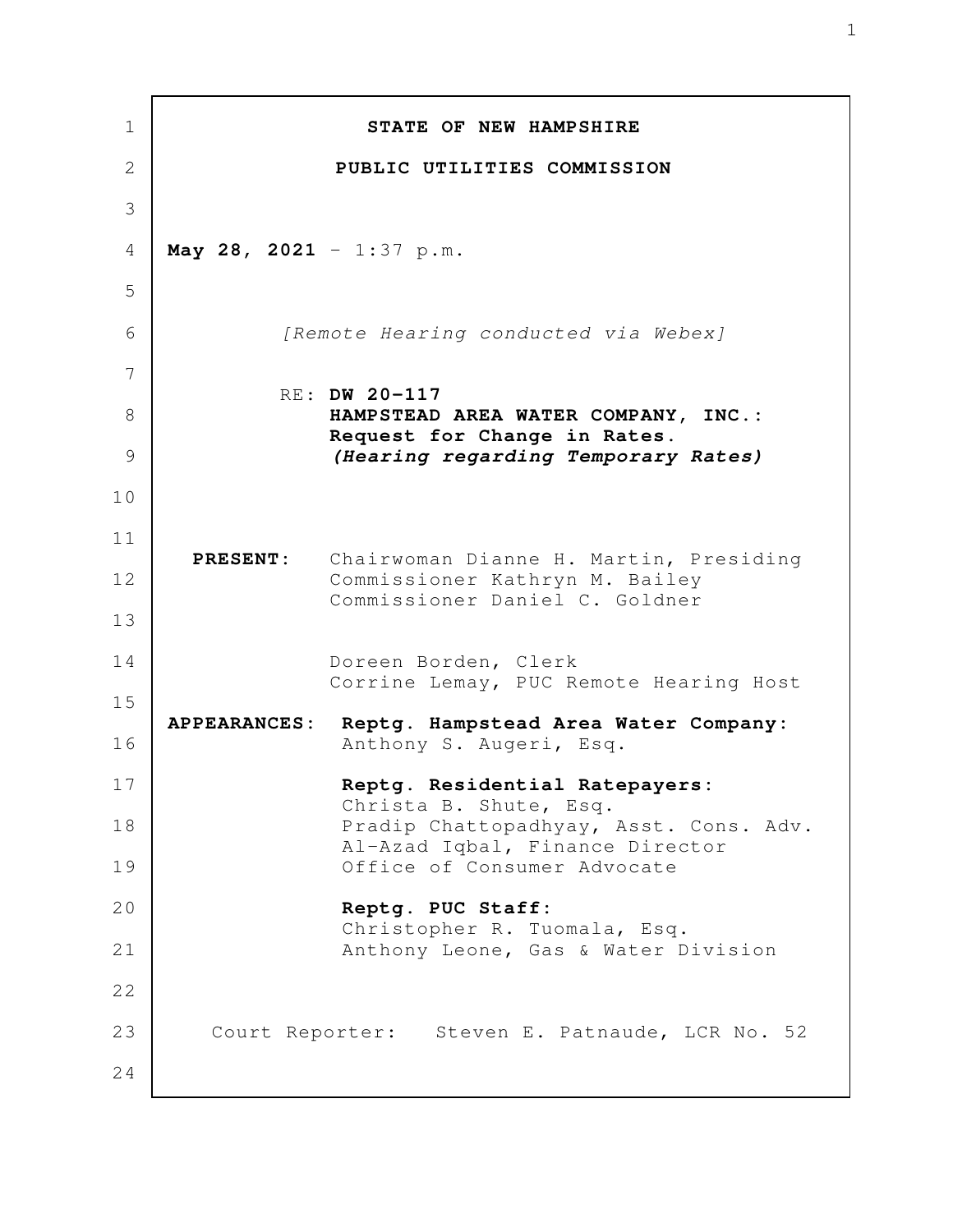**I N D E X PAGE NO. OPENING SUMMARY STATEMENT BY:**  Mr. Augeri 10 **WITNESS PANEL: CHARLIE LANZA STEPHEN P. ST. CYR ANTHONY LEONE** (Added @Page 31) **John Sullivan** Direct examination by Mr. Augeri 11, 14, 27 (Witnesses Lanza & St. Cyr) Direct examination by Mr. Tuomala 13, 19 (Witness Leone) Interrogatories by Commissioner Bailey 29, 37 Direct examination by Mr. Augeri 36 (Witness Sullivan) Interrogatories by Commissioner Goldner 40 **\* \* \* CLOSING STATEMENTS BY:**  Ms. Shute 50 Mr. Tuomala 51 Mr. Augeri 53 1 2 3 4 5 6 7 8 9 10 11 12 13 14 15 16 17 18 19 20 21 22 23 24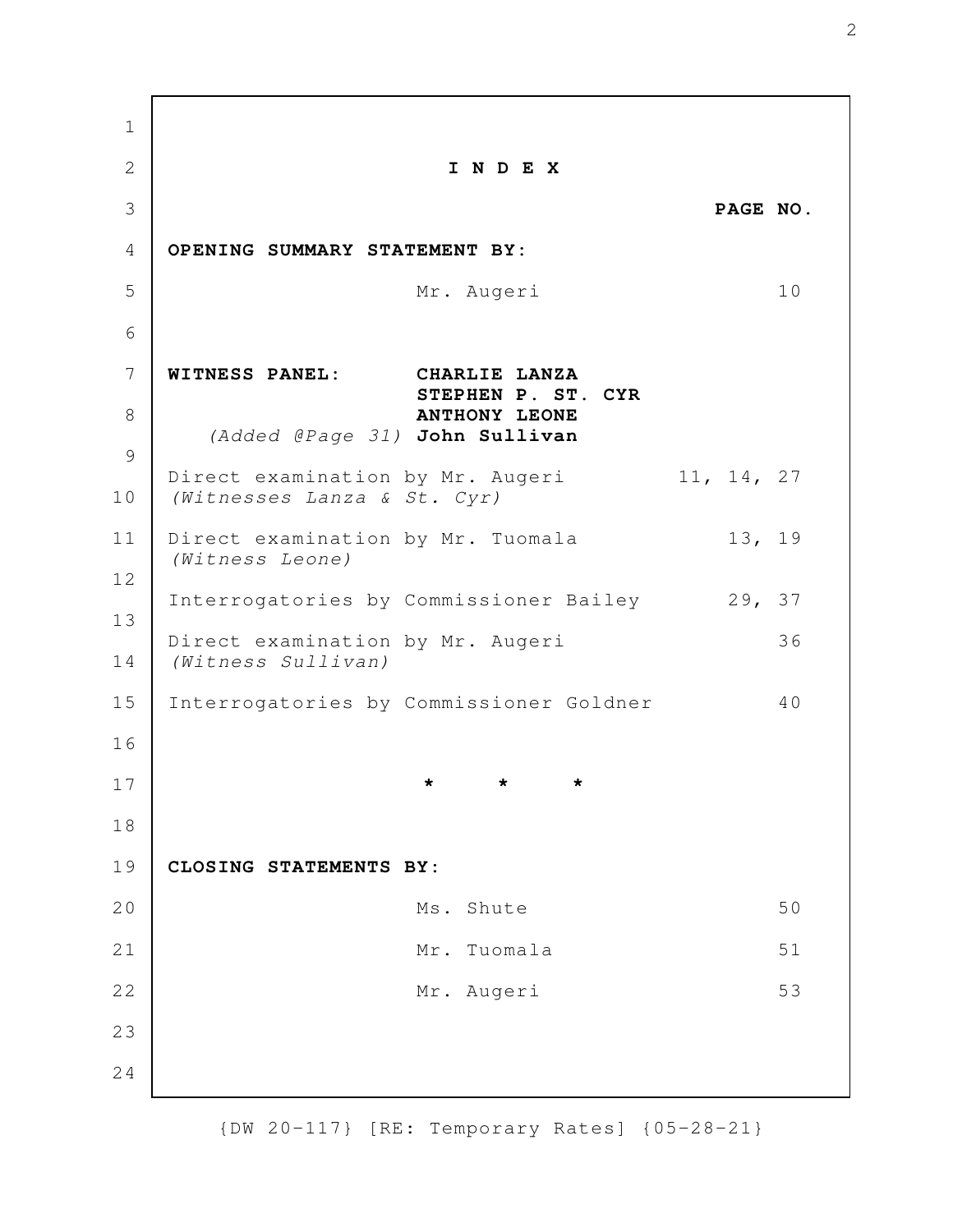**E X H I B I T S EXHIBIT NO. D E S C R I P T I O N PAGE NO.** 1 Settlement Agreement - premarked Temporary Rates 2 Commission Staff's Supporting premarked Schedules, consisting of Schedules 1, 2, 2a, 3, 3a, 3b, 4, 4a, 4b, 5, 6, and 7 (Total of 12 pages)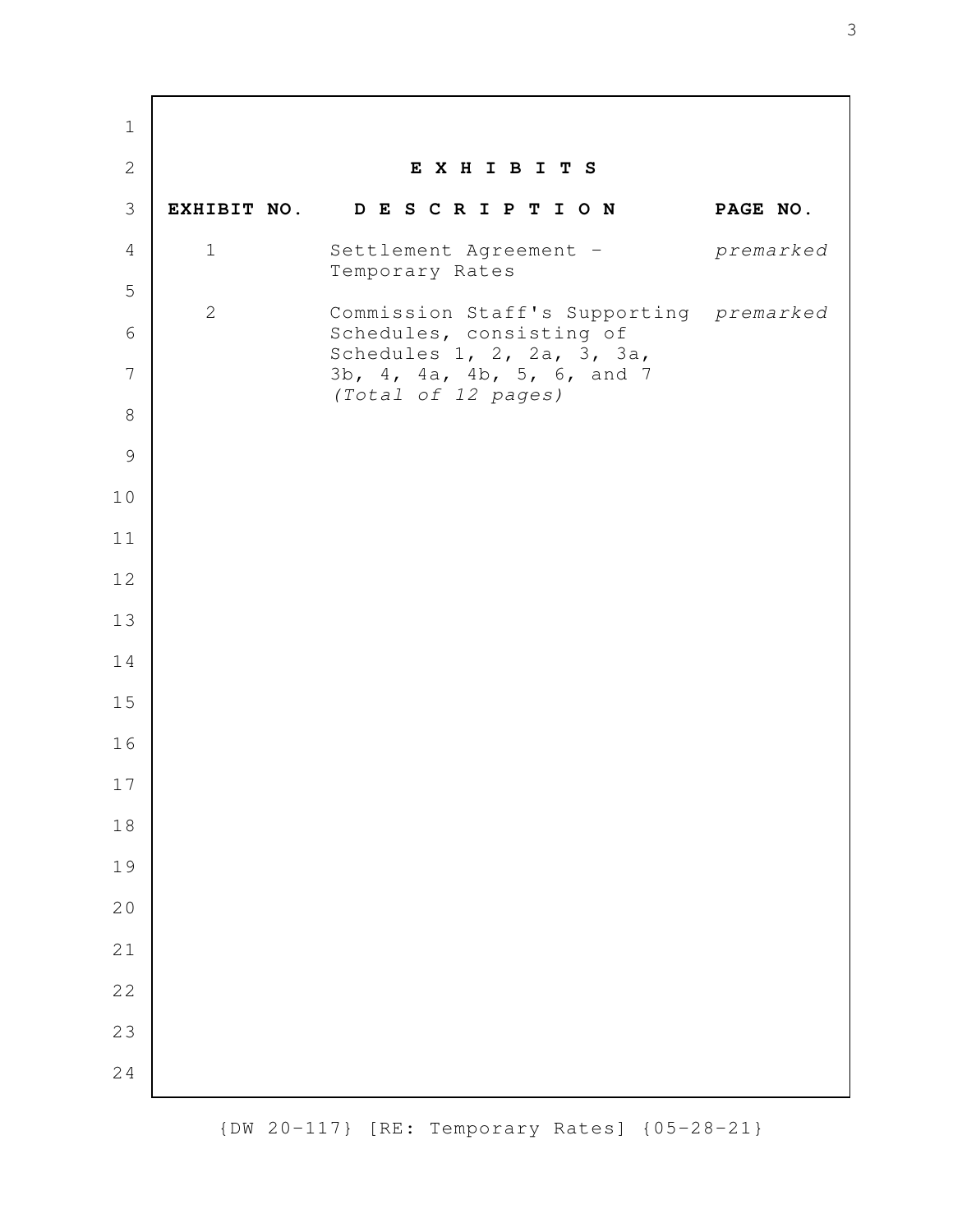**P R O C E E D I N G** CHAIRWOMAN MARTIN: We're here this afternoon in Docket DW 20-117 for a hearing regarding the Hampstead Area Water Company, Incorporated, Request for Temporary Rates. We have to make the necessary findings because this is a remote hearing. As Chairwoman of the Public Utilities Commission, I find that due to the State of Emergency declared by the Governor as a result of the COVID-19 pandemic, and in accordance with the Governor's Emergency Order 2020-04, this public body is authorized to meet electronically. Please note that there is no physical location to observe and listen contemporaneously to this hearing, which was authorized pursuant to the Governor's Emergency Order. However, in accordance with the Emergency Order, I am confirming that we are utilizing Webex for this electronic hearing. All members of the Commission have the ability to communicate contemporaneously during this hearing, and the public has access to contemporaneously listen and, if necessary, 1 2 3 4 5 6 7 8 9 10 11 12 13 14 15 16 17 18 19 20 21 22 23 24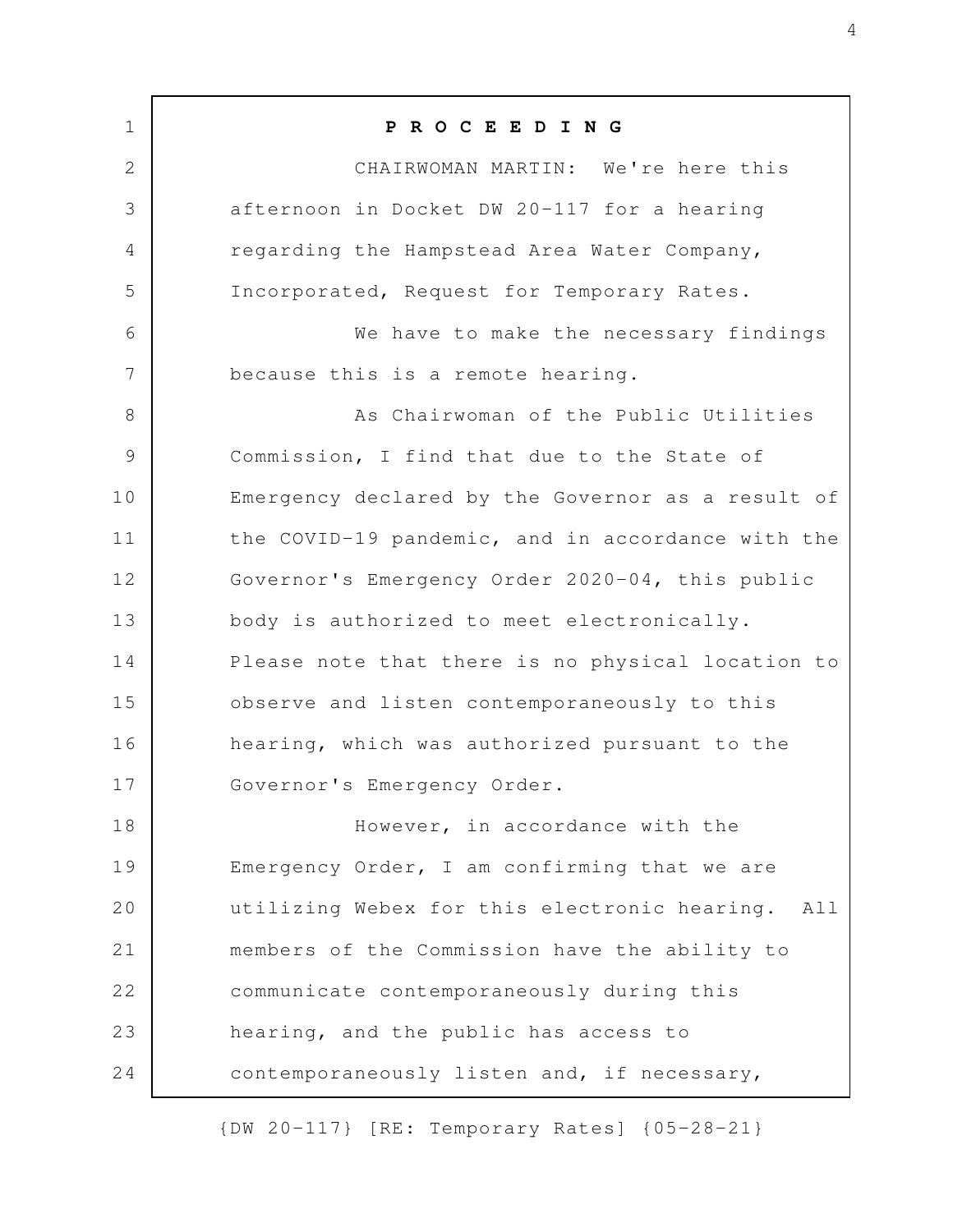participate. We previously gave notice to the public of the necessary information for accessing the hearing in the Order of Notice. If anyone has a problem during the hearing, please call (603)271-2431. In the event the public is unable to access the hearing, the hearing will be adjourned and rescheduled. Okay. We also have to take a roll call attendance of the Commission. When each Commissioner identifies him or herself, please also state if anyone else is with you and identify them. Commissioner Bailey. COMMISSIONER BAILEY: Good afternoon, everyone. Kathryn Bailey, Commissioner at the PUC. And I am alone. CHAIRWOMAN MARTIN: Thank you. And Commissioner Goldner. COMMISSIONER GOLDNER: Hello, everyone. This is Dan Goldner, Commissioner at the PUC. And I am alone. CHAIRWOMAN MARTIN: Okay. Thank you. And I do want to recognize that this is 1 2 3 4 5 6 7 8 9 10 11 12 13 14 15 16 17 18 19 20 21 22 23 24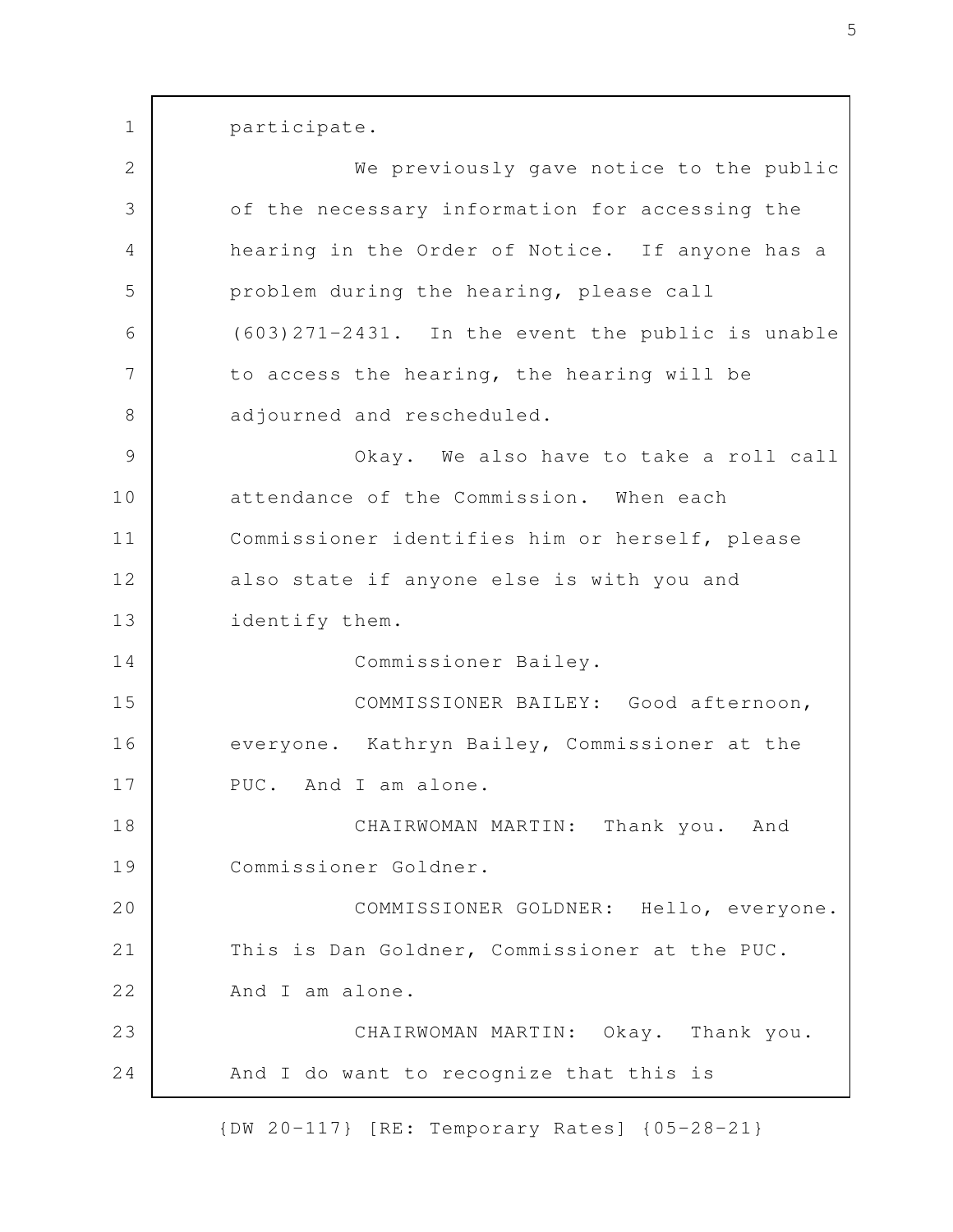Commissioner Goldner's first formal hearing with the Public Utilities Commission. Okay. Let's take appearances, starting with HAWC please. Mr. Augeri. MR. AUGERI: Thank you, Madam Chairwoman. My spacebar seemed to be failing me. I am Attorney Augeri, on behalf of the Hampstead Area Water Company. With me today is Charlie Lanza, the General Manager of the Company; John Sullivan, to the extent he's necessary, he is the Controller of the Company; and also Stephen St. Cyr, who is the outside consultant retained by the Company for this rate matter. Thank you. CHAIRWOMAN MARTIN: Okay. Thank you. And for the OCA? MS. SHUTE: Thank you, Chairwoman Martin. My name is Christa Shute. I am the Staff Attorney for the Office of the Consumer Advocate, here on behalf of residential customers. I'd like to introduce my two colleagues: Dr. Pradip Chattopadhyay is an economist and the OCA's Assistant Consumer 1 2 3 4 5 6 7 8 9 10 11 12 13 14 15 16 17 18 19 20 21 22 23 24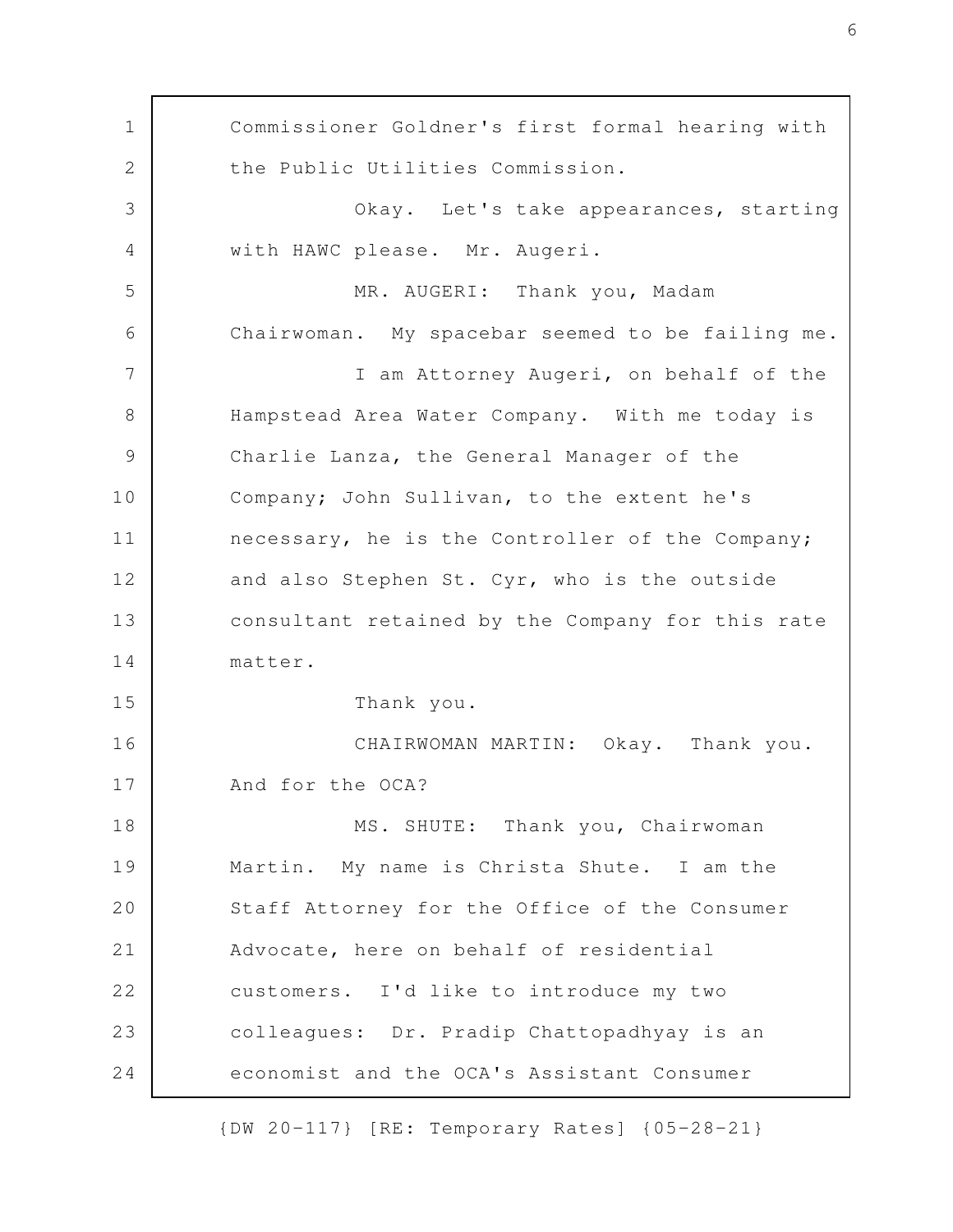Advocate, and Iqbal Al-Azad, who has recently joined the OCA as our Director of Finance, after fourteen years with the Public Utilities Commission as a utility analyst. And, if I could, I'd also just like to take a moment to welcome Commissioner Goldner. We really look forward to your tenure at the Public Utilities Commission. COMMISSIONER GOLDNER: Thank you. MS. SHUTE: Thank you. With that, let me just say that, while my colleagues are available should the Commission have any questions on the Settlement Agreement for Temporary Rates, they won't be providing testimony today, and they can be dropped back to the attendee pool to make it easier for everyone. CHAIRWOMAN MARTIN: Thank you. I appreciate that. Okay. And Mr. Tuomala. MR. TUOMALA: Thank you. Good afternoon, Madam Chairwoman and Commissioners. My name is Christopher Tuomala. I am the attorney representing the Staff of the Public Utilities Commission here today. With me on 1 2 3 4 5 6 7 8 9 10 11 12 13 14 15 16 17 18 19 20 21 22 23 24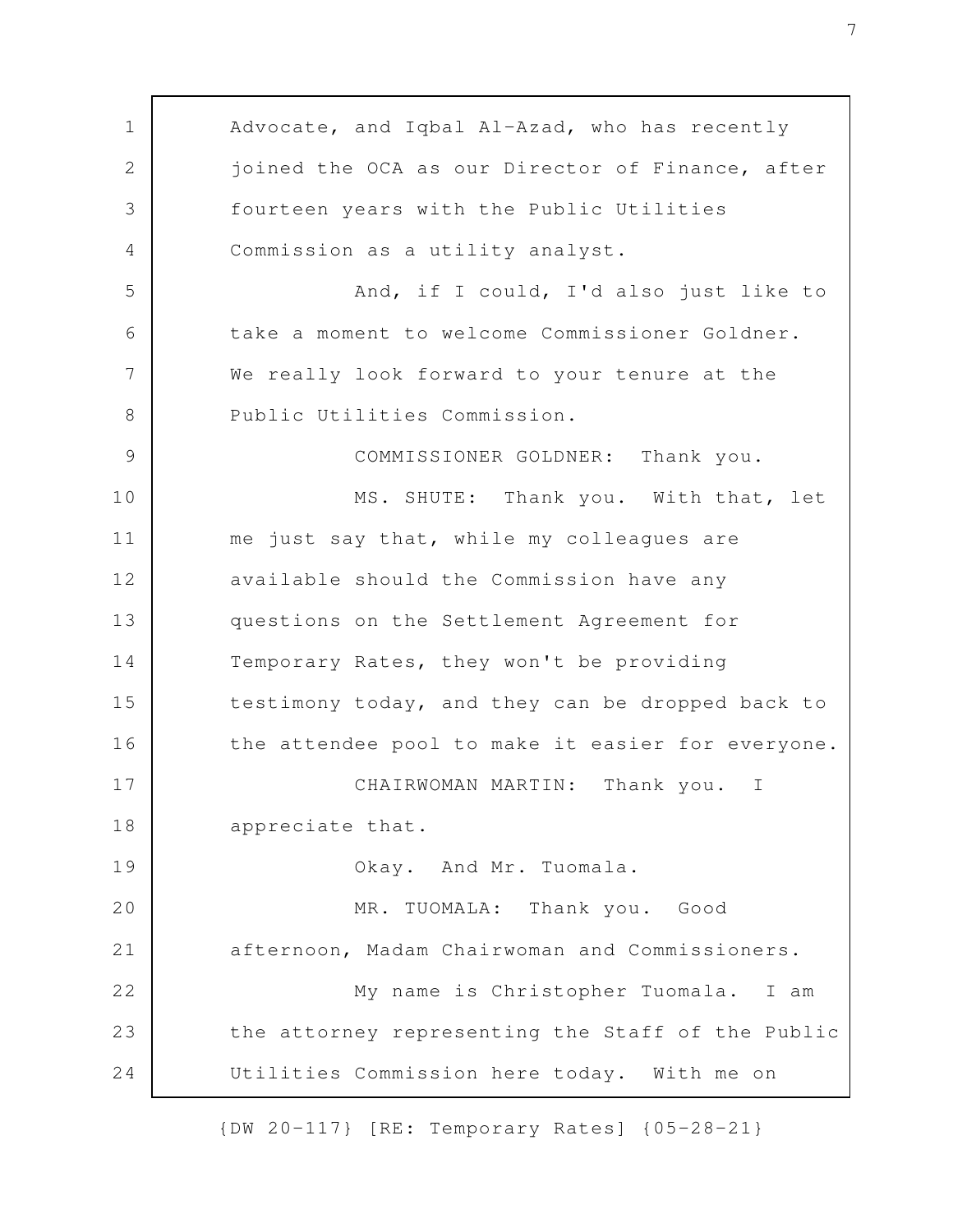camera is Anthony Leone, an Analyst with the Gas/Water Division at the New Hampshire Public Utilities Commission. Thank you. CHAIRWOMAN MARTIN: Thank you. And do we have any intervenors here with us today? MR. TUOMALA: Madam Chairwoman, if I may? There is at least one intervenor or member of one of the intervenor groups in the attendee pool. But the Web Moderator went through the attendee list and asked each individual if they wanted to speak today, and nobody agreed to appear on camera. They all said that they would attend as attendees. And, so, there are no intervenors at this point in attendance who wish to speak on camera. CHAIRWOMAN MARTIN: Thank you. I appreciate that. Okay. So, preliminary matters. I just have the Exhibits 1 and 2 prefiled and premarked for identification. Is there anything else we need to cover, before we hear from the witnesses? MR. TUOMALA: No, Madam Chairwoman. 1 2 3 4 5 6 7 8 9 10 11 12 13 14 15 16 17 18 19 20 21 22 23 24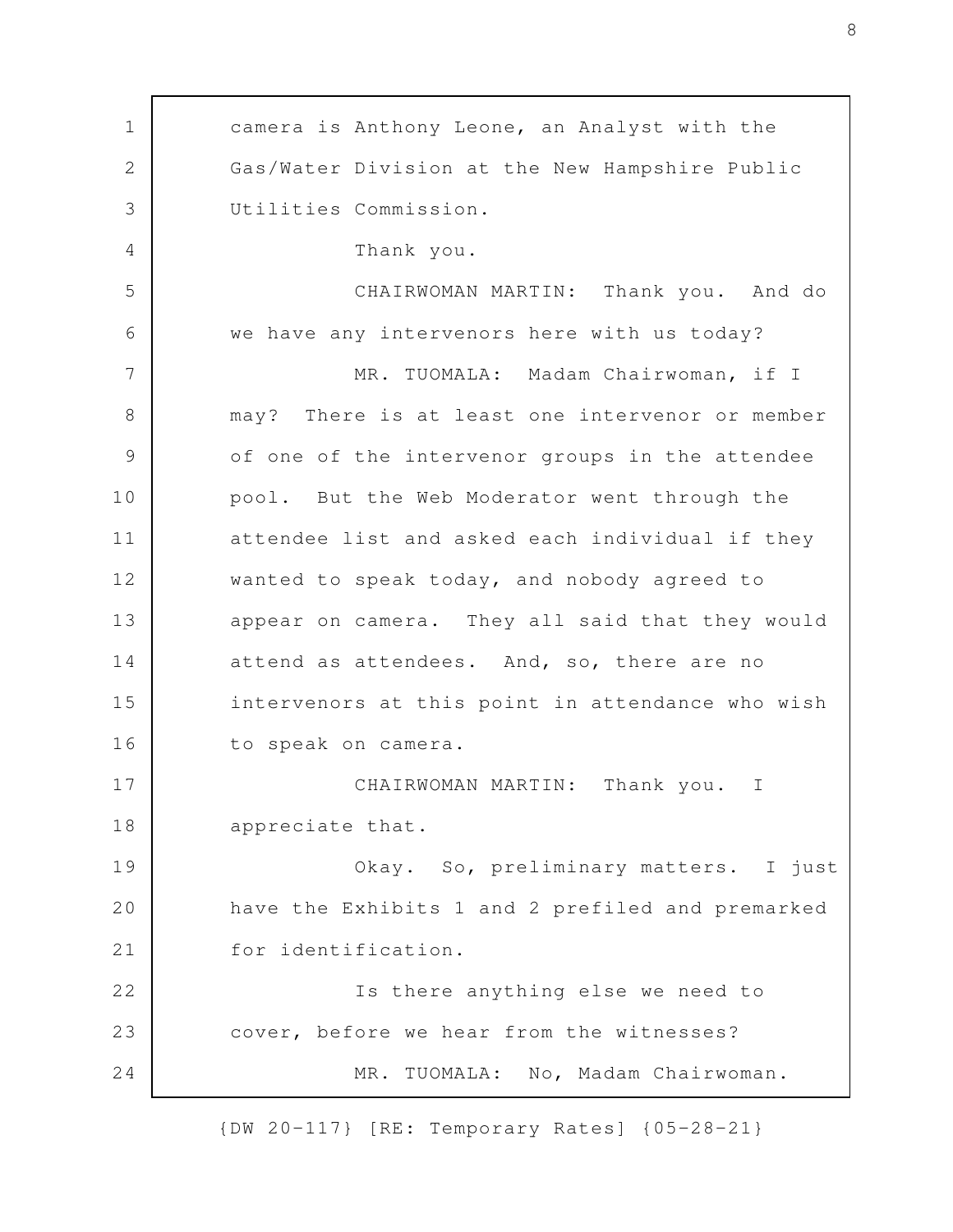Not from Staff. MR. AUGERI: I don't believe so. And none from the Company, Madam Chairwoman. MS. SHUTE: Not from OCA. CHAIRWOMAN MARTIN: Thank you. Mr. Patnaude, if you could swear in the witnesses. (Whereupon *Stephen P. St. Cyr*, *Charlie Lanza*, and *Anthony Leone* were duly sworn by the Court Reporter.) CHAIRWOMAN MARTIN: Okay. Thank you. And how are we proceeding with the witnesses today? MR. TUOMALA: Madam Chairwoman, if I may? We were going to proceed as a panel. And, in discussion with counsel for Hampstead Area Water Company, we were going to go through the preliminary foundational questions first of each witness, HAWC going first with his two witnesses and then with Anthony, and then back to Hampstead to discuss the substantive questions for witnesses, and then back to Staff that way. If that's acceptable for the Commission? CHAIRWOMAN MARTIN: That sounds great. 1 2 3 4 5 6 7 8 9 10 11 12 13 14 15 16 17 18 19 20 21 22 23 24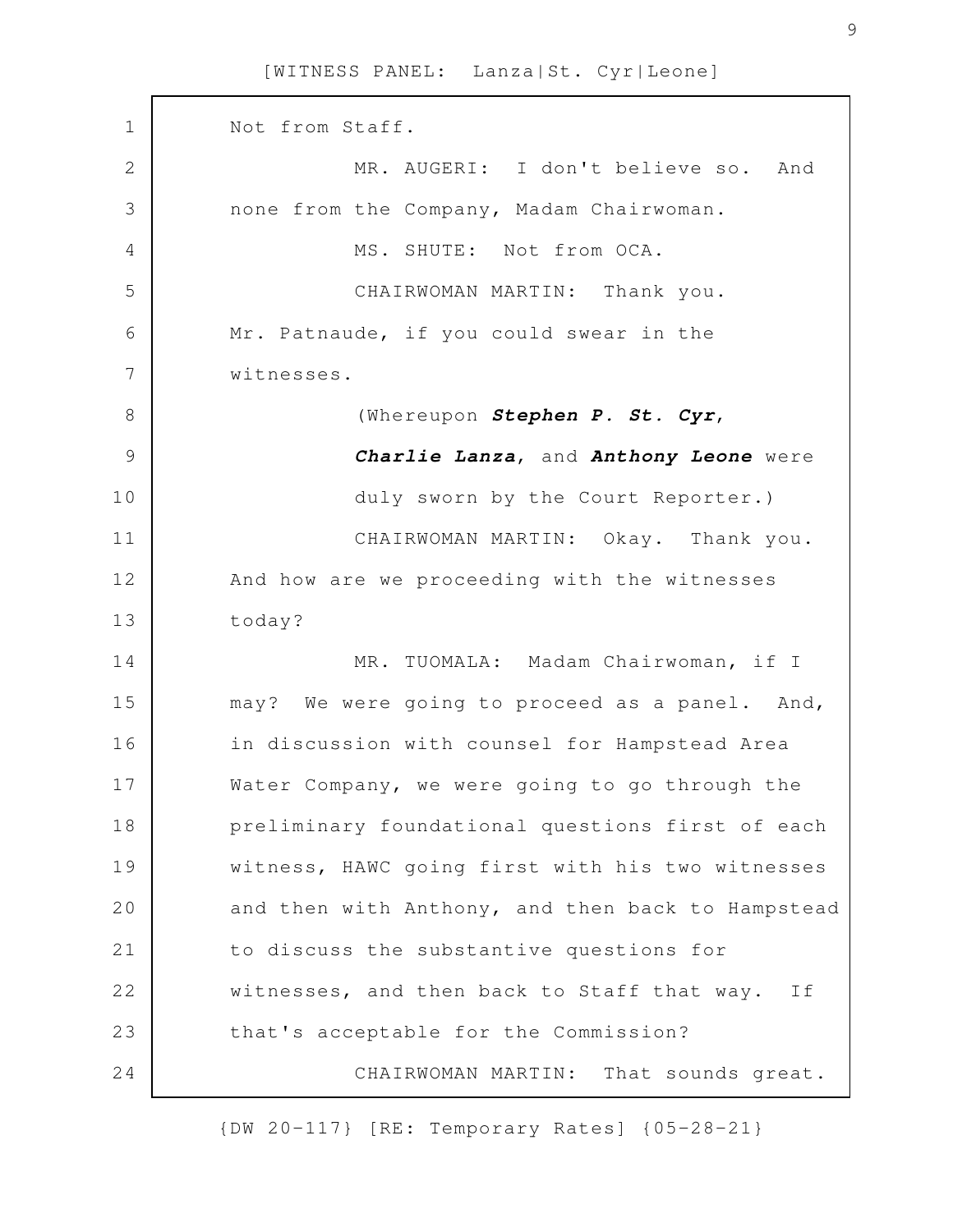| $\mathbf 1$   | Thank you. Go ahead.                              |
|---------------|---------------------------------------------------|
| 2             | MR. AUGERI: Thank you, Madam                      |
| 3             | Chairwoman, for the Company. I was also going to  |
| 4             | summarize how we got here very briefly, if it     |
| 5             | would benefit the Commission, and then go right   |
| 6             | to the preliminary background of the witnesses.   |
| 7             | The Company filed for temp. and                   |
| 8             | permanent rates for proposed tariff changes.      |
| $\mathcal{G}$ | This is based on a 2019 test year, in which the   |
| 10            | submissions by the Company show a revenue         |
| 11            | deficiency. The parties agreed, at the            |
| 12            | establishment of the procedural schedule, to      |
| 13            | essentially bifurcate the matters of temporary    |
| 14            | rates from the permanent rates, which was done.   |
| 15            | There were two notices to the                     |
| 16            | ratepayers of these proceedings; one according to |
| 17            | the suspension of the tariff and a second that    |
| 18            | was accomplished. The parties proceeded with the  |
| 19            | temporary rate procedural schedule, which         |
| 20            | included the propounding of data requests that    |
| 21            | were responded to; technical sessions, which      |
| 22            | there were two additional technical sessions      |
| 23            | provided in the temporary rate piece part of the  |
| 24            | case, excuse me, to allow for intervenors to      |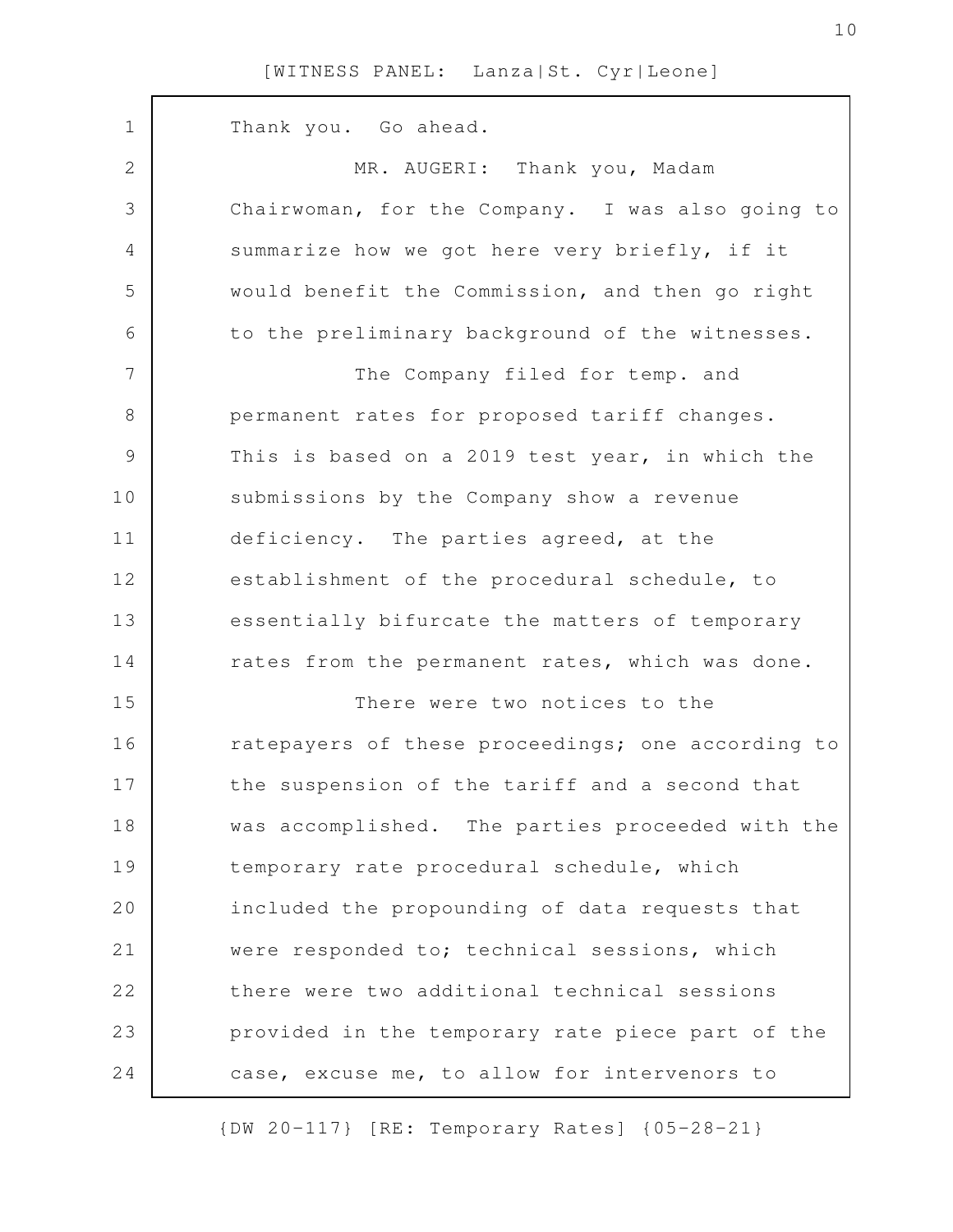| $\mathbf 1$   | participate in that part of the process. After     |  |
|---------------|----------------------------------------------------|--|
| $\mathbf{2}$  | completing the temporary procedural schedules,     |  |
| 3             | the Settling Parties had reached a Settlement,     |  |
| 4             | which is before the Commission right now, on       |  |
| 5             | Temporary Rates. And those are contained in        |  |
| 6             | exhibits -- premarked Exhibits 1 and 2.            |  |
| 7             | So, that's kind of the background of               |  |
| 8             | how we got here, Madam Chairwoman and              |  |
| $\mathcal{G}$ | Commission.                                        |  |
| 10            | Now, I would like to introduce our                 |  |
| 11            | first witness, and go through that, Mr. Charlie    |  |
| 12            | Lanza, who is the -- for that.                     |  |
|               |                                                    |  |
| 13            | CHARLIE LANZA, SWORN                               |  |
| 14            | STEPHEN P. ST. CYR, SWORN                          |  |
| 15            | DIRECT EXAMINATION                                 |  |
| 16            | BY MR. AUGERI:                                     |  |
| 17            | So, Mr. Lanza, if you could, for the record,<br>Q  |  |
| 18            | please state your name and position with the       |  |
| 19            | Company?                                           |  |
| 20            | (Lanza) My name is Charlie Lanza. And my<br>Α      |  |
| 21            | position is General Manager with the Company.      |  |
| 22            | And if you could just very briefly provide an<br>Q |  |
| 23            | overview of your involvement with the rate         |  |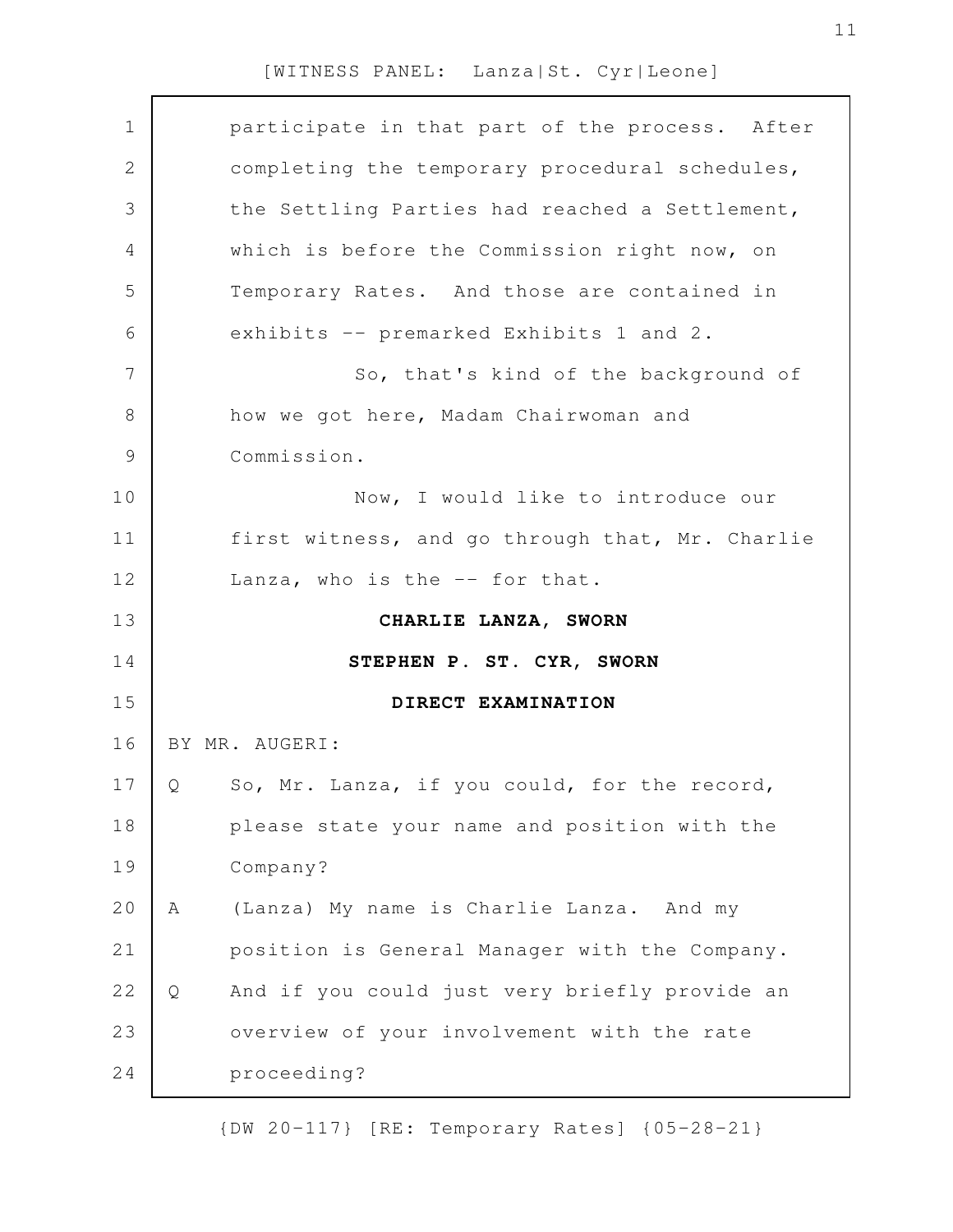| $\mathbf 1$    | Α           | (Lanza) Yes. I was involved with providing       |
|----------------|-------------|--------------------------------------------------|
| $\mathbf 2$    |             | testimony in support of the rate adjustment.     |
| 3              | Q           | Okay. And your area of expertise, if you would,  |
| $\overline{4}$ |             | for this?                                        |
| 5              | Α           | (Lanza) I handle the general day-to-day          |
| 6              |             | operations of the Company, overseeing all        |
| $\overline{7}$ |             | operations and management.                       |
| $8\,$          | Q           | All right. Thank you. And now, for introduction  |
| $\mathcal{G}$  |             | of our second witness, Stephen P. St. Cyr,       |
| 10             |             | Mr. St. Cyr, if you could just, for the record,  |
| 11             |             | state your name and business for the record?     |
| 12             | $\mathbb A$ | (St. Cyr) My name is Stephen P. St. Cyr, and I'm |
| 13             |             | the owner and operator of Stephen P. St. Cyr &   |
| 14             |             | Associates.                                      |
| 15             | Q           | Okay. And what is your area of expertise,        |
| 16             |             | Mr. St. Cyr?                                     |
| 17             | А           | (St. Cyr) The area of expertise is accounting,   |
| 18             |             | tax, management, and regulatory matters.         |
| 19             | Q           | All right. Thank you. And, very briefly, if you  |
| 20             |             | could explain your involvement with the rate     |
| 21             |             | proceeding to date?                              |
| 22             | Α           | (St. Cyr) So, I was involved in the preparation  |
| 23             |             | of both the temporary and permanent rate         |
| 24             |             | schedules, and the testimony supporting those    |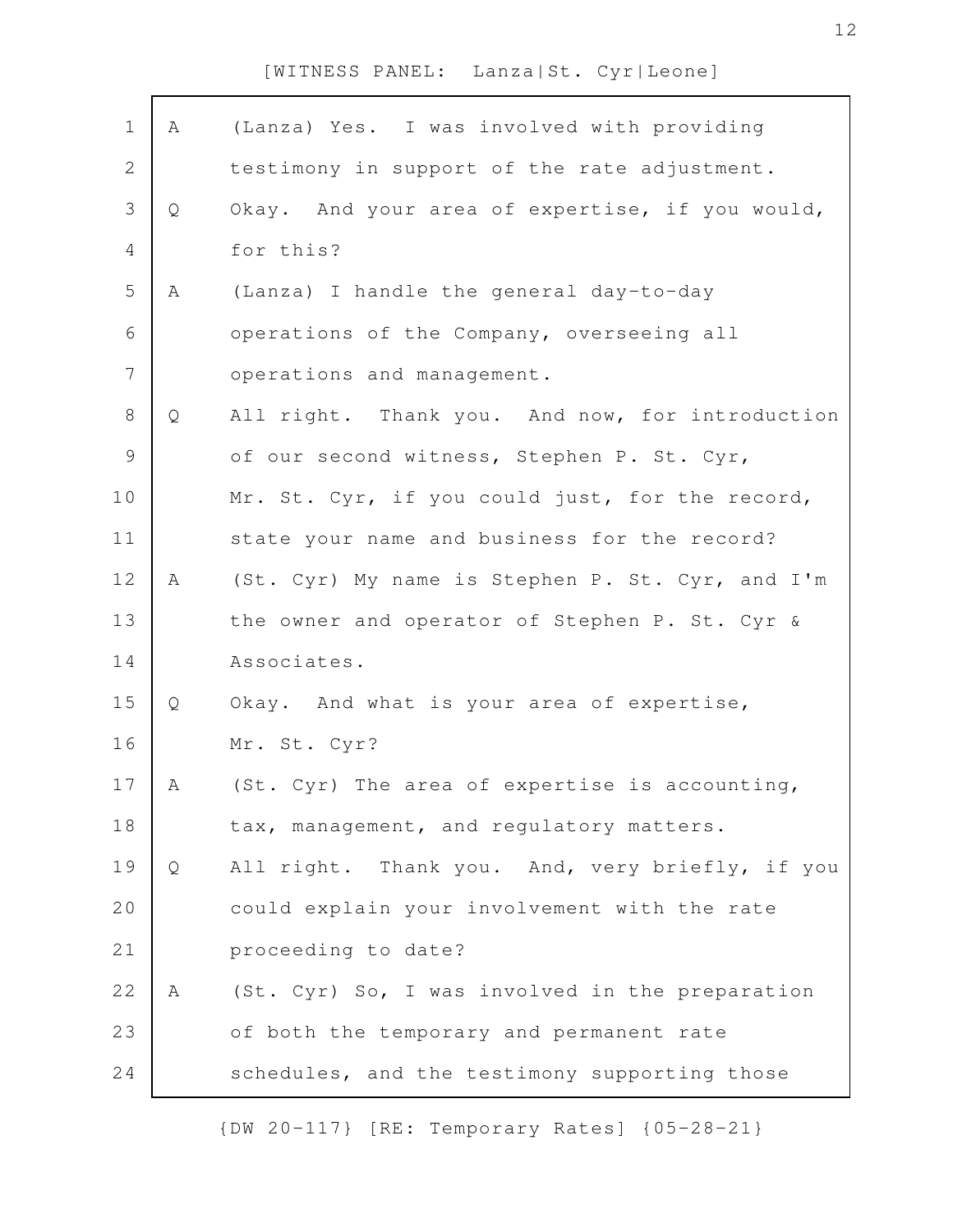| $\mathbf 1$  |   | schedules, and also provided some oversight with  |
|--------------|---|---------------------------------------------------|
| $\mathbf{2}$ |   | the preparation of the filing itself.             |
| 3            | Q | And are you familiar with the exhibits that have  |
| 4            |   | been premarked for this hearing?                  |
| 5            | A | (St. Cyr) Yes, I am.                              |
| 6            | Q | Thank you. Mr. Lanza, the same question to you,   |
| 7            |   | are you familiar with both of the exhibits that   |
| 8            |   | have been premarked for this hearing?             |
| $\mathsf 9$  | A | (Lanza) Yes, I am.                                |
| 10           |   | MR. AUGERI: All right. Thank you.                 |
| 11           |   | Attorney Tuomala, if you wanted to start with     |
| 12           |   | your preliminary examination of your witness.     |
| 13           |   | Thank you.<br>MR. TUOMALA:                        |
| 14           |   | ANTHONY LEONE, SWORN                              |
| 15           |   | DIRECT EXAMINATION                                |
| 16           |   | BY MR. TUOMALA:                                   |
| 17           | Q | Mr. Leone, good afternoon. And could you please   |
| 18           |   | state your full name for the record?              |
| 19           | Α | (Leone) Yes. My name is Anthony Leone.            |
| 20           | Q | And, Mr. Leone, by whom are you employed?         |
| 21           | A | (Leone) I'm employed by the New Hampshire Public  |
| 22           |   | Utilities Commission.                             |
| 23           | Q | And what is your position at the Public Utilities |
| 24           |   | Commission?                                       |
|              |   |                                                   |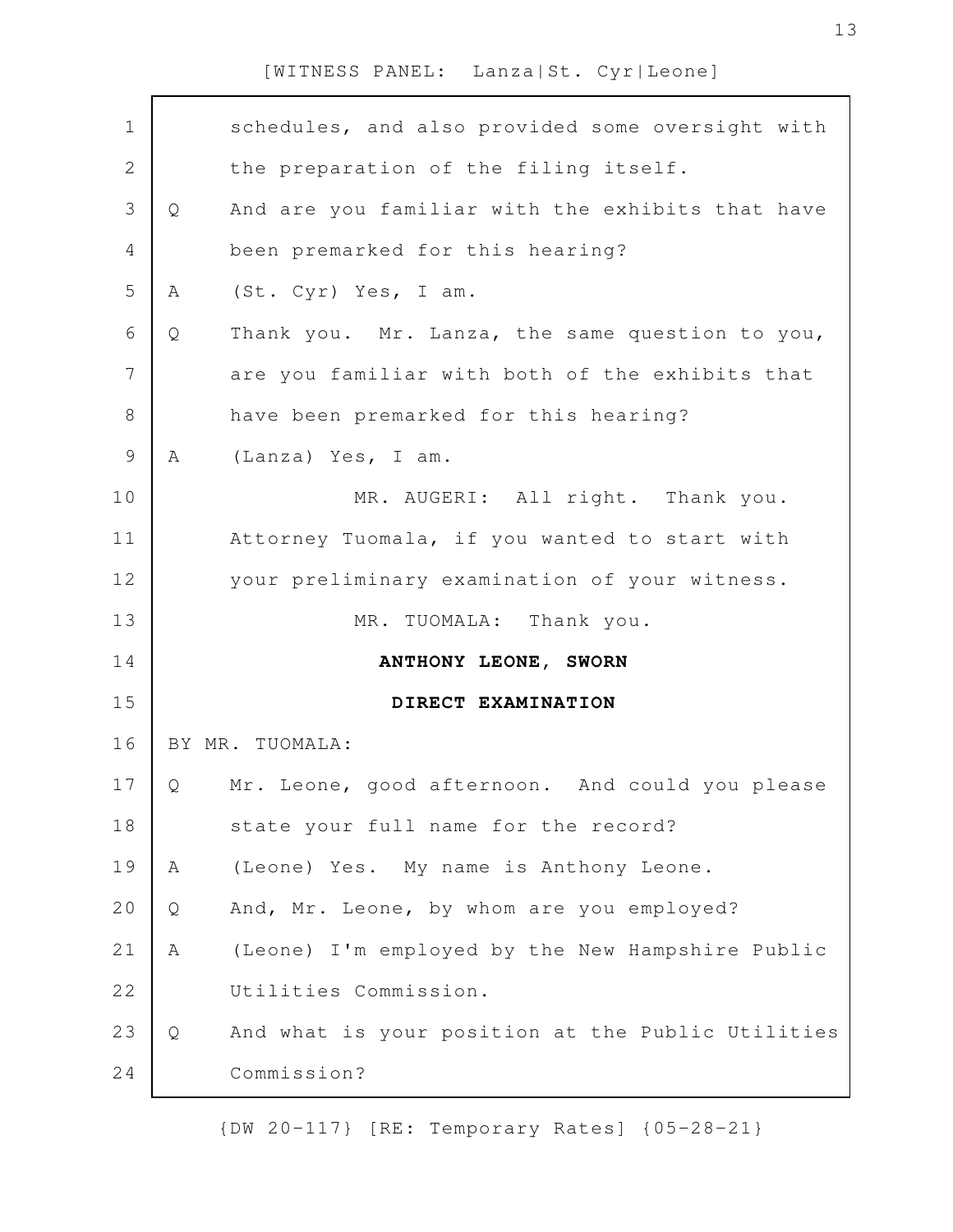| $\mathbf 1$    | Α | (Leone) My position at the PUC is I'm a Utility   |
|----------------|---|---------------------------------------------------|
| $\mathbf 2$    |   | Analyst in the Gas and Water Division.            |
| 3              | Q | And, as an analyst in the Gas/Water Division,     |
| $\overline{4}$ |   | could you briefly describe your responsibilities? |
| 5              | Α | (Leone) Yes. Among other duties, I review         |
| 6              |   | company filings, I conduct discovery, and, when   |
| 7              |   | appropriate, I issue a recommendation or take     |
| 8              |   | part in settlement discussions.                   |
| $\mathsf 9$    | Q | And my last preliminary question for you is have  |
| 10             |   | you testified before the Commission?              |
| 11             | Α | (Leone) No, I have not.                           |
| 12             |   | MR. TUOMALA: Thank you, Mr. Leone.<br>$\mathbf I$ |
| 13             |   | would turn back to Attorney Augeri.               |
| 14             |   | MR. AUGERI: Thank you, Attorney                   |
| 15             |   | Tuomala.                                          |
| 16             |   | BY MR. AUGERI:                                    |
| 17             | Q | Mr. Lanza, did the Company notify customers of    |
| 18             |   | the proceeding?                                   |
| 19             | Α | (Lanza) Yes. The customers were notified on its   |
| 20             |   | website December 18th, 2020, pursuant to Order    |
| 21             |   | Number 26,437. In addition, we also sent the      |
| 22             |   | order by mail and email on March 5th, 2021, also  |
| 23             |   | pursuant to the same order.                       |
| 24             | Q | And that second notice, can you just briefly      |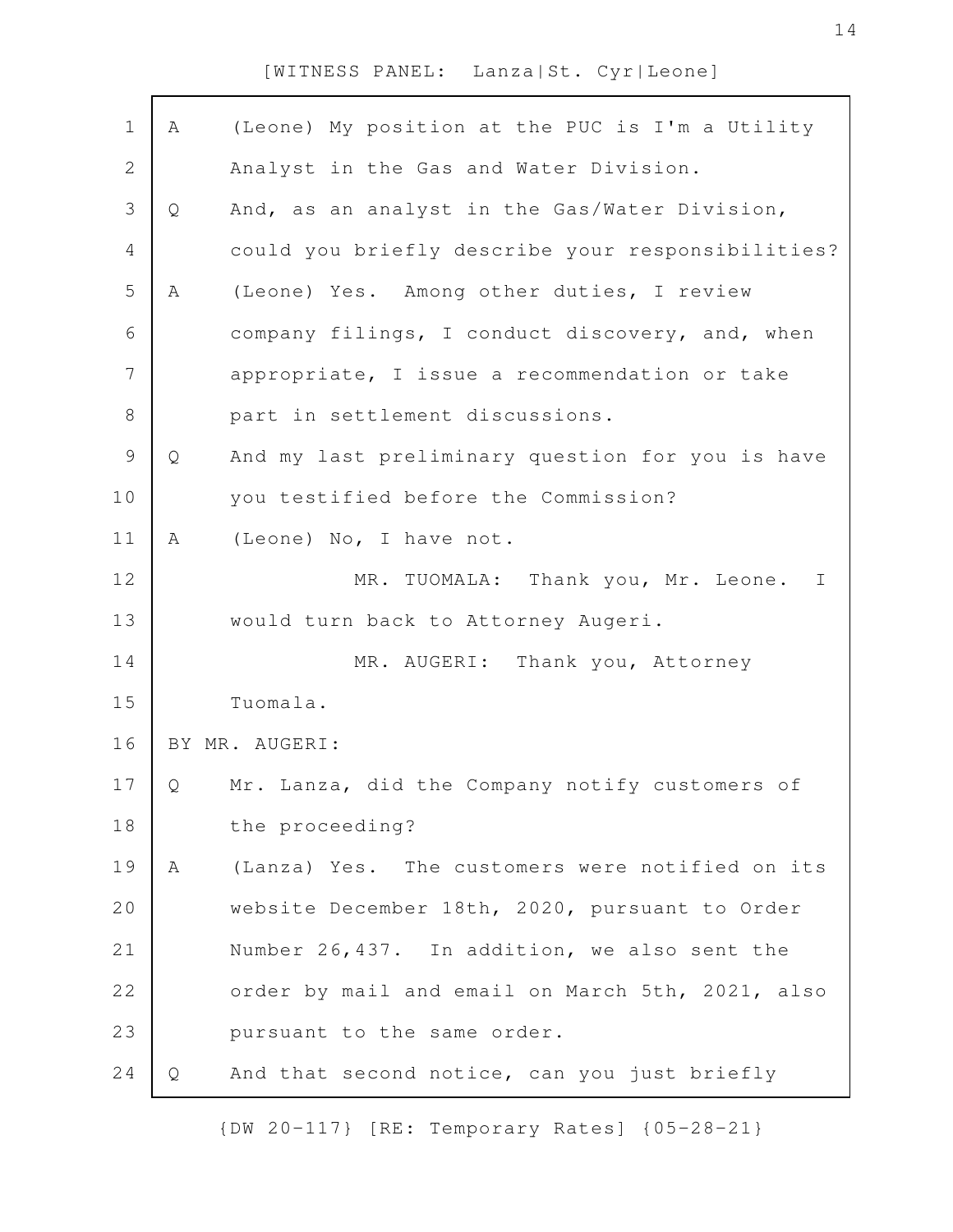describe why that was done? A (Lanza) Yes. As I mentioned, the first notice that was placed on the website was done pursuant to the order [indecipherable audio] on the rate. And it was later -- [Court reporter interruption due to audio issues.] **CONTINUED BY THE WITNESS:** A (Lanza) So, I believe where I left off was, at a technical session, technical hearing, it was brought to our attention by the OCA that they thought that there was a rule that required that all customers be notified directly, to which we followed up with the Commission and  $--$  or, I'm sorry, the Staff and the OCA, and they were  $$ the OCA was, in fact, correct. So, we agreed to some additional --CHAIRWOMAN MARTIN: Mr. Lanza? Mr. Lanza, I apologize. WITNESS LANZA: Yup. CHAIRWOMAN MARTIN: Can you just speak slowly? It sounds like there's actually a bandwidth issue on your side. So, it would help if you could speak a little more slowly. 1 2 3 4 5 6 7 8 9 10 11 12 13 14 15 16 17 18 19 20 21 22 23 24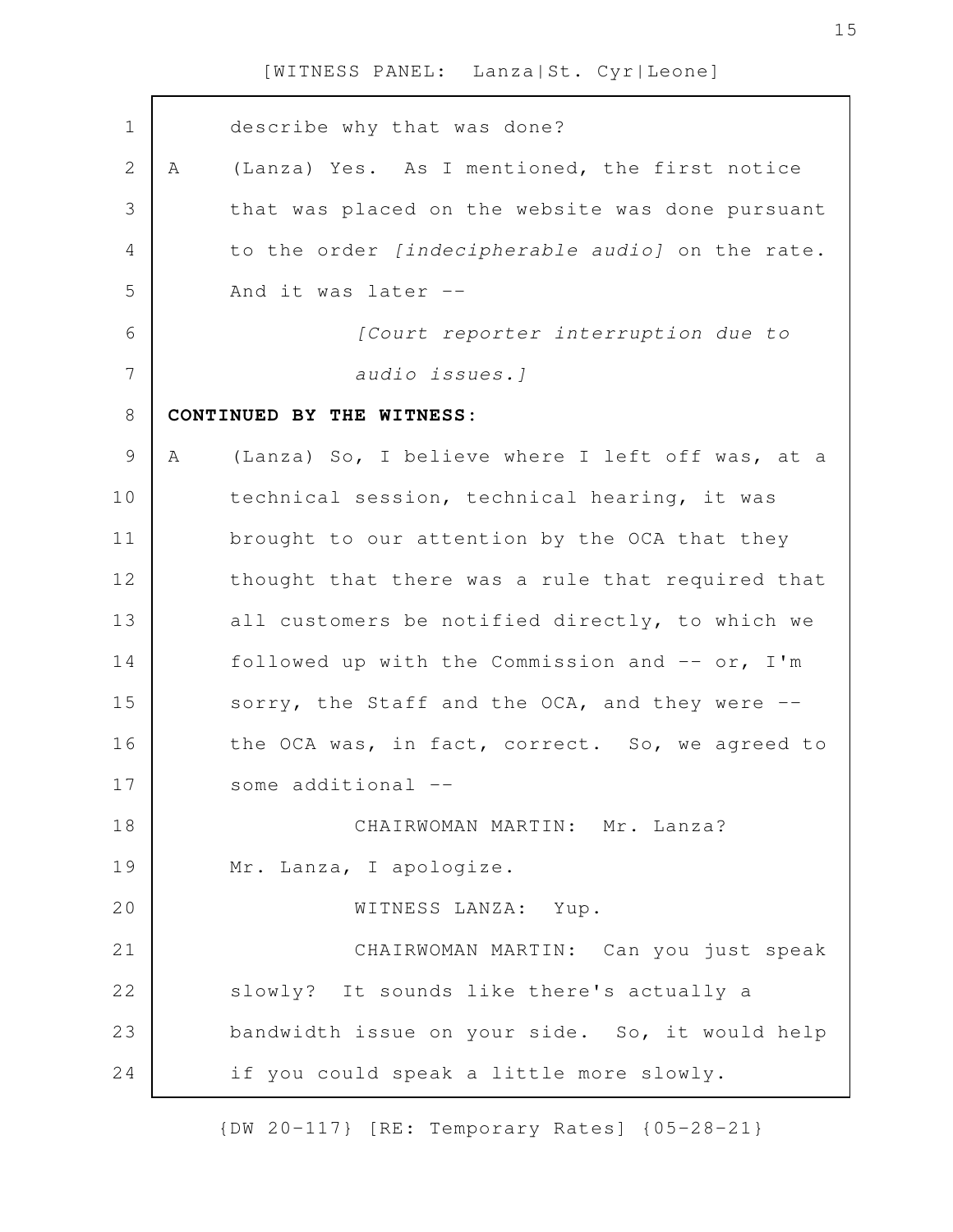| $\mathbf 1$    |   | WITNESS LANZA: Sure.                              |
|----------------|---|---------------------------------------------------|
| $\overline{2}$ |   | MS. LEMAY: And it could also be the               |
| 3              |   | microphone.                                       |
| $\overline{4}$ |   | WITNESS LANZA: All right. Let me try              |
| 5              |   | one more time.                                    |
| $\epsilon$     |   | CONTINUED BY THE WITNESS:                         |
| 7              | A | (Lanza) So, the customers were noticed a second   |
| $\,8\,$        |   | time, after discussion with the Staff and OCA at  |
| 9              |   | a tech session. After the session, we researched  |
| 10             |   | the rules, and found that, in fact, the customers |
| 11             |   | were to be notified directly. At that time, we    |
| 12             |   | notified the customers and provided additional    |
| 13             |   | time for other or additional intervenors to join  |
| 14             |   | the case.                                         |
| 15             |   | BY MR. AUGERI:                                    |
| 16             | Q | Okay. Thank you. With respect to the billing of   |
| $17$           |   | customers, how often is that accomplished?        |
| 18             | Α | (Lanza) Monthly.                                  |
| 19             | Q | Okay. I'm going to direct your attention now to   |
| 20             |   | what has been premarked as "Exhibit 1", which is  |
| 21             |   | the Settlement Agreement. Are you familiar --     |
| 22             |   | well, let me take a step back. Did you            |
| 23             |   | participate in the settlement discussions between |
| 24             |   | the parties in this matter?                       |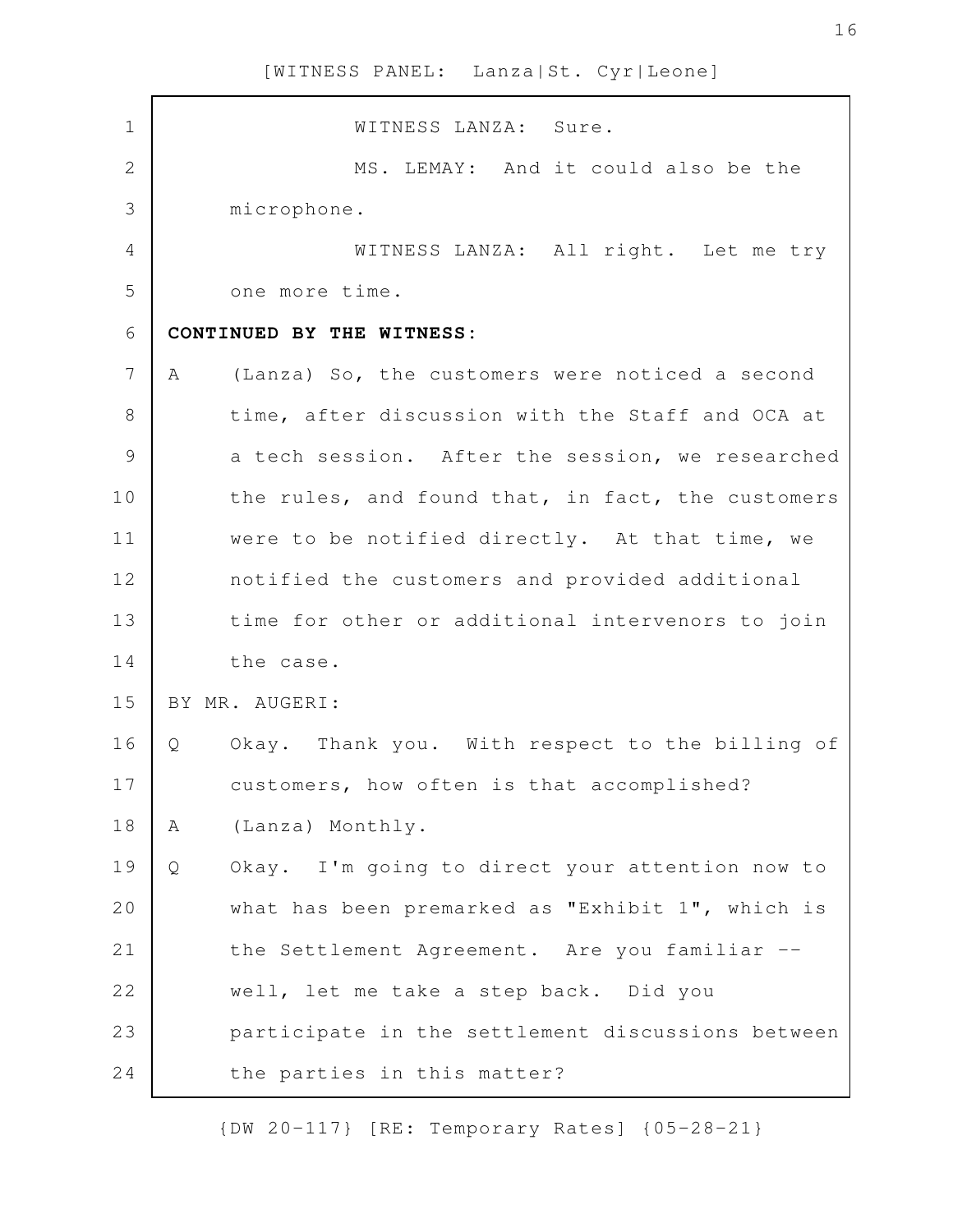| $\mathbf 1$    | Α | (Lanza) Yes.                                      |
|----------------|---|---------------------------------------------------|
| $\overline{2}$ | Q | And are you familiar with the terms that are      |
| 3              |   | contained in the Settlement Agreement for         |
| 4              |   | Temporary Rates that has been marked as "Exhibit  |
| 5              |   | $1"$ ?                                            |
| 6              | Α | (Lanza) I am.                                     |
| $\overline{7}$ | Q | And are those terms that are in that Agreement a  |
| $\,8\,$        |   | compromise from what the Company originally       |
| $\mathcal{G}$  |   | sought in its rate filing with regard to          |
| 10             |   | temporary rates?                                  |
| 11             | Α | (Lanza) Yes.                                      |
| 12             | Q | And do you believe the temporary rates that the   |
| 13             |   | parties have agreed to will be sufficient to      |
| 14             |   | yield not less than a reasonable return on the    |
| 15             |   | Company's costs of its properties used and useful |
| 16             |   | in the public service?                            |
| 17             | Α | (Lanza) Yes, I believe so.                        |
| 18             | Q | Sitting here today, are you aware of any material |
| 19             |   | changes or corrections that need to be made to    |
| 20             |   | the Settlement Agreement that has been marked as  |
| 21             |   | "Exhibit 1"?                                      |
| 22             | A | (Lanza) No.                                       |
| 23             | Q | And do you have an opinion as to whether the      |
| 24             |   | temporary rates will be just and reasonable, if   |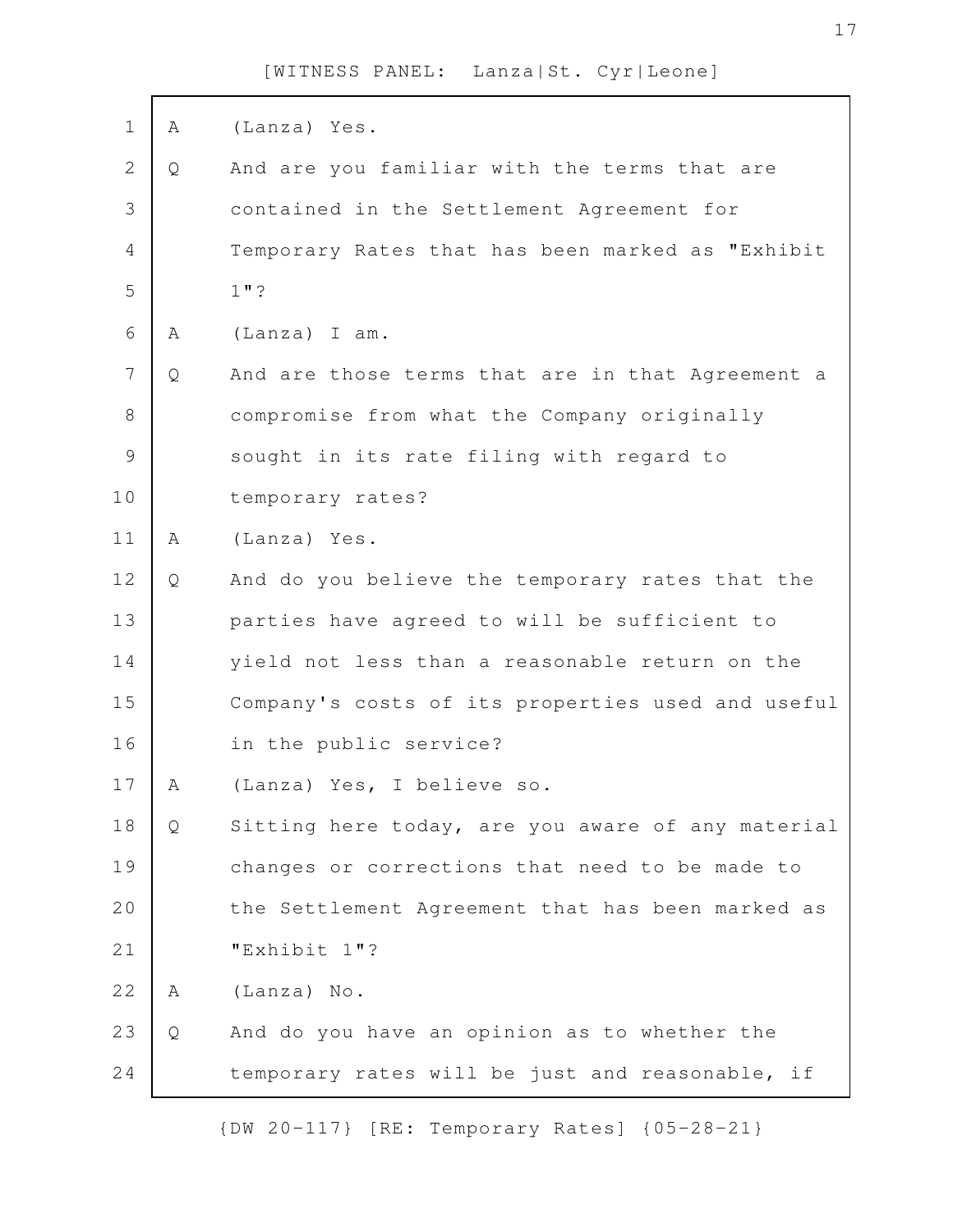| $\mathbf 1$    |   | they are approved by the Commission?             |
|----------------|---|--------------------------------------------------|
| $\overline{2}$ | Α | (Lanza) Yes. I believe setting the temporary     |
| 3              |   | rates contained in the Settlement Agreement are  |
| 4              |   | just and reasonable.                             |
| 5              | Q | Okay. Thank you. Mr. St. Cyr, I'm going to turn  |
| 6              |   | to you. Were you involved with the settlement    |
| $\overline{7}$ |   | discussions in this matter with regard to        |
| $8\,$          |   | temporary rates?                                 |
| $\mathcal{G}$  | Α | (St. Cyr) Yes.                                   |
| 10             | Q | I'm sorry. And are you familiar with the rate    |
| 11             |   | filing in this docket by the Company?            |
| 12             | Α | (St. Cyr) Yes.                                   |
| 13             | Q | And did you provide testimony in support of the  |
| 14             |   | need for temporary rates?                        |
| 15             | Α | (St. Cyr) I did.                                 |
| 16             | Q | And are you familiar with the terms of the       |
| 17             |   | Settlement Agreement on Temporary Rates that has |
| 18             |   | been marked as "Exhibit 1"?                      |
| 19             | A | (St. Cyr) Yes, I am.                             |
| 20             | Q | And are you aware of any material changes or     |
| 21             |   | corrections that need to be made to that         |
| 22             |   | Settlement Agreement that has been marked as     |
| 23             |   | "Exhibit 1"?                                     |
| 24             | A | (St. Cyr) No.                                    |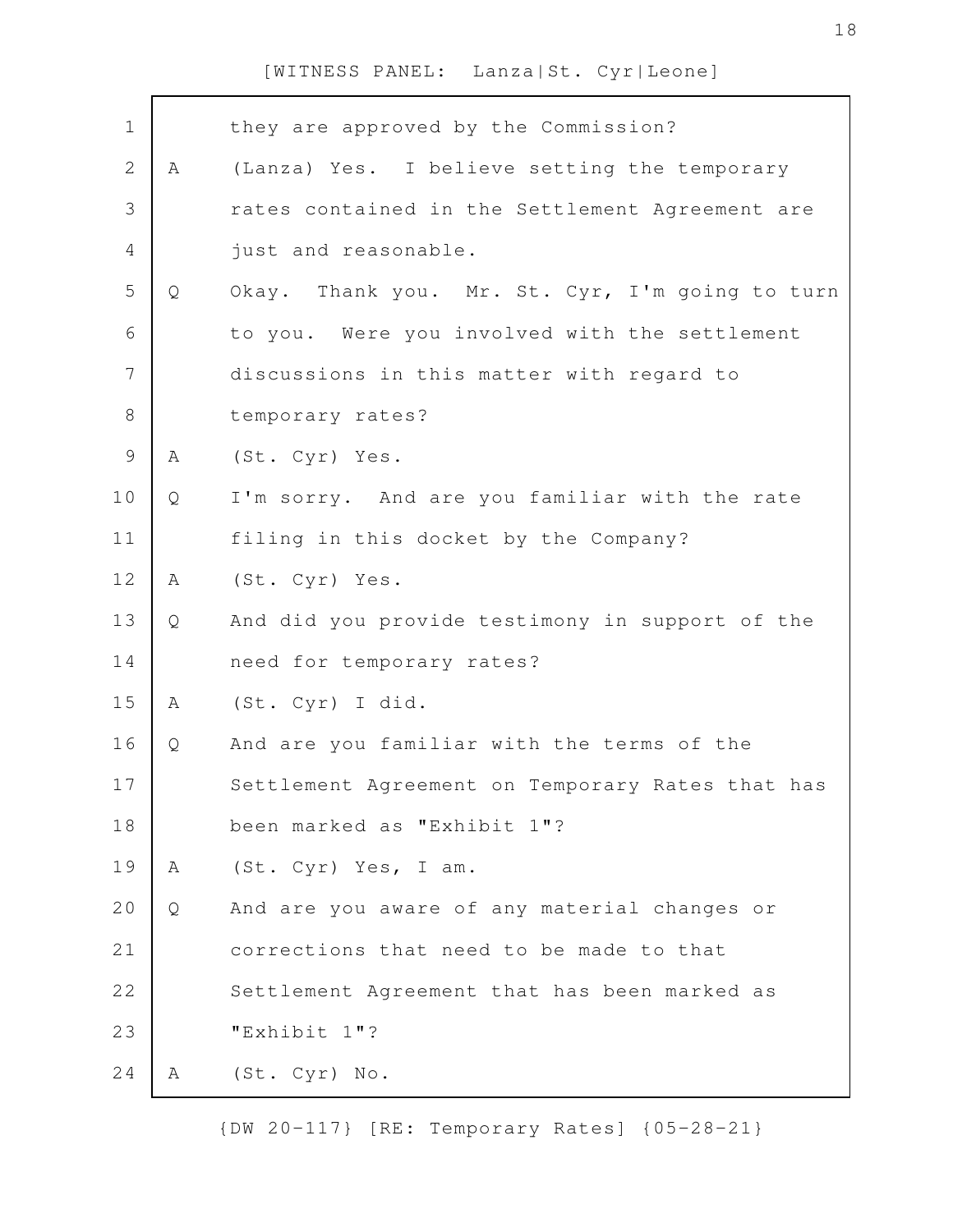| $\mathbf 1$    | Q | In regard -- I'm going to turn your attention now |
|----------------|---|---------------------------------------------------|
| $\mathbf{2}$   |   | to Exhibit 2 very briefly, and then allow         |
| $\mathfrak{Z}$ |   | Attorney Tuomala to expand on that. Are you       |
| 4              |   | familiar with what has been marked is "Exhibit    |
| 5              |   | 2", which represents the schedules of the Staff   |
| 6              |   | of the Commission in support of the Settlement    |
| $\overline{7}$ |   | Agreement for Temporary Rates?                    |
| $8\,$          | Α | (St. Cyr) I am. These are the revenue             |
| $\mathsf 9$    |   | requirement schedules for the temporary rates.    |
| 10             |   | MR. AUGERI: Okay. So, at this point,              |
| 11             |   | Attorney Tuomala, I think I will turn to you,     |
| 12             |   | since we'll now be delving into Exhibit 2.        |
| 13             |   | MR. TUOMALA: Okay. Thank you,                     |
| 14             |   | Attorney Augeri.                                  |
| 15             |   | BY MR. TUOMALA:                                   |
| 16             | Q | To backtrack a bit, I turn to you, Mr. Leone.     |
| 17             |   | And could you please describe your involvement in |
| 18             |   | this docket first?                                |
| 19             | Α | (Leone) Yes. So, for this docket, I examined the  |
| 20             |   | Company's rate filing, in conjunction with the    |
| 21             |   | Company's books and records previously on file at |
| 22             |   | the Commission. I participated in the discovery   |
| 23             |   | process, that is formulated data requests, and    |
| 24             |   | reviewed the Company's responses. I participated  |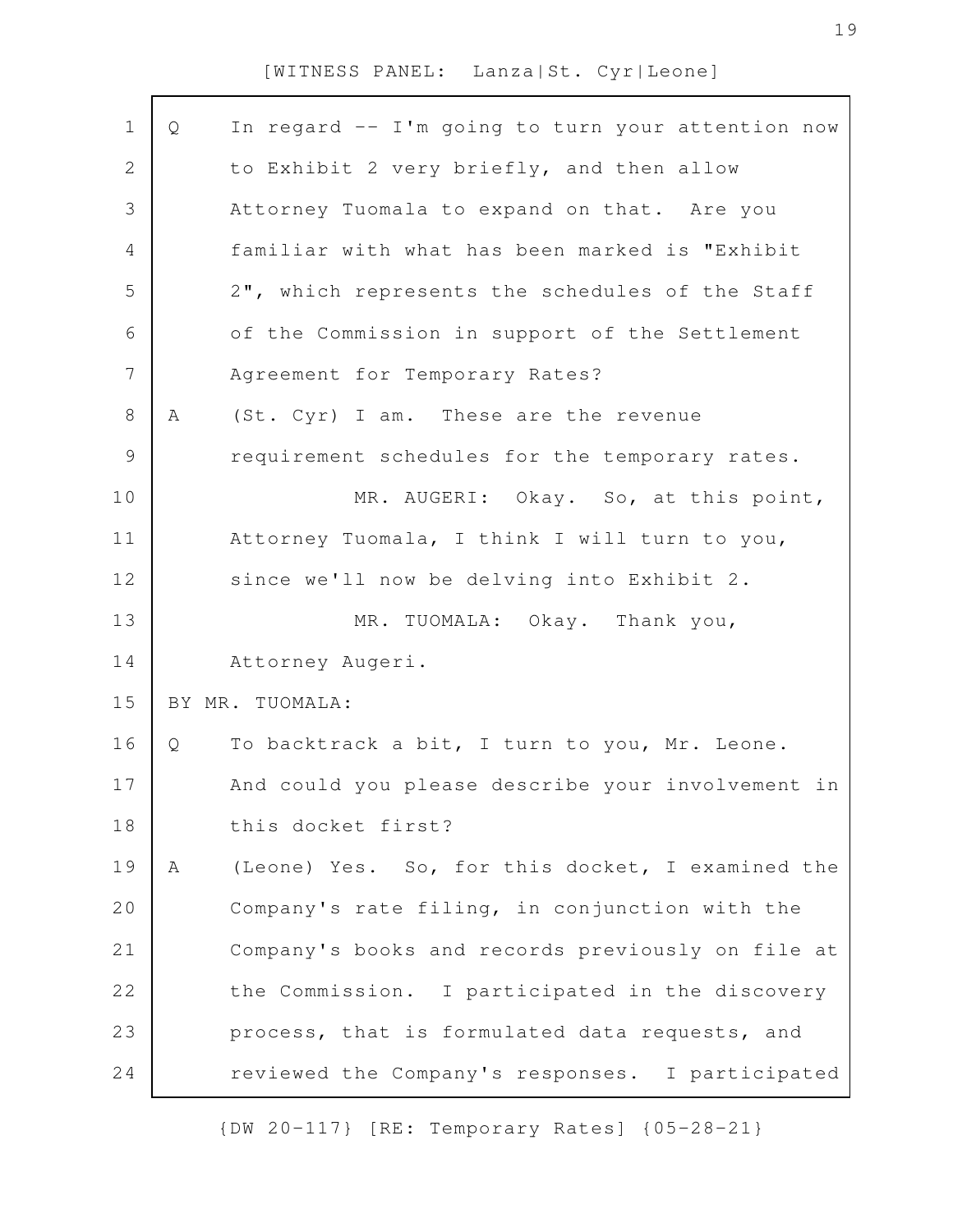| $\mathbf 1$  |   | in tech sessions and settlement conferences,      |
|--------------|---|---------------------------------------------------|
| $\mathbf{2}$ |   | leading up to the Settlement Agreement that is    |
| 3            |   | presented today.                                  |
| 4            | Q | I would like you to take a look at what Attorney  |
| 5            |   | Augeri had mentioned, it's Exhibit Number 1,      |
| 6            |   | which is the Settlement Agreement. Do you have    |
| 7            |   | that document in front of you, Mr. Leone?         |
| 8            | Α | (Leone) I do.                                     |
| $\mathsf 9$  | Q | And you can identify this document as the         |
| 10           |   | Settlement Agreement?                             |
| 11           | A | (Leone) Yes, I can.                               |
| 12           | Q | And did you assist in the preparation of this     |
| 13           |   | document?                                         |
| 14           | A | (Leone) Yes, I did.                               |
| 15           | Q | Do you have any revisions you would like to make  |
| 16           |   | or corrections to Exhibit Number 1?               |
| 17           | Α | (Leone) No, I do not.                             |
| 18           | Q | And, lastly, about the exhibit itself, is there   |
| 19           |   | any information -- the information contained in   |
| 20           |   | this exhibit, is it true and accurate to the best |
| 21           |   | of your knowledge?                                |
| 22           | Α | (Leone) Yes, it is.                               |
| 23           | Q | Okay. Thank you for that. Now, if we could        |
| 24           |   | specifically go to Bates Page 003 of Exhibit      |
|              |   |                                                   |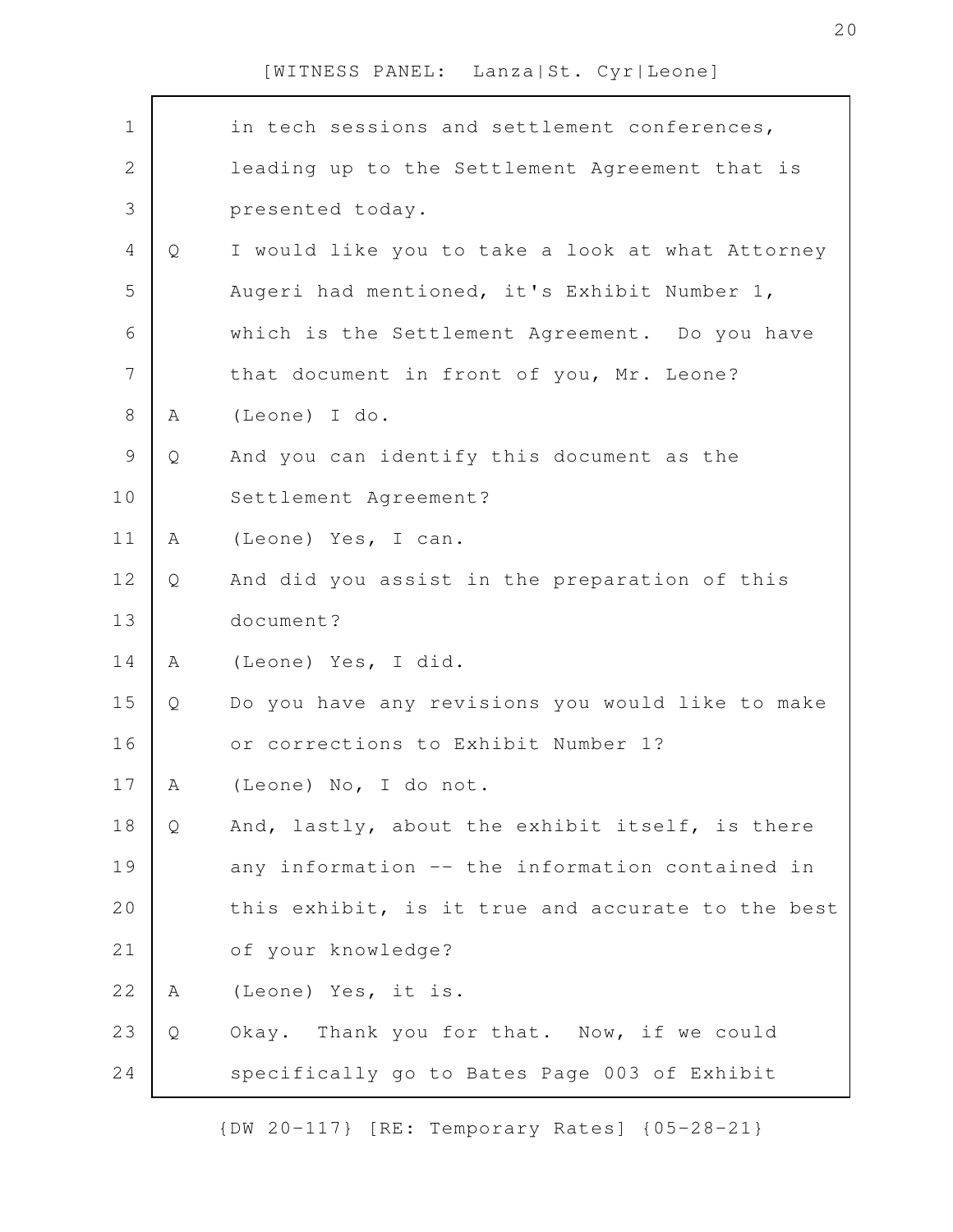| $\mathbf 1$ |   | Number 1. Can you speak to what's titled Section   |
|-------------|---|----------------------------------------------------|
| 2           |   | II, Subsection A, labeled "Temporary Rate          |
| 3           |   | Increase"? And, specifically with that, I mean     |
| 4           |   | could you go through that information, briefly     |
| 5           |   | describe why that was included, and discuss the    |
| 6           |   | steps that Staff undertook in its examination to   |
| 7           |   | come to the outcome in Section II, Subsection A?   |
| 8           | Α | (Leone) Certainly. So, Subsection A explains       |
| 9           |   | that, based upon the books and records on file at  |
| 10          |   | the Commission for 2019, Staff determined the      |
| 11          |   | Company's overall rate of return was 1.46          |
| 12          |   | percent, which was below the last authorized rate  |
| 13          |   | of return or its weighted average cost of capital  |
| 14          |   | of 6.35 percent that was authorized in DW 17-118.  |
| 15          |   | After conducting discovery and                     |
|             |   |                                                    |
| 16          |   | examining the books and records on file at the     |
| 17          |   | Commission, Staff concluded that the Company is    |
| 18          |   | entitled to temporary rates, which resulted in     |
| 19          |   | the increase of 12.31 percent, or the \$248,960 to |
| 20          |   | its water -- to its 2019 water revenues.           |
| 21          | Q | Okay. And if I could turn your attention now to    |
| 22          |   | the schedules submitted, as referred to as         |
| 23          |   | "Exhibit Number 2", do you have that document in   |
| 24          |   | front of you, Mr. Leone?                           |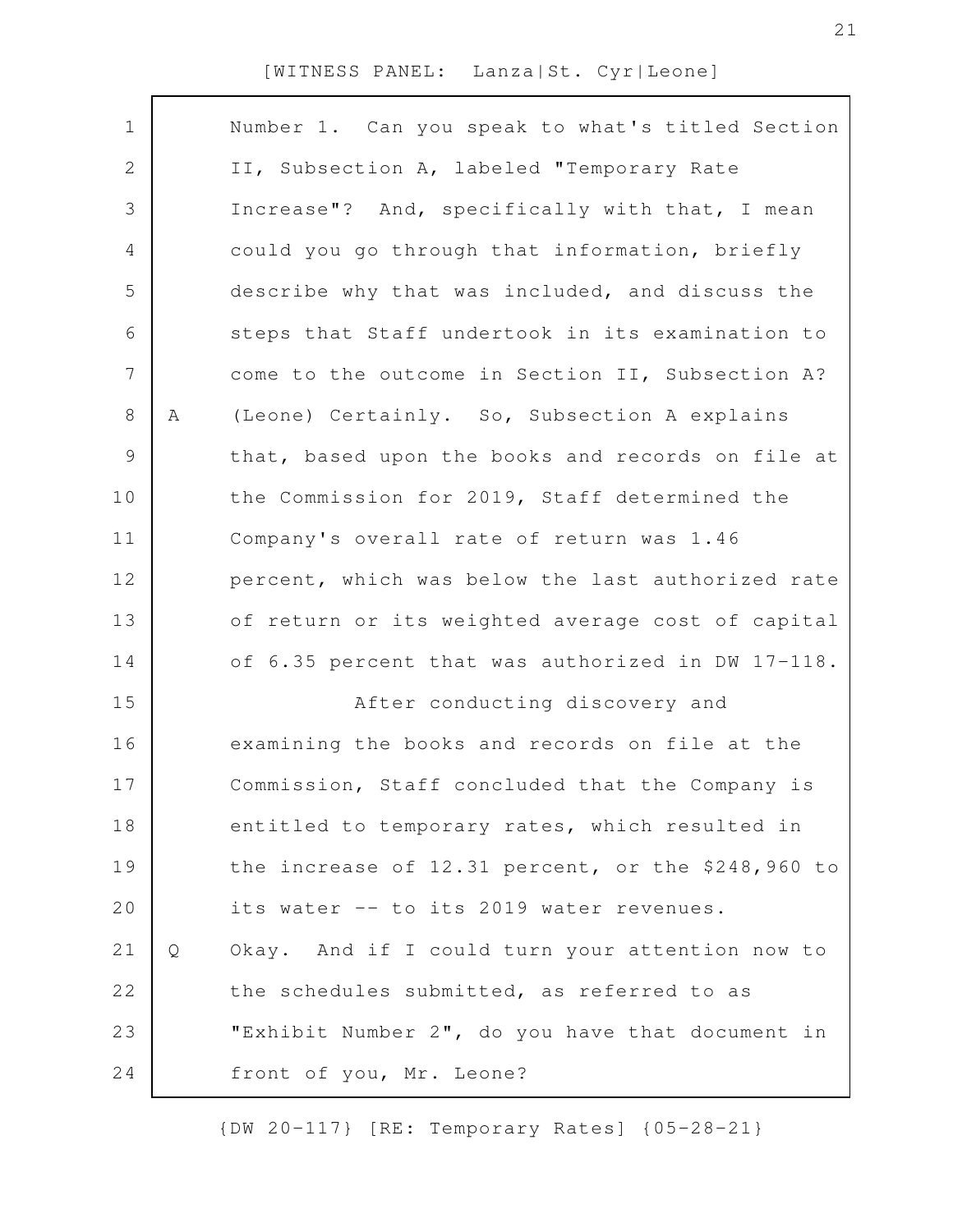| $\mathbf 1$    | Α | (Leone) Yes. I do.                                |
|----------------|---|---------------------------------------------------|
| 2              | Q | And you can identify it as the schedules that     |
| 3              |   | have been mentioned previously?                   |
| $\overline{4}$ | A | (Leone) Yes.                                      |
| 5              | Q | And did you assist in the preparation or actually |
| 6              |   | prepare these documents?                          |
| 7              | Α | (Leone) Yes.                                      |
| 8              | Q | Do you wish to make any corrections or revisions  |
| $\mathcal{G}$  |   | to Exhibit Number 2?                              |
| 10             | Α | (Leone) No. I do not.                             |
| 11             | Q | And, lastly, the information contained in Exhibit |
| 12             |   | Number 2, is it true and accurate to the best of  |
| 13             |   | your knowledge?                                   |
| 14             | Α | (Leone) Yes, it is.                               |
| 15             | Q | Okay. And, if I may, could you describe, in a     |
| 16             |   | high level, what exactly Exhibit Number 2         |
| 17             |   | consists of?                                      |
| 18             | Α | (Leone) So, Exhibit 2 is the schedules and the    |
| 19             |   | supporting figures and calculations used by Staff |
| 20             |   | to arrive at the proposed temporary revenue       |
| 21             |   | increase. Which, as a base, was based upon the    |
| 22             |   | Company's books and records on file at the end of |
| 23             |   | 2019.                                             |
|                |   |                                                   |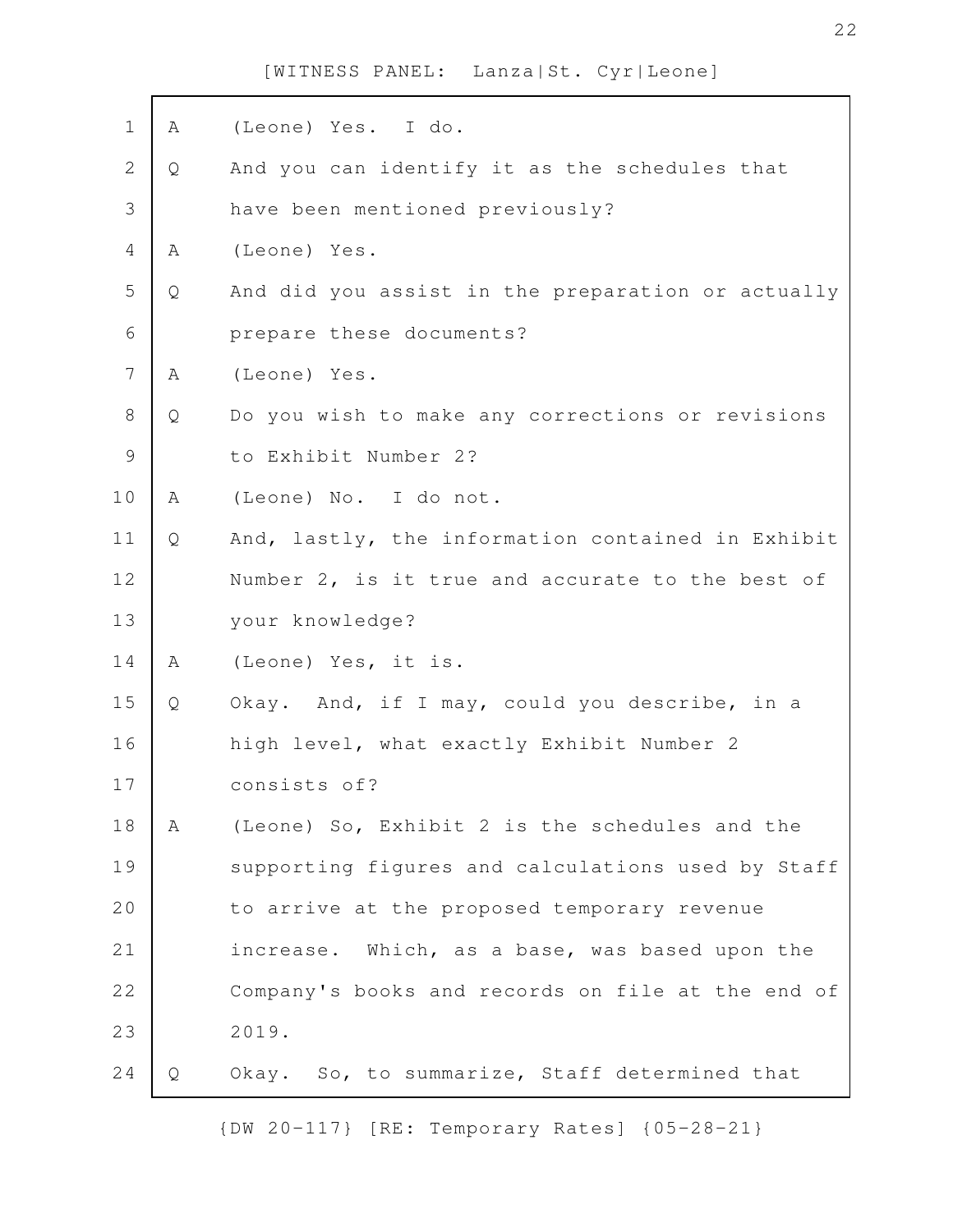| $\mathbf 1$    |   | the Company was underearning based on its 2019    |
|----------------|---|---------------------------------------------------|
| $\mathbf{2}$   |   | test year and the books and records on file with  |
| $\mathfrak{Z}$ |   | the Commission?                                   |
| 4              | A | (Leone) That is correct.                          |
| 5              | Q | And thus, the Company is entitled to a temporary  |
| 6              |   | revenue increase?                                 |
| $\overline{7}$ | A | (Leone) Yes. So, according to RSA 378:27, which   |
| $8\,$          |   | states that temporary rates may be set            |
| $\mathcal{G}$  |   | "sufficient to yield not less than a reasonable   |
| 10             |   | return on the cost of the property of the utility |
| 11             |   | used and useful in the public service less        |
| 12             |   | accrued depreciation, as shown by the reports on  |
| 13             |   | file" -- "of the utility on file with the         |
| 14             |   | Commission."                                      |
| 15             | Q | And does Staff agree that the temporary rates     |
| 16             |   | resulting from this increase and that those rates |
| 17             |   | are just and reasonable?                          |
| 18             | A | (Leone) Yes, Staff does.                          |
| 19             | Q | And are you aware that also in Exhibit Number 1,  |
| 20             |   | the Settlement Agreement, it states that          |
| 21             |   | temporary rates are subject to reconciliation     |
| 22             |   | pursuant to RSA 378:29, effective June 30th,      |
| 23             |   | 2021, or the date of a Commission order on        |
| 24             |   | temporary rates, whichever is earliest?           |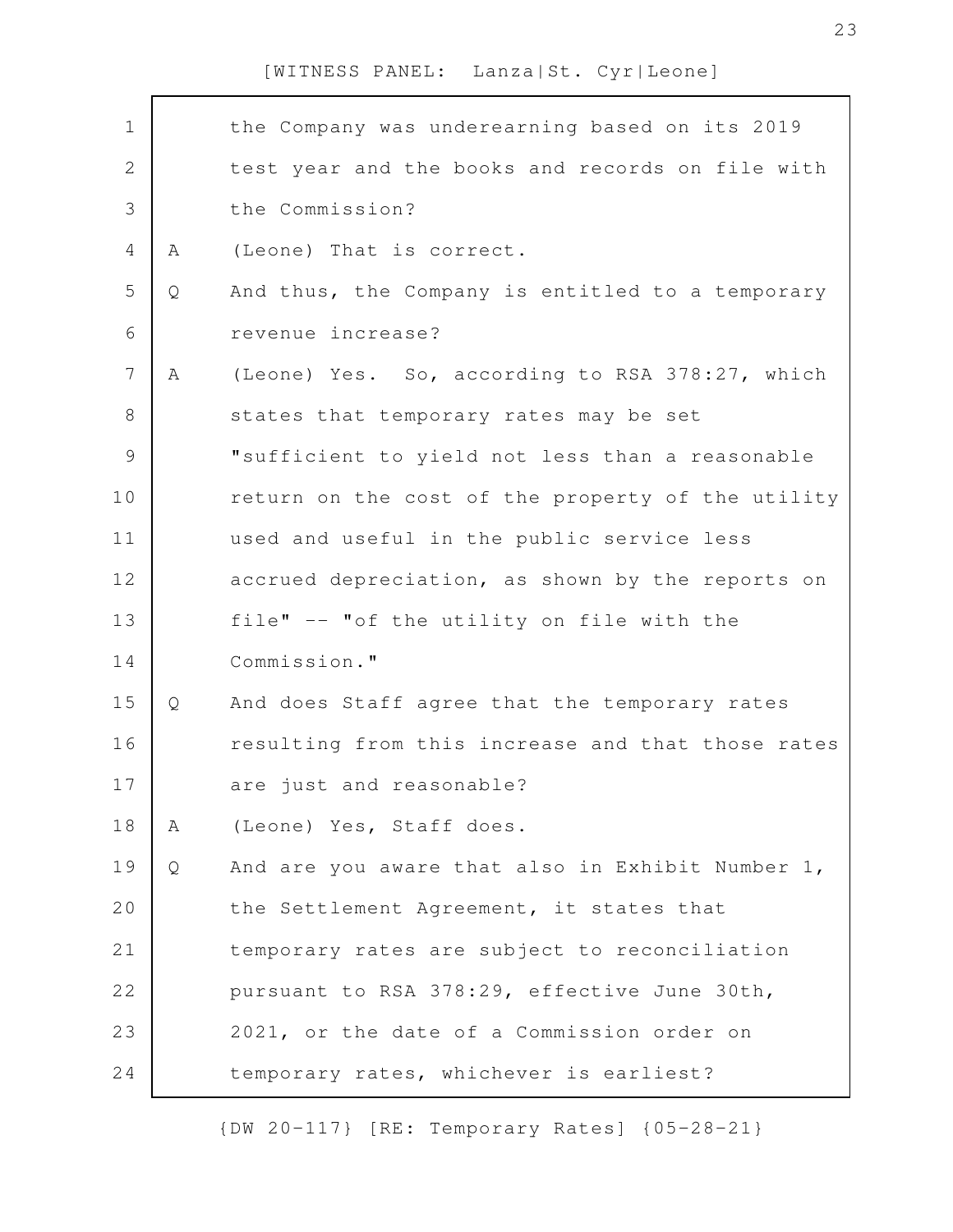| $\mathbf 1$    | A | (Leone) Yes.                                      |
|----------------|---|---------------------------------------------------|
| $\overline{2}$ | Q | And does Staff agree that that effective date     |
| 3              |   | proposed is appropriate in this proceeding?       |
| 4              | Α | (Leone) Yes.                                      |
| 5              | Q | Could you further expand on why that is?          |
| 6              | A | (Leone) Yes. So, typically, utilities involved    |
| 7              |   | in a temporary rate increase request are not      |
| $8\,$          |   | granted a possible rate increase until after the  |
| $\mathsf 9$    |   | issuance of a Commission order. However, in this  |
| 10             |   | case, the "earlier of the two dates" provision is |
| 11             |   | the result of the settlement, and providing the   |
| 12             |   | Company with some assurance that the effective    |
| 13             |   | date will be relatively soon after the hearing.   |
| 14             |   | It is Staff's opinion that it is fair to both the |
| 15             |   | ratepayers and the Company, which is              |
| 16             |   | underearning, to propose the maximum effective    |
| 17             |   | date of June 30th, given the length of this       |
| 18             |   | proceeding, which has been substantively underway |
| 19             |   | since late November of last year.                 |
| 20             | Q | Could you compare the proposed temporary revenue  |
| 21             |   | increase recommended in the Settlement Agreement  |
| 22             |   | for Commission approval with that -- with the     |
| 23             |   | temporary increase proposed by the Company in its |
| 24             |   | initial rate filing?                              |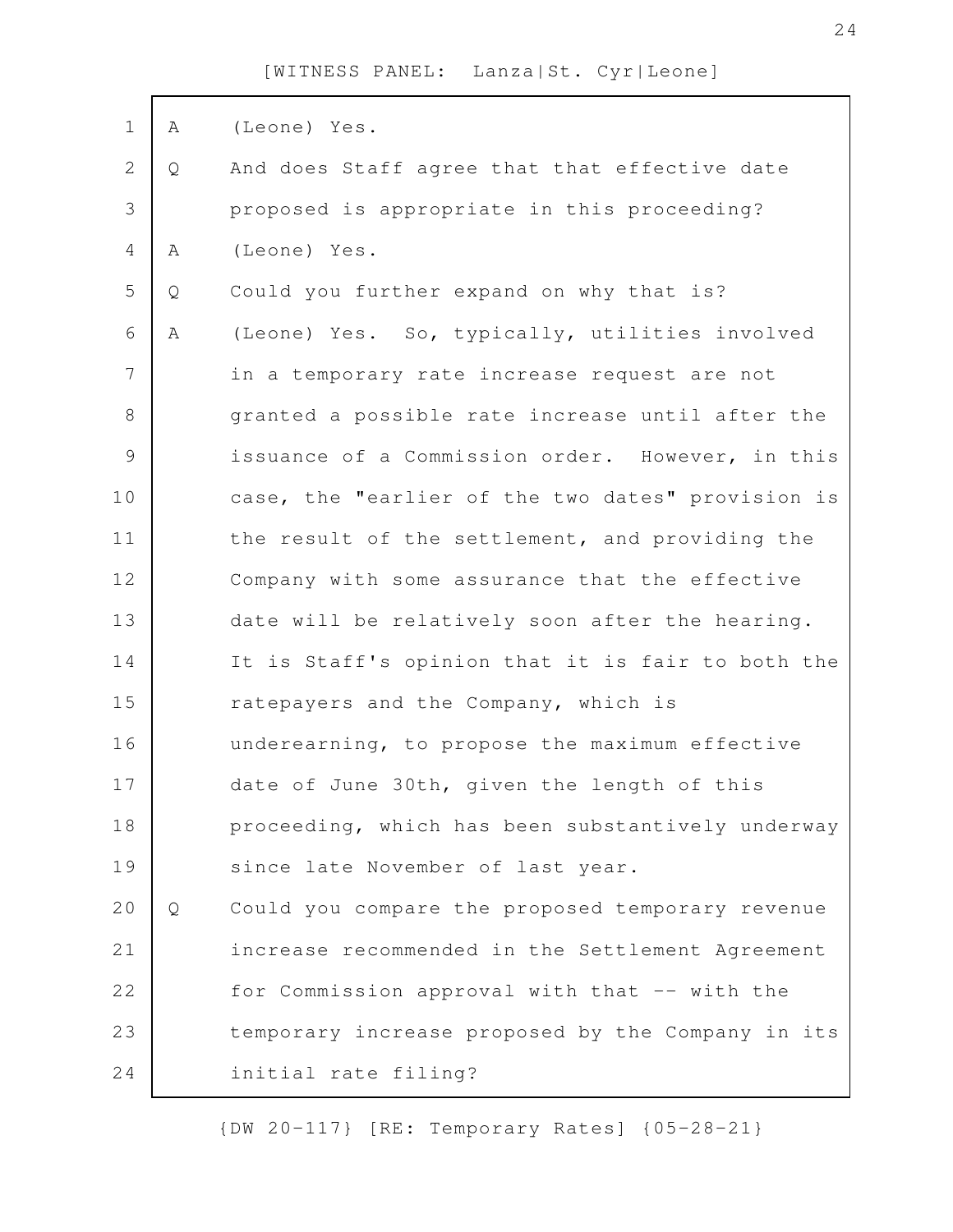| $\mathbf 1$    | A | (Leone) Yes. If you could turn to Exhibit 2,       |
|----------------|---|----------------------------------------------------|
| $\mathbf{2}$   |   | Bates Page 007, this will be labeled "Schedule     |
| 3              |   | 4". And, under Column (2), the Company's pro       |
| 4              |   | forma adjustment of "\$301,059" is what the        |
| 5              |   | Company filed as a temporary revenue increase.     |
| 6              |   | The Settlement Agreement, however, recommends a    |
| $\overline{7}$ |   | temporary revenue increase of only \$248,960,      |
| 8              |   | which is a difference of "\$52,099", which you can |
| $\mathcal{G}$  |   | see in Column (7).                                 |
| 10             | Q | So, in other words, the Settlement Agreement       |
| 11             |   | recommends a lower temporary rate increase in      |
| 12             |   | water revenues than the one that was originally    |
| 13             |   | requested by the Company?                          |
| 14             | A | (Leone) Yes. Yes, that is correct. And I can       |
| 15             |   | point to in Exhibit 2, if you'd like me to,        |
| 16             |   | that's on Bates Page 001, Schedule 1. The third    |
| 17             |   | line from the bottom lists the temporary rate      |
| 18             |   | increase of "\$248,960".                           |
| 19             | Q | And does Staff support the rates that result from  |
| 20             |   | this \$248,960 revenue increase?                   |
| 21             | Α | (Leone) Staff does support those rates.<br>Those   |
| 22             |   | rates are in Exhibit 1, on Bates Page 004. I'm     |
| 23             |   | not going to go through those rates, but I will    |
| 24             |   | mention that the increase in rates does reach to   |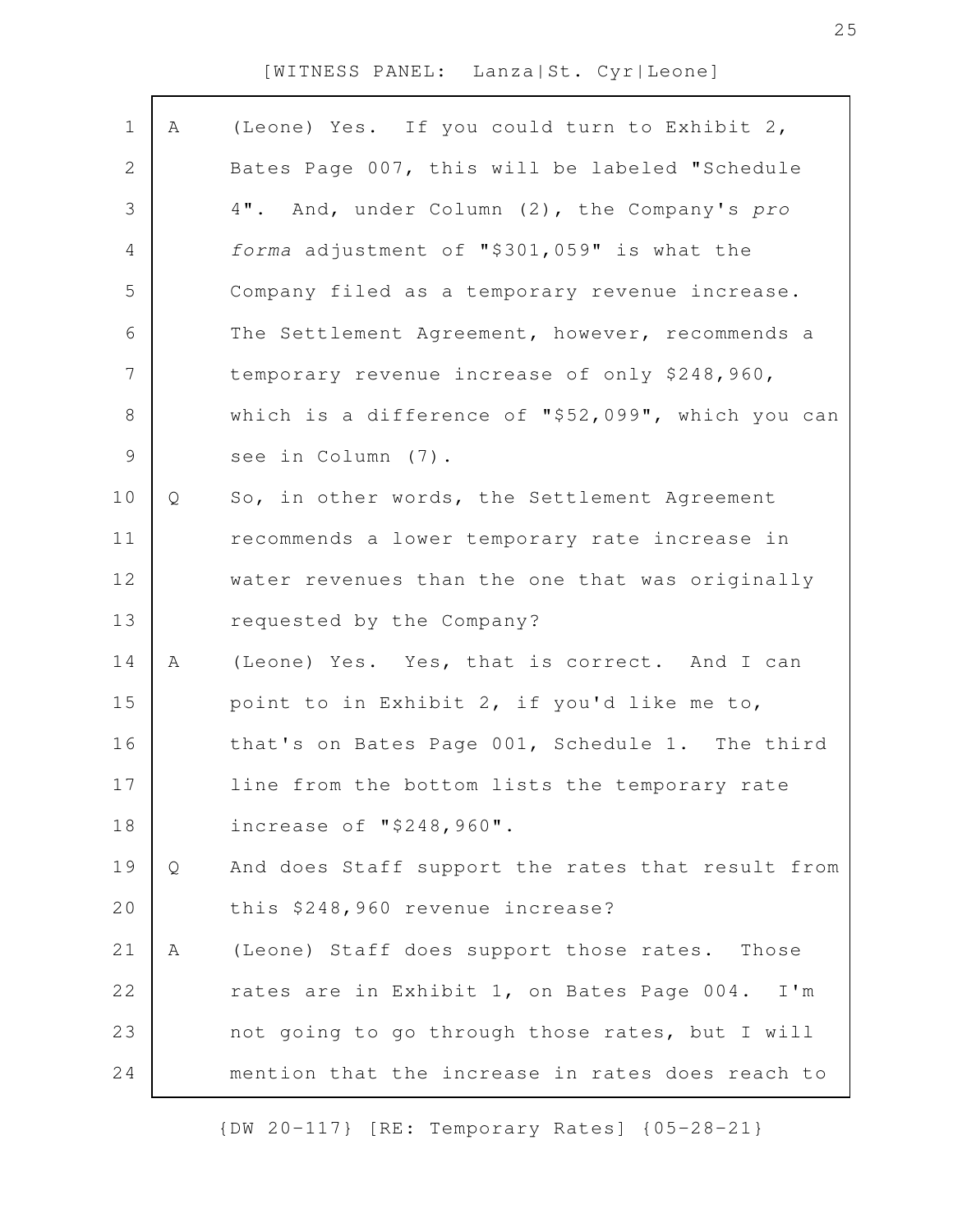| $\mathbf 1$    |   | the volumetric charge, the fixed charge, and as  |
|----------------|---|--------------------------------------------------|
| 2              |   | well as the municipal fire protection and the    |
| 3              |   | private fire protection charges. So, basically,  |
| 4              |   | all rates are affected by the increase.          |
| 5              | Q | Thank you for that. Did Staff calculate what the |
| 6              |   | impact on the average residential customer would |
| $\overline{7}$ |   | be, given this proposed temporary rate increase? |
| 8              | Α | (Leone) Yes. So, on Exhibit 2, Bates Page 012,   |
| 9              |   | which is the last page, on the lower portion of  |
| 10             |   | the sheet, the monthly impact is in the black    |
| 11             |   | box, approximately "\$4.24" per month.           |
| 12             | Q | So, just to make sure I have it clear for the    |
| 13             |   | record. The proposed temporary rate increase     |
| 14             |   | would result in a \$4.24 increase on the average |
| 15             |   | residential customer's bill?                     |
| 16             | Α | (Leone) That is correct. Yes.                    |
| 17             | Q | Okay. And, so, again for the record, to sum up,  |
| 18             |   | do you recommend that the Commission approve the |
| 19             |   | Settlement Agreement for Temporary Rates, and    |
| 20             |   | that that approval will set just and reasonable  |
| 21             |   | rates for HAWC's ratepayers?                     |
| 22             | Α | (Leone) Yes.                                     |
| 23             | Q | Is there anything else you would like to discuss |
| 24             |   | or highlight for the Commission today?           |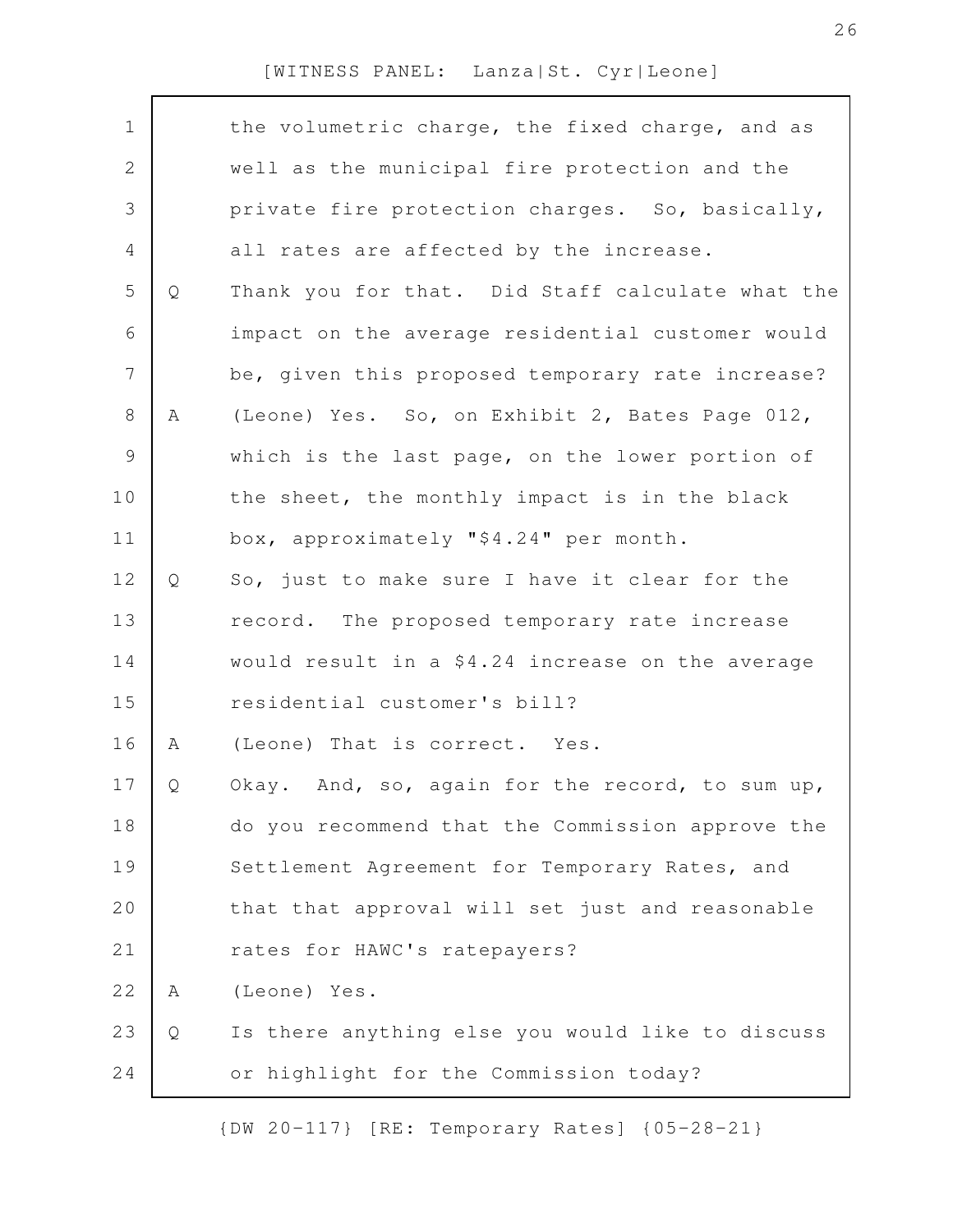| 1             | Α | (Leone) No. No, there is not.                    |
|---------------|---|--------------------------------------------------|
| $\mathbf{2}$  | Q | Does that conclude your testimony?               |
| 3             | Α | (Leone) It does, yes.                            |
| 4             |   | MR. TUOMALA: Okay. Thank you very                |
| 5             |   | much, Mr. Leone.                                 |
| 6             |   | Madam Chairwoman, that's all that I              |
| 7             |   | have for direct examination of my witness.       |
| $8\,$         |   | CHAIRWOMAN MARTIN: Okay. Thank you.              |
| $\mathcal{G}$ |   | And, Mr. Augeri, are you finished with direct?   |
| 10            |   | MR. AUGERI: I just have a little bit             |
| 11            |   | more to wrap up, Madam Chairwoman, if I may. And |
| 12            |   | I will return to Mr. Lanza.                      |
| 13            |   | BY MR. AUGERI:                                   |
| 14            | Q | Do you have anything to add to the testimony of  |
| 15            |   | Mr. Leone, with respect to either Exhibit 1 or   |
| 16            |   | Exhibit 2 that have been premarked for this      |
| 17            |   | hearing?                                         |
| 18            | Α | (Lanza) I do not.                                |
| 19            | Q | And, with respect to Exhibit 2, are you          |
| 20            |   | familiar -- were you familiar with that exhibit  |
| 21            |   | prior to today's hearing?                        |
| 22            | Α | (Lanza) Yes, I was.                              |
| 23            | Q | And are you aware of any material changes or     |
| 24            |   | corrections that would need to be made to that   |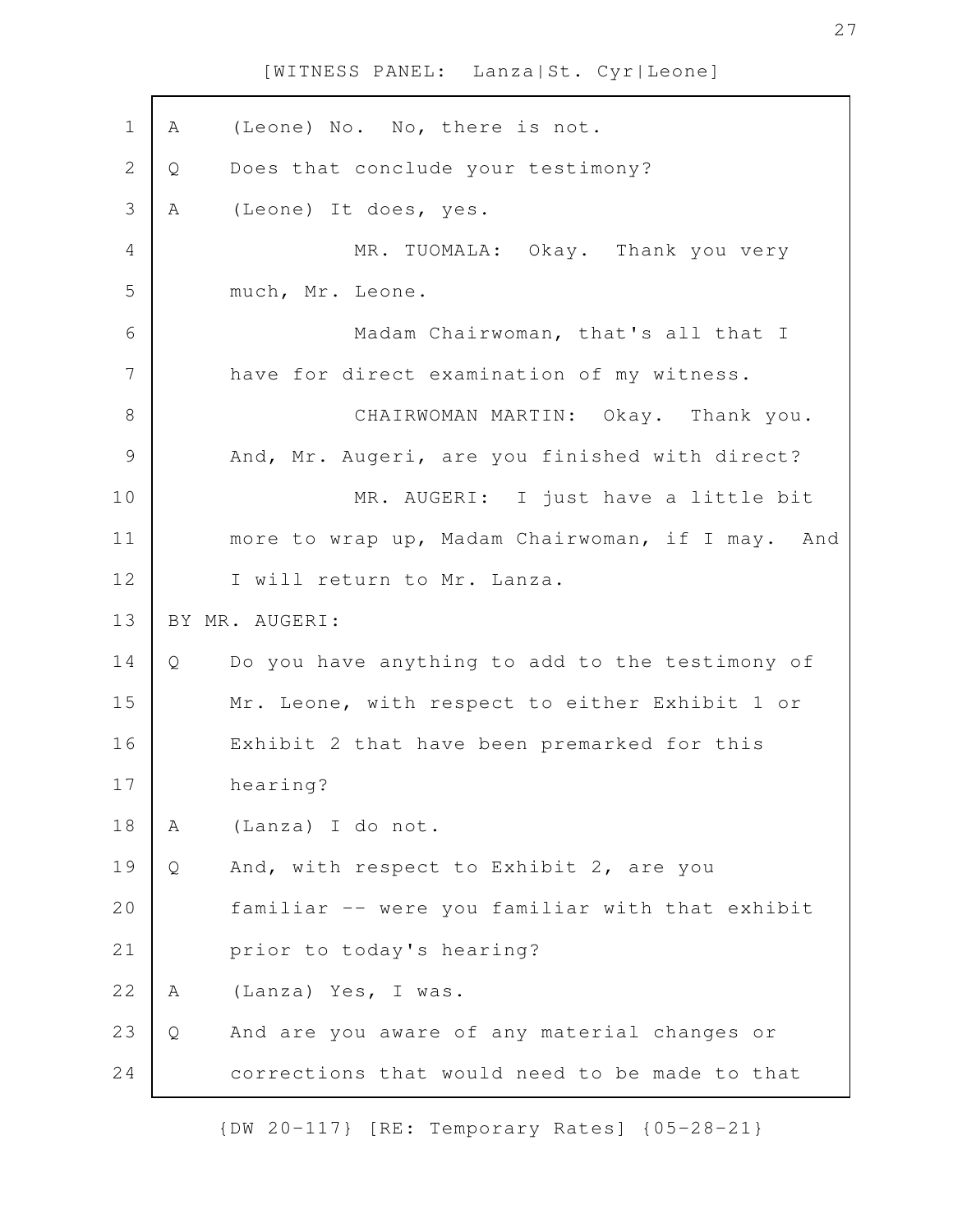| $1\,$          |   | Exhibit 2?                                        |
|----------------|---|---------------------------------------------------|
| $\overline{2}$ | Α | (Lanza) I'm not.                                  |
| 3              | Q | So, to sum up your testimony with what has been   |
| $\overline{4}$ |   | presented today, do you have a opinion as to      |
| 5              |   | whether the temporary rates will be just and      |
| 6              |   | reasonable, if approved by the Commission?        |
| $\overline{7}$ | Α | (Lanza) Yes. I believe the temporary rates        |
| 8              |   | contained in the Settlement Agreement are just    |
| $\mathcal{G}$  |   | and reasonable.                                   |
| $10$           | Q | Thank you very much. Turning to Mr. St. Cyr, do   |
| 11             |   | you have anything to add to Mr. Leone's testimony |
| 12             |   | with regard to what was presented as Exhibit 2?   |
| 13             | A | (St. Cyr) I do not.                               |
| 14             | Q | All right. Do you believe that the temporary      |
| 15             |   | rates that the parties agreed to would be         |
| 16             |   | sufficient for the Company to yield not less than |
| 17             |   | a reasonable turn on its property and usefulness  |
| 18             |   | to the public service?                            |
| 19             | A | (St. Cyr) I do believe that, yes.                 |
| 20             | Q | And are you aware of, with respect to either      |
| 21             |   | Exhibit 1 or Exhibit 2, any material changes or   |
| 22             |   | corrections that need to be made to either of     |
| 23             |   | those exhibits?                                   |
| 24             | A | (St. Cyr) I'm not aware of any changes needed to  |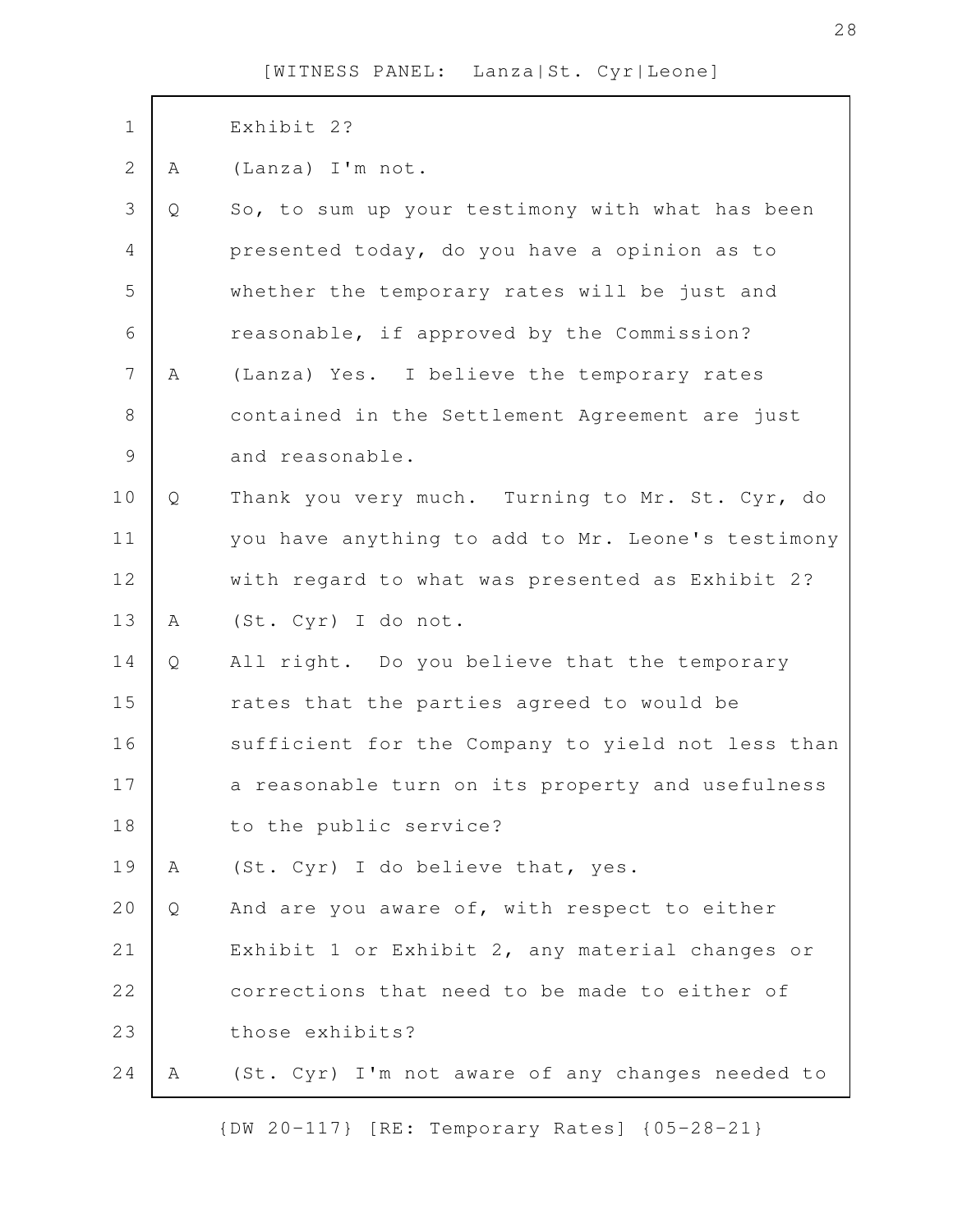| $\mathbf 1$   |   | be made.                                          |
|---------------|---|---------------------------------------------------|
| $\mathbf{2}$  | Q | Okay. And, in summary of your testimony, do you   |
| 3             |   | have an opinion as to whether the temporary rates |
| 4             |   | that have been proposed in Exhibits 1 and 2 will  |
| 5             |   | be just and reasonable, if they are approved by   |
| 6             |   | the Commission?                                   |
| 7             | Α | (St. Cyr) I do believe they will be just and      |
| 8             |   | reasonable.                                       |
| $\mathcal{G}$ |   | MR. AUGERI: Very much -- thank you                |
| 10            |   | very much. Madam Chairwoman, I have no further    |
| 11            |   | questions of the panel.                           |
| 12            |   | CHAIRWOMAN MARTIN: Okay. Thank you.               |
| 13            |   | Ms. Shute, do you have any cross-examination?     |
| 14            |   | MS. SHUTE: I do not have any                      |
| 15            |   | cross-examination. Thank you very much.           |
| 16            |   | CHAIRWOMAN MARTIN: Okay. Commissioner             |
| 17            |   | Bailey.                                           |
| 18            |   | COMMISSIONER BAILEY: Thank you.                   |
| 19            |   | BY COMMISSIONER BAILEY:                           |
| 20            | Q | Mr. Lanza, how many customers do you have in this |
| 21            |   | company?                                          |
| 22            | Α | (Lanza) There's approximately 3,900 customers.    |
| 23            | Q | Did you help Mr. Augeri with the cover letter to  |
| 24            |   | the Petition?                                     |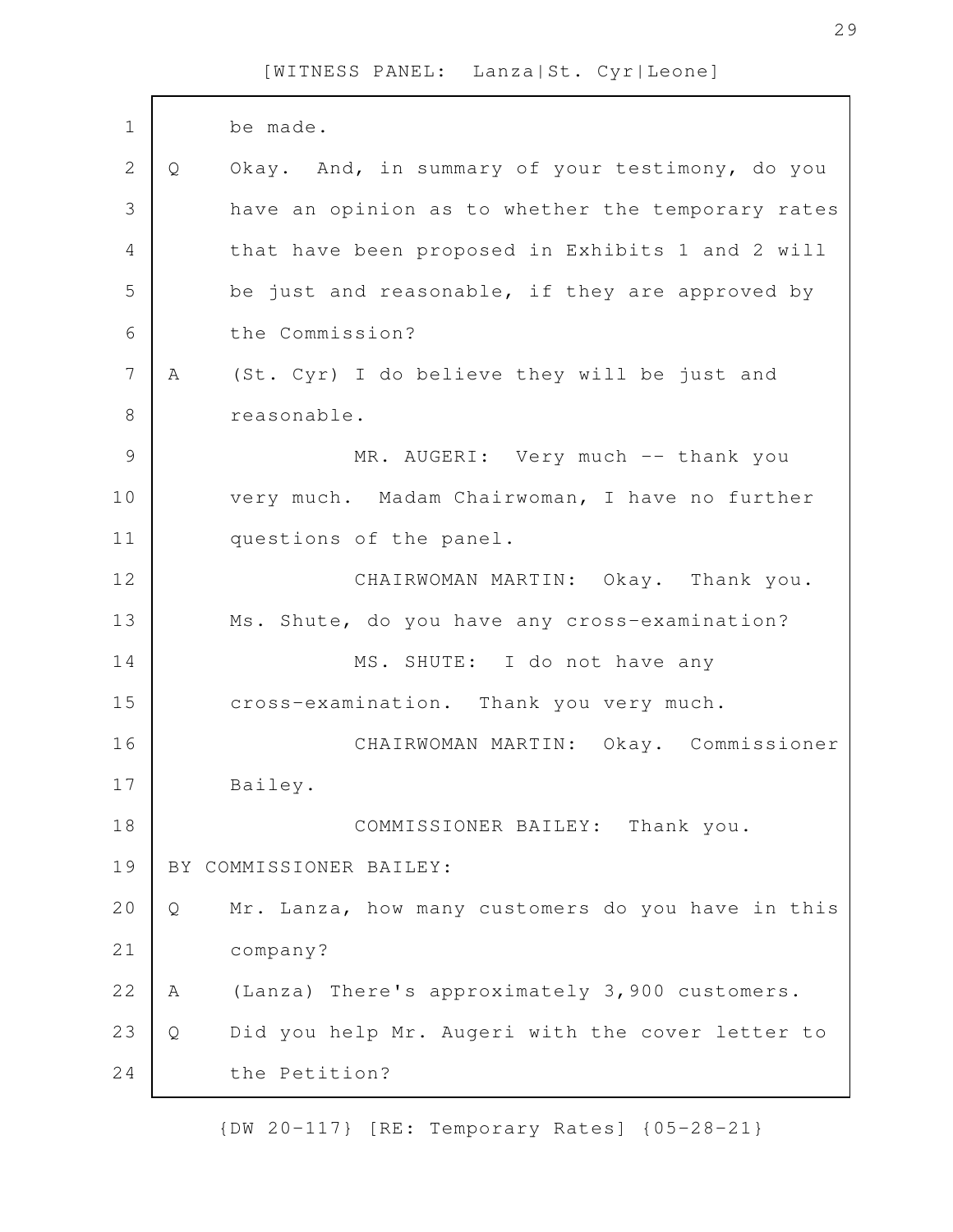| $\mathbf 1$    | Α | (Lanza) I was involved with the preparation of    |
|----------------|---|---------------------------------------------------|
| 2              |   | the document.                                     |
| 3              | Q | So, in that Petition, it says you have "3,857     |
| 4              |   | customers" in that cover letter. But, in the      |
| 5              |   | Settlement Agreement, on Page 1, it says you have |
| 6              |   | "3,620 customers". And you just said you think    |
| $\overline{7}$ |   | "about 3,900", which is consistent with the cover |
| $8\,$          |   | letter, but not consistent with the Settlement    |
| $\mathsf 9$    |   | Agreement?                                        |
| 10             |   | WITNESS LANZA: John, do you have those            |
| 11             |   | numbers, if that's appropriate? John, do you      |
| 12             |   | have those numbers available at your fingertips?  |
| 13             |   | MR. SULLIVAN: Yes. This is John                   |
| 14             |   | Sullivan. I'm the Controller of the Company.      |
| 15             |   | Just as of December 31st, 2019, there were 3,894  |
| 16             |   | customers.                                        |
| 17             |   | CHAIRWOMAN MARTIN: Excuse me,                     |
| 18             |   | Mr. Sullivan.                                     |
| 19             |   | MR. SULLIVAN: Yes.                                |
| 20             |   | CHAIRWOMAN MARTIN: Could you pause for            |
| 21             |   | a minute. Could we swear in Mr. Sullivan?         |
| 22             |   | Mr. Augeri, if you intend to rely on              |
| 23             |   | him, we should have him sworn in.                 |
| 24             |   | MR. AUGERI: Yes. Agreed.                          |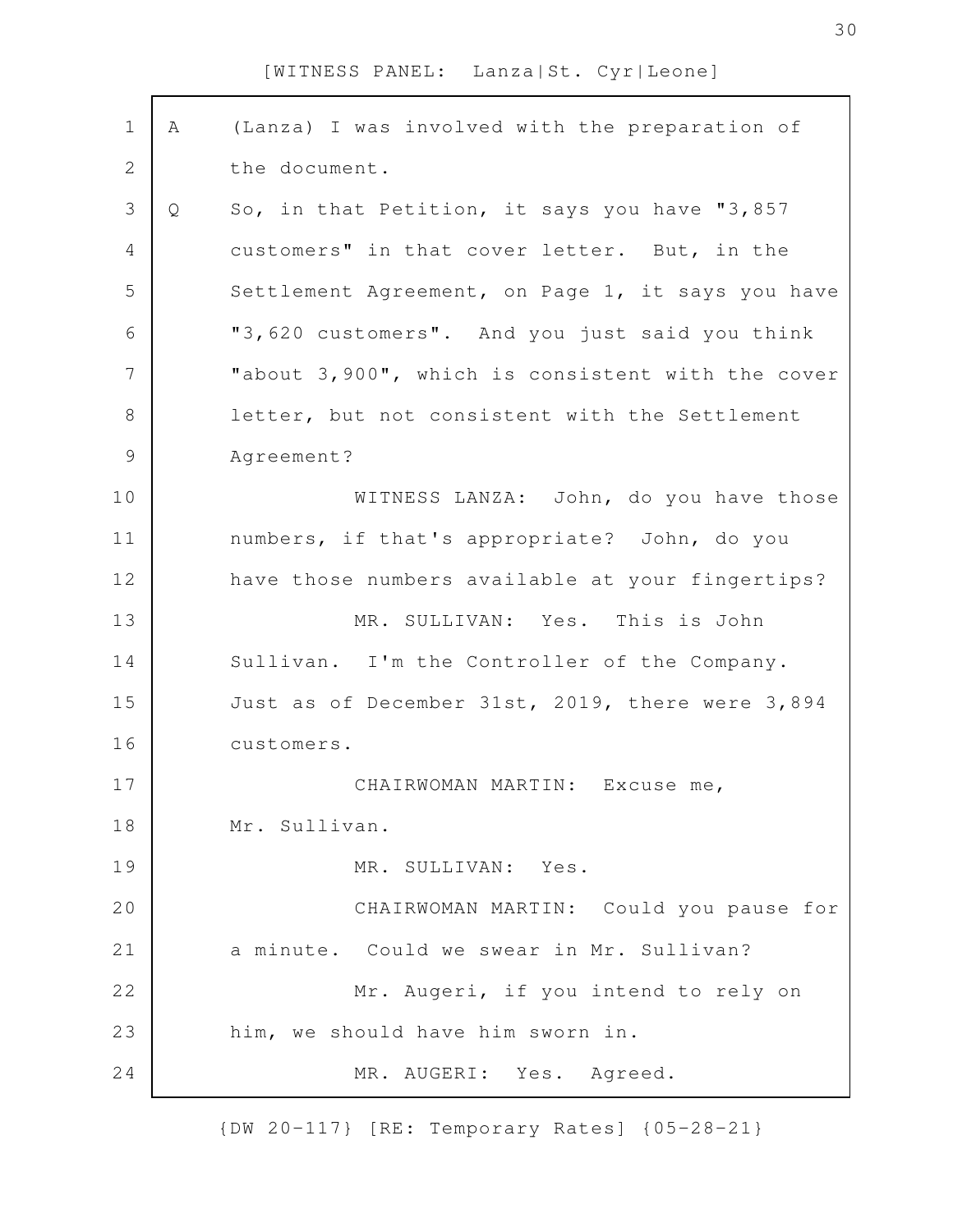| $\mathbf 1$    | CHAIRWOMAN MARTIN: Mr. Patnaude, go                 |
|----------------|-----------------------------------------------------|
| $\mathbf{2}$   | ahead. Mr. Patnaude, would you swear him in         |
| $\mathfrak{Z}$ | please.                                             |
| $\overline{4}$ | (Whereupon John Sullivan was duly sworn             |
| 5              | by the Court Reporter and added as a                |
| 6              | witness.)                                           |
| 7              | JOHN SULLIVAN, SWORN                                |
| $8\,$          | BY THE WITNESS:                                     |
| $\mathcal{G}$  | (Sullivan) Okay. So, as of December -- I'm not<br>A |
| 10             | sure where -- which numbers came where by date,     |
| 11             | but, at December 31st, 2019, there were 3,894       |
| 12             | customers. At December 31st of 2020, we had         |
| 13             | 3,994 customers.                                    |
| 14             | BY COMMISSIONER BAILEY:                             |
| 15             | Okay. So, look at the Settlement Agreement, on<br>Q |
| 16             | the bottom of Page 1. In Paragraph I, the second    |
| 17             | line, it says there's "3,620 customers". So,        |
| 18             | that seems like that's short by roughly 300         |
| 19             | customers. Would you agree with that?               |
| 20             | (Sullivan) Let me -- give me a second, if you<br>Α  |
| 21             | would, just $--$                                    |
| 22             | Mr. Lanza can answer the question.<br>Q             |
| 23             | (Lanza) Yes. I would agree with that. It does<br>Α  |
| 24             | say "3,620" in the Settlement.                      |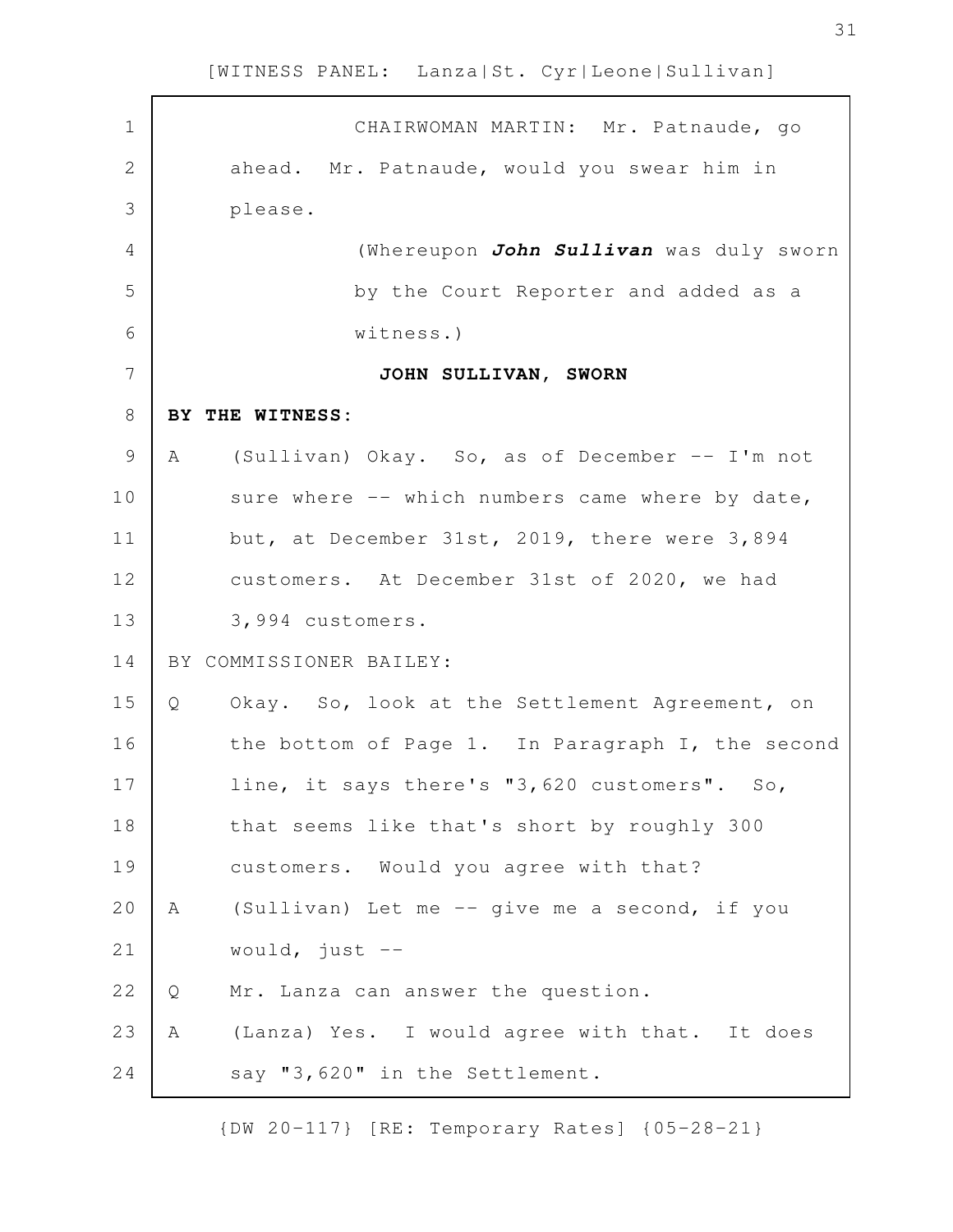| $\mathbf 1$    | Q | And, if you base the Settlement on a customer     |
|----------------|---|---------------------------------------------------|
| $\mathbf{2}$   |   | number that's lower than actual customers, what   |
| 3              |   | happens to the rate?                              |
| $\overline{4}$ | Α | (Lanza) Steve, would you mind answering that?     |
| 5              | Α | (St. Cyr) If you wouldn't mind just repeating the |
| 6              |   | question please?                                  |
| $\overline{7}$ | Q | Sure. If you look at the rates on Page 4 in the   |
| 8              |   | Settlement Agreement, you have base charges which |
| $\mathcal{G}$  |   | are collected on a per customer basis, correct?   |
| 10             | Α | (St. Cyr) That's correct.                         |
| 11             | Q | And, if you use a number that's lower than your   |
| 12             |   | actual customer number, by like 300 customers,    |
| 13             |   | isn't this rate higher than it should be to       |
| 14             |   | collect the amount of money that you're           |
| 15             |   | attempting to collect?                            |
| 16             | А | (St. Cyr) So, the rates are developed from the    |
| 17             |   | overall revenue requirement. In other words, the  |
| 18             |   | Company has its test year revenues, and, based on |
| 19             |   | the Settlement, approximately 248,000 of          |
| 20             |   | additional revenue would be added to the test     |
| 21             |   | year revenue to get to the new revenue            |
| 22             |   | requirement. And then, that revenue requirement   |
| 23             |   | represented an overall increase of 12.31 percent, |
| 24             |   | and then the Company applied that to the base     |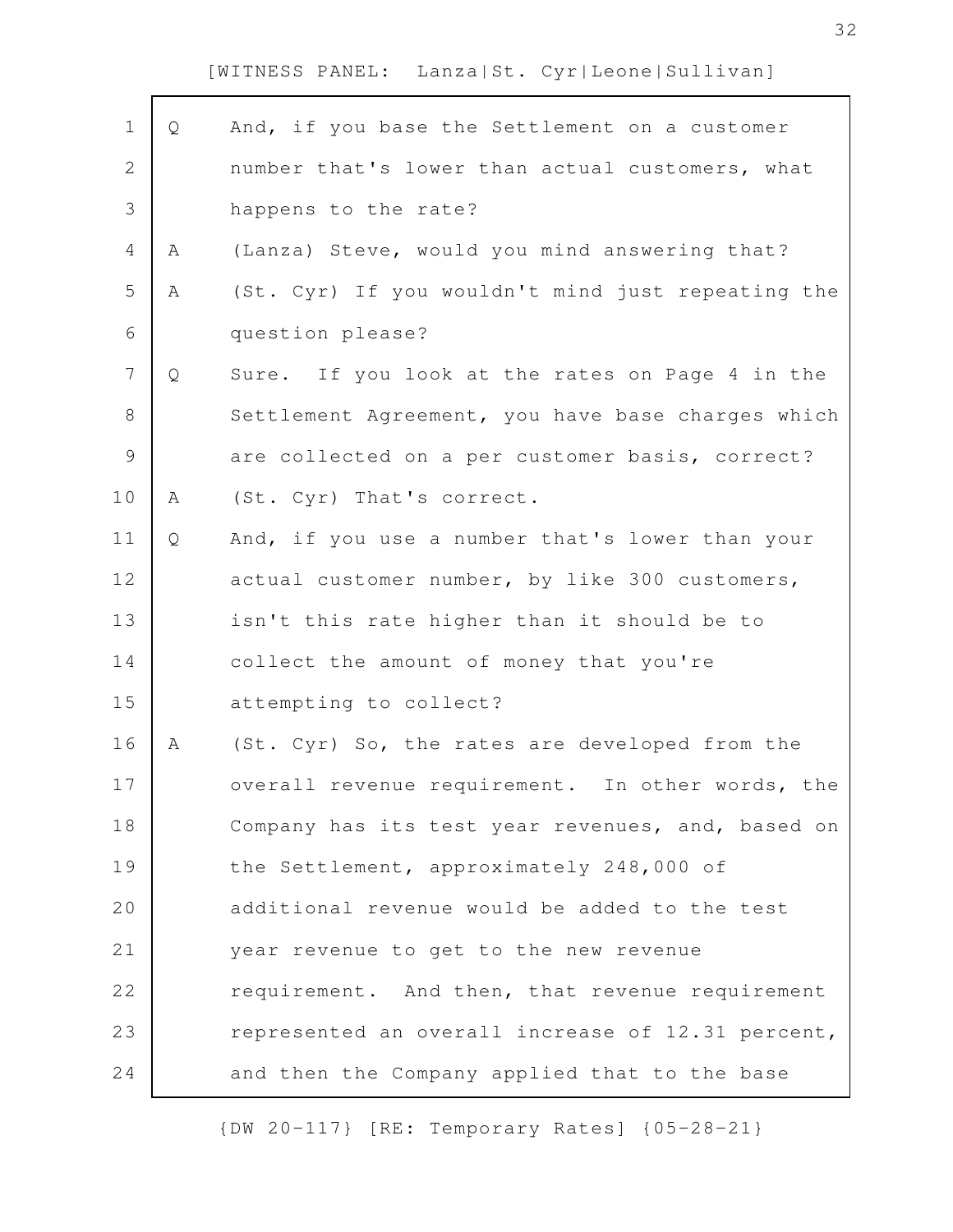rates. So, you know, it had, for example, in the 5/8ths meter base rate, it was -- it had previously been a \$10 charge, and it's now a \$11.23 charge, a 12.31 percent increase over what it was before. And then, once it collects that amount from the number of customers, then the difference is collected via the consumption charge. So, the rates are designed to collect the overall revenue requirement. Q So, the customer count has nothing to do with how you establish the rates, is that what you're saying? A (St. Cyr) So, the customer count does -- does matter, and we collect the base charge based on the number of customers, and then the difference is collected via the consumption charge. Q Well, I'm not sure I understand how that works. Because it looks like you increased the base charge by 12.3 percent, and did you increase the consumption charge by 12.3 percent as well? A (St. Cyr) So, we take the -- so, once the 12.31 percent is applied to the base charge, and then we apply that to the various numbers of customers 1 2 3 4 5 6 7 8 9 10 11 12 13 14 15 16 17 18 19 20 21 22 23 24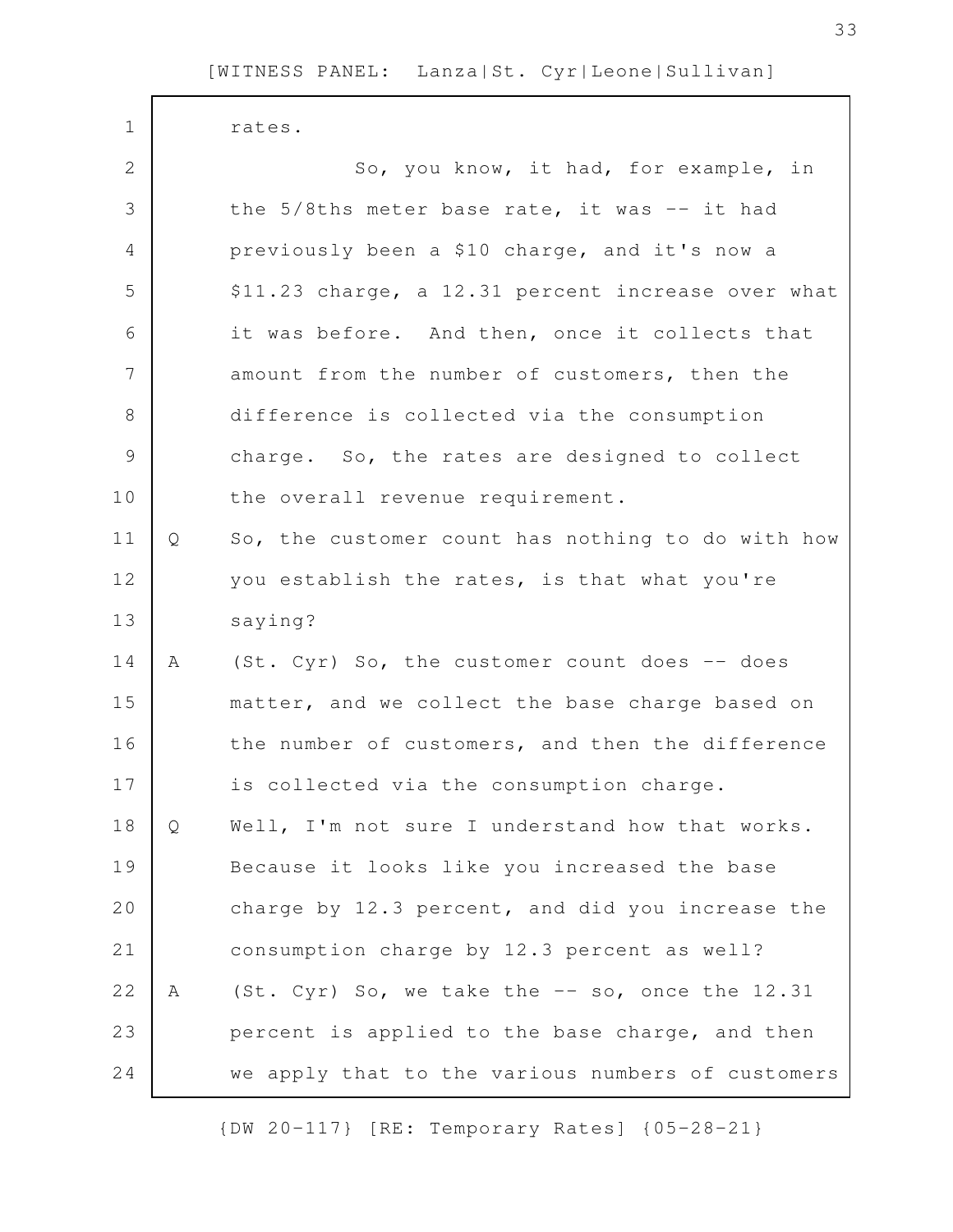| $\mathbf 1$   |   | within each class, we then get essentially       |
|---------------|---|--------------------------------------------------|
| 2             |   | revenue collected from the base charge. And      |
| 3             |   | then, the difference between that amount and the |
| 4             |   | total revenue requirement is what's collected    |
| 5             |   | from the consumption charge. And then, in order  |
| 6             |   | to get to that specific rate, the Company looks  |
| 7             |   | at the amount of consumption during the period   |
| 8             |   | and devise the revenue remaining to be collected |
| $\mathcal{G}$ |   | from consumption over the consumption itself to  |
| 10            |   | get to that rate.                                |
| 11            | Q | Okay. And where is that rate in the Settlement?  |
| 12            | Α | (St. Cyr) So, it's on Page 4 of the Settlement   |
| 13            |   | Agreement. The consumption rate is 6.74, I       |
| 14            |   | believe that's ccf. And that's an increase from  |
| 15            |   | the current 6.11 percent [\$6.11?].              |
| 16            | Q | I'm not -- oh, I see. The consumption rate is    |
| 17            |   | right next to the base charge. I apologize.      |
| 18            |   | Okay. So, that's about a 10 percent increase in  |
| 19            |   | the consumption charge rate?                     |
| 20            | Α | (St. Cyr) Roughly, yes.                          |
| 21            | Q | Which is about 60 cents?                         |
| 22            | Α | (St. Cyr) A 10.3 percent increase on the         |
| 23            |   | consumption rate.                                |
| 24            | Q | Okay. Thank you.                                 |
|               |   |                                                  |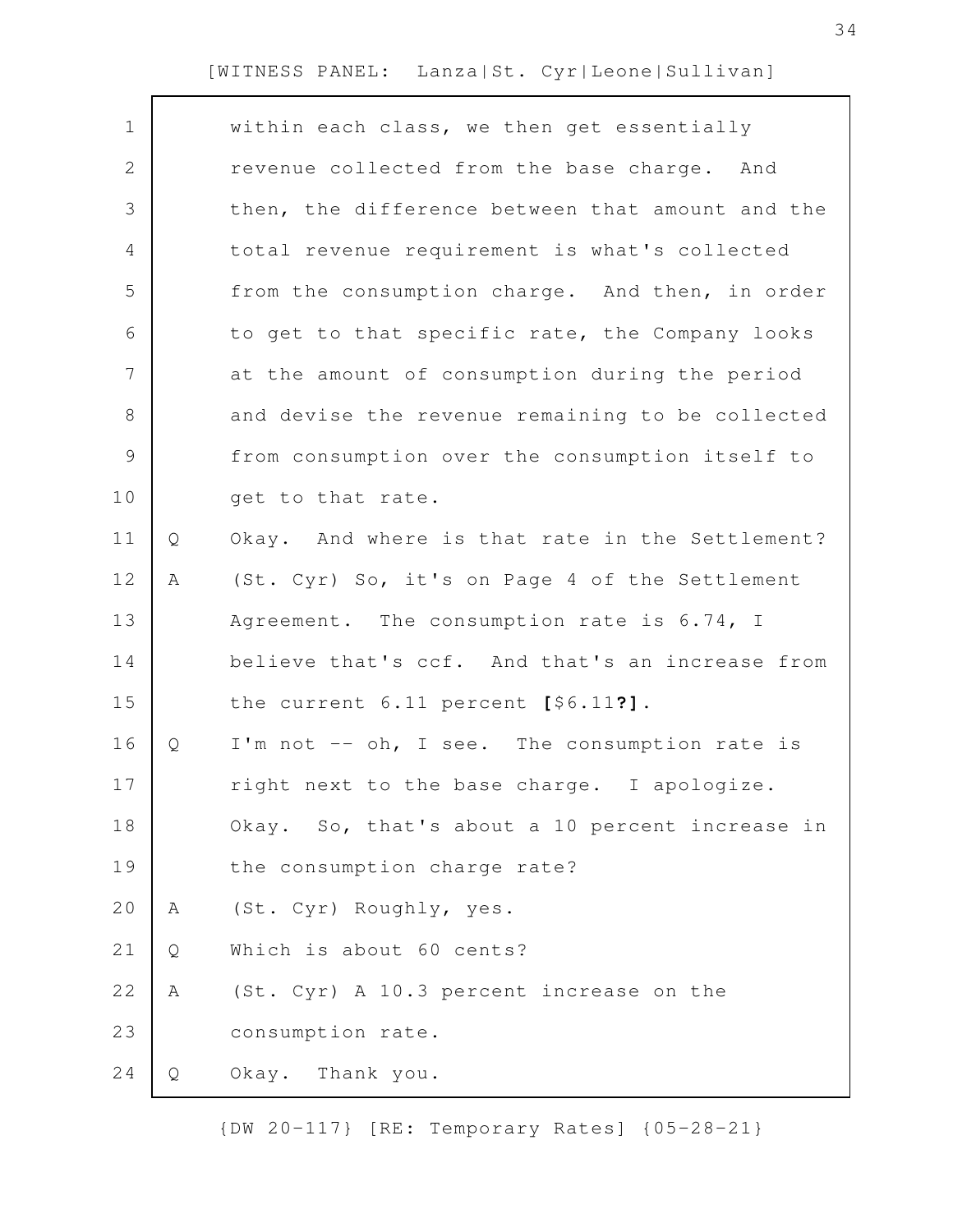| $\mathbf 1$    | Α | (St. Cyr) You're welcome.                        |
|----------------|---|--------------------------------------------------|
| $\mathbf{2}$   | Q | Did you file the 2020 Annual Report on behalf of |
| $\mathcal{S}$  |   | the Company, Mr. St. Cyr?                        |
| $\overline{4}$ | A | (St. Cyr) So, the Company filed it, yes. I was   |
| 5              |   | involved in its preparation.                     |
| 6              | Q | Okay. And do you know what the rate of return    |
| $\overline{7}$ |   | earned in 2020 was?                              |
| $8\,$          | A | (St. Cyr) I do not. I do not recall doing that   |
| 9              |   | calculation. But we can certainly do that, if    |
| 10             |   | that's helpful.                                  |
| 11             | Q | Mr. Leone, did you look at that?                 |
| 12             | Α | (Leone) I did not, Commissioner Bailey.          |
| 13             | Q | Okay. I would ask that you look at that and see  |
| 14             |   | how much revenue they earned in 2020, and just   |
| 15             |   | keep that in mind during the rate case. I know   |
| 16             |   | that 2019 is the test year. But, you know, if    |
| 17             |   | 2019 showed an underearning, and 2020 showed a   |
| 18             |   | good earning, then we would want to know that, I |
| 19             |   | think.                                           |
| 20             | A | (St. Cyr) Well, I can tell you that they earned  |
| 21             |   | less in 2020 than they did in 2019. But we can   |
| 22             |   | certainly get you that calculation.              |
| 23             | Q | Okay. No, that's fine. If you can tell me for    |
| 24             |   | sure that they earned less in 2020 than they did |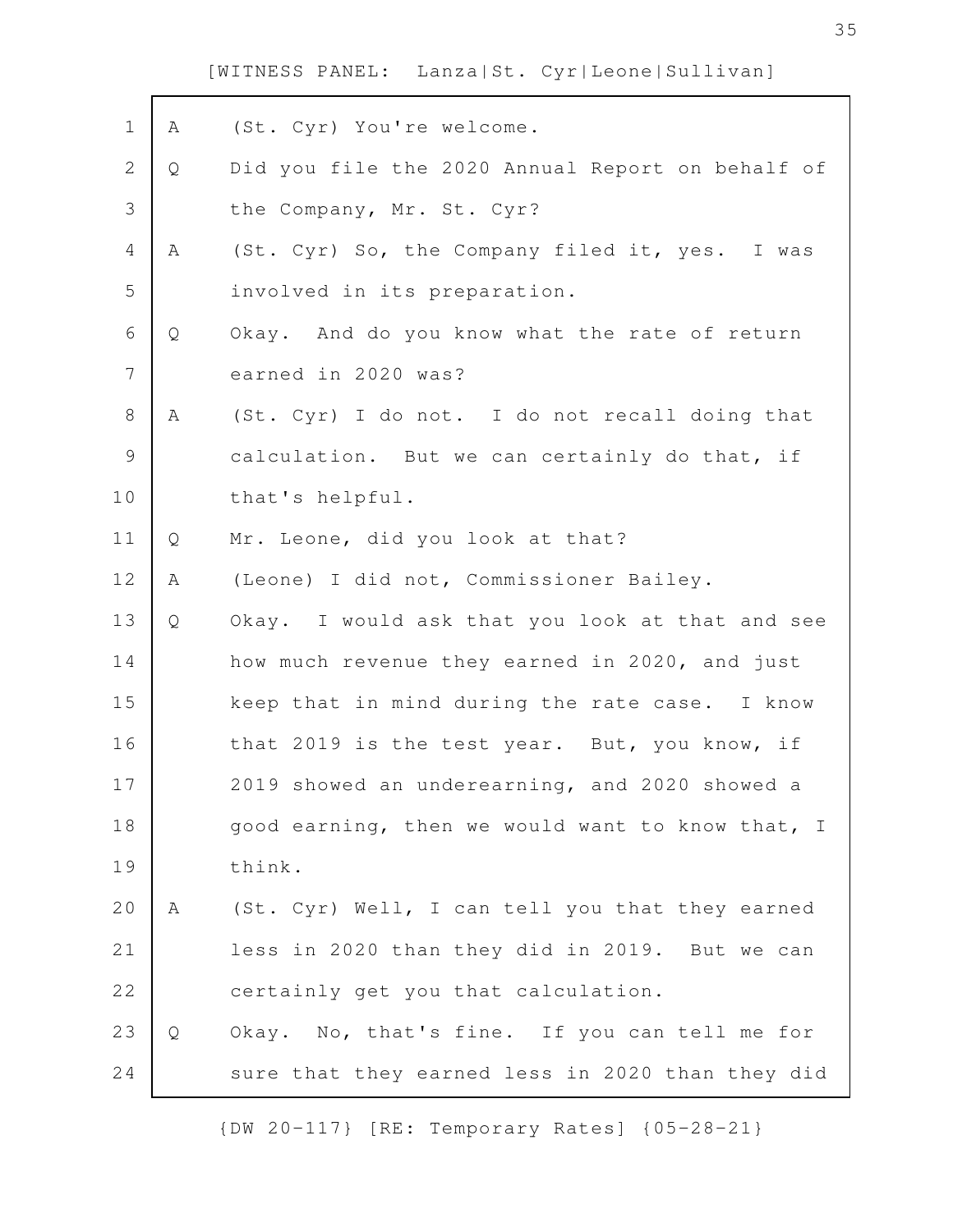$\mathbf{r}$ 

| $\mathbf 1$  |   | in 2019, that's really what I want to know?       |
|--------------|---|---------------------------------------------------|
| $\mathbf{2}$ | A | (St. Cyr) If you give me a second, we'll pull out |
| 3            |   | the Annual Report and we'll give you the          |
| 4            |   | specifics.                                        |
| 5            |   | CHAIRWOMAN MARTIN: While Mr. St. Cyr              |
| 6            |   | looks at that, Commissioner Bailey, if you don't  |
| 7            |   | mind, I'd like to have Mr. Augeri, for the        |
| $\,8\,$      |   | record, identify Mr. Sullivan, as he jumped in    |
| $\mathsf 9$  |   | and was sworn in late.                            |
| 10           |   | MR. AUGERI: Certainly, Madam                      |
| 11           |   | Chairwoman. Be happy to.                          |
| 12           |   | DIRECT EXAMINATION                                |
|              |   |                                                   |
| 13           |   | BY MR. AUGERI:                                    |
| 14           | Q | Mr. Sullivan, if you could state your name and    |
| 15           |   | position with the Company for the record?         |
| 16           | Α | (Sullivan) It's John Sullivan. I'm the            |
| 17           |   | Controller of the Company.                        |
| 18           | Q | And did you have involvement with the preparation |
| 19           |   | of the rate filings for the Company in this       |
| 20           |   | matter?                                           |
| 21           | Α | (Sullivan) Yes, I did.                            |
| 22           | Q | And were you involved with the temporary rate     |
| 23           |   | procedural schedule, including the data requests, |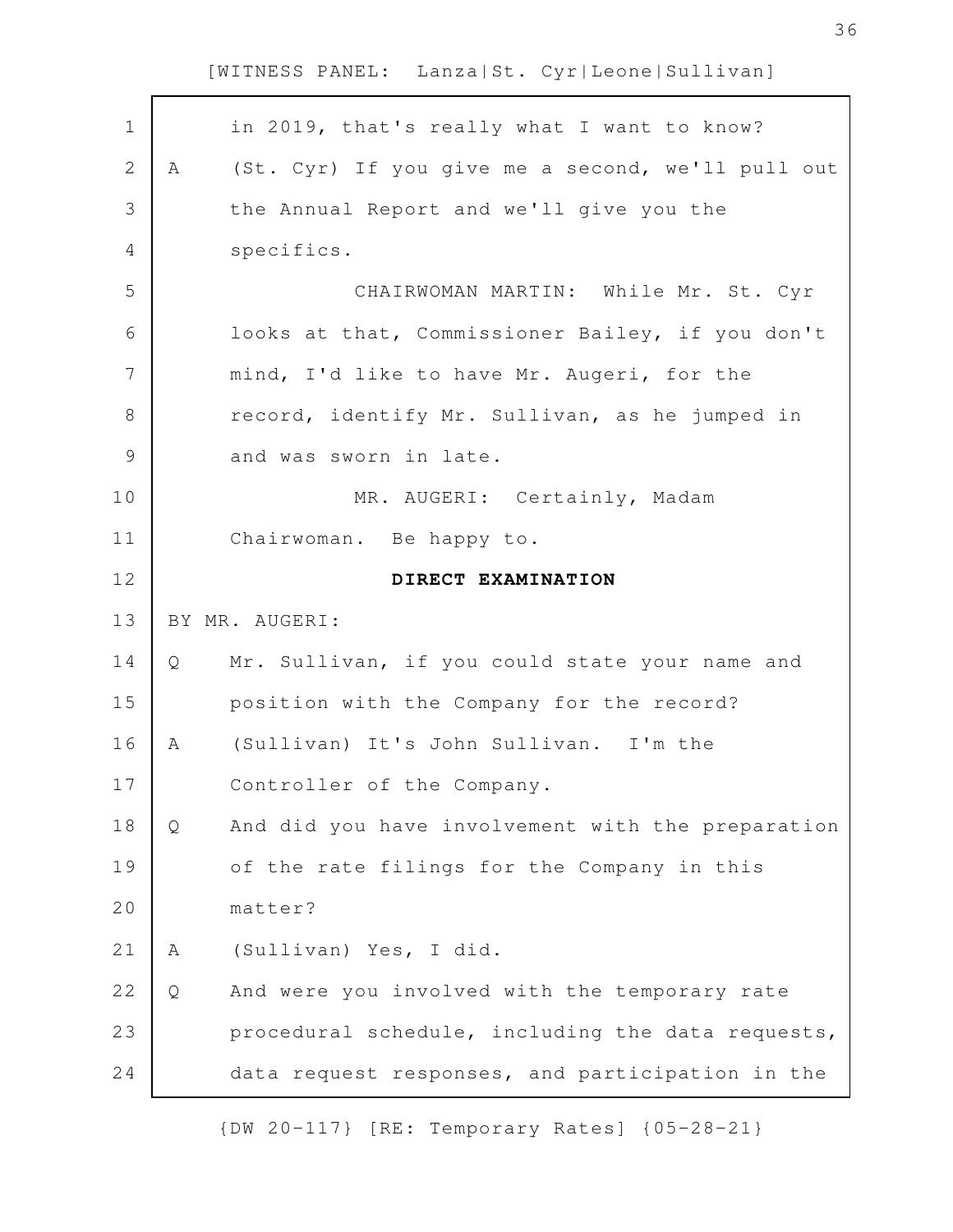| $\mathbf 1$   |   | technical sessions?                               |
|---------------|---|---------------------------------------------------|
| $\mathbf{2}$  | A | (Sullivan) Yes, I was involved.                   |
| 3             | Q | And were you involved with the settlement         |
| 4             |   | discussions that led to the two exhibits that     |
| 5             |   | have been marked today as the Settlement          |
| 6             |   | Agreement on Temporary Rates?                     |
| 7             | A | (Sullivan) Yes.                                   |
| 8             |   | MR. AUGERI: Okay. I have nothing                  |
| $\mathcal{G}$ |   | further for introduction for Mr. Sullivan at this |
| 10            |   | time, Madam Chairwoman.                           |
| 11            |   | CHAIRWOMAN MARTIN: Commissioner                   |
| 12            |   | Bailey, back to you.                              |
| 13            |   | BY COMMISSIONER BAILEY:                           |
| 14            | Q | Go ahead.                                         |
| 15            | A | (St. Cyr) So, I guess, if I may? So, I'm looking  |
| 16            |   | at the 2020 New Hampshire PUC Annual Report,      |
| 17            |   | Schedule F2, "Statement of Income", the previous  |
| 18            |   | year, which would be 2019, in the test year, the  |
| 19            |   | Company's net loss was 51,967.                    |
| 20            |   | In the current year, the 2020, the net            |
| 21            |   | loss was 19,674. So, it is an improvement over    |
| 22            |   | the test year, but still a net loss.              |
| 23            | Q | Okay. Thank you. Can somebody explain to me how   |
| 24            |   | you decided June 30th, "the earlier of June 30th, |

{DW 20-117} [RE: Temporary Rates] {05-28-21}

h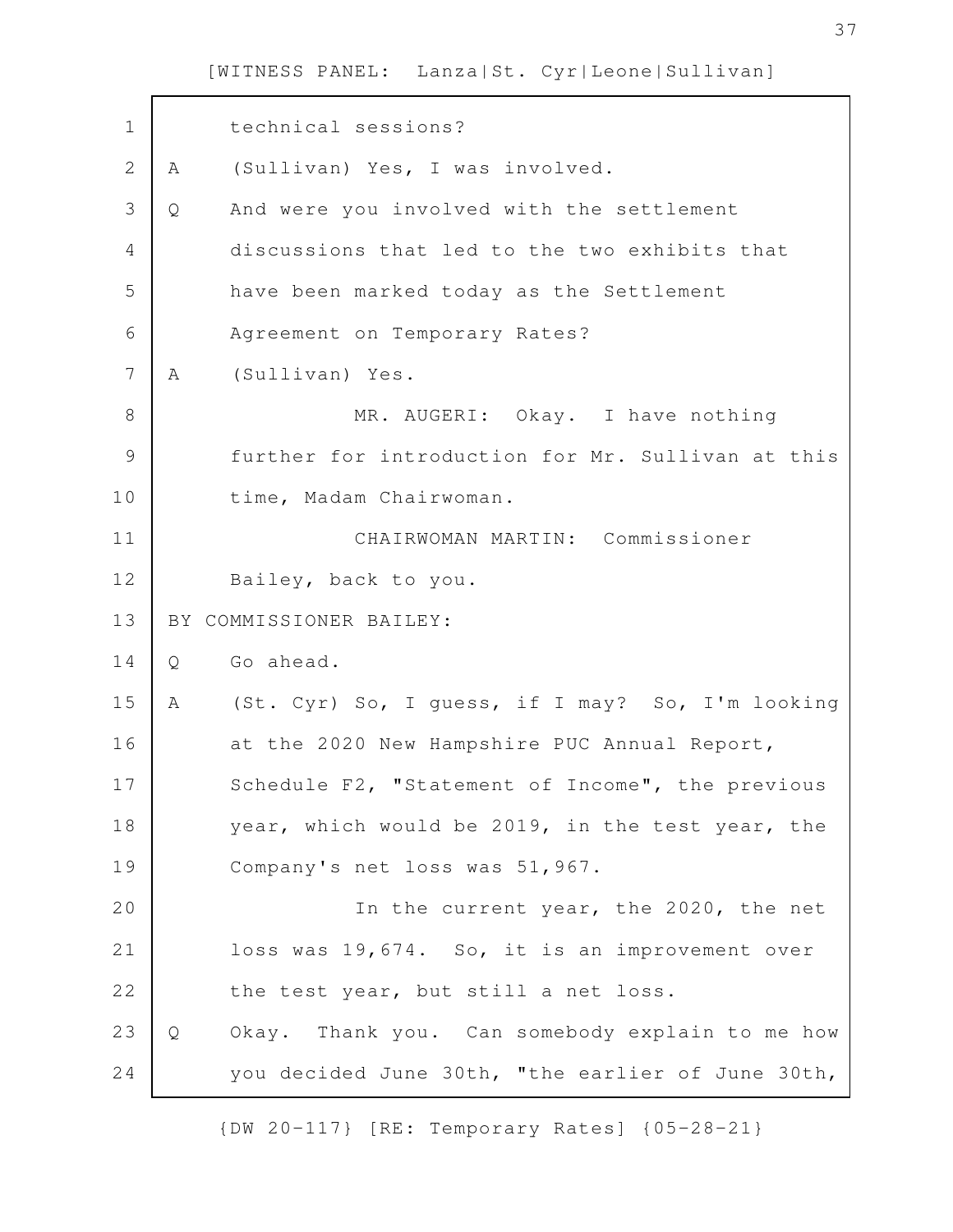| $\mathbf 1$   | or a Commission order" should be the day that we  |
|---------------|---------------------------------------------------|
| $\mathbf{2}$  | set the effective date of temporary rates? Why    |
| 3             | did you decide on that?                           |
| 4             | MR. AUGERI: Commissioner Bailey, this             |
| 5             | is Attorney Augeri. I can speak to that.          |
| 6             | The idea was that the hearing, I                  |
| 7             | believe it was picked out at five weeks past,     |
| 8             | when this hearing was originally going to take    |
| $\mathcal{G}$ | place, but certainly to leave no later than       |
| 10            | thirty more days, based on what Mr. Leone         |
| 11            | testified to, that the rate case has been filed   |
| 12            | and submitted since November of last year, so     |
| 13            | there wouldn't be too, too much of a time lag.    |
| 14            | But also recognizing that there would be -- there |
| 15            | would need to be a reasonable amount of time for  |
| 16            | the Commission to make its findings on what is    |
| 17            | presented today.                                  |
| 18            | COMMISSIONER BAILEY: I don't think                |
| 19            | you're understanding my question. Normally, we    |
| 20            | set the effective date of temporary rates closer  |
| 21            | to the date of the original filing, once          |
| 22            | customers have had appropriate notice. And this   |
| 23            | seems farther out than that to me. And I was      |
| 24            | just wondering why that happened?                 |

{DW 20-117} [RE: Temporary Rates] {05-28-21}

38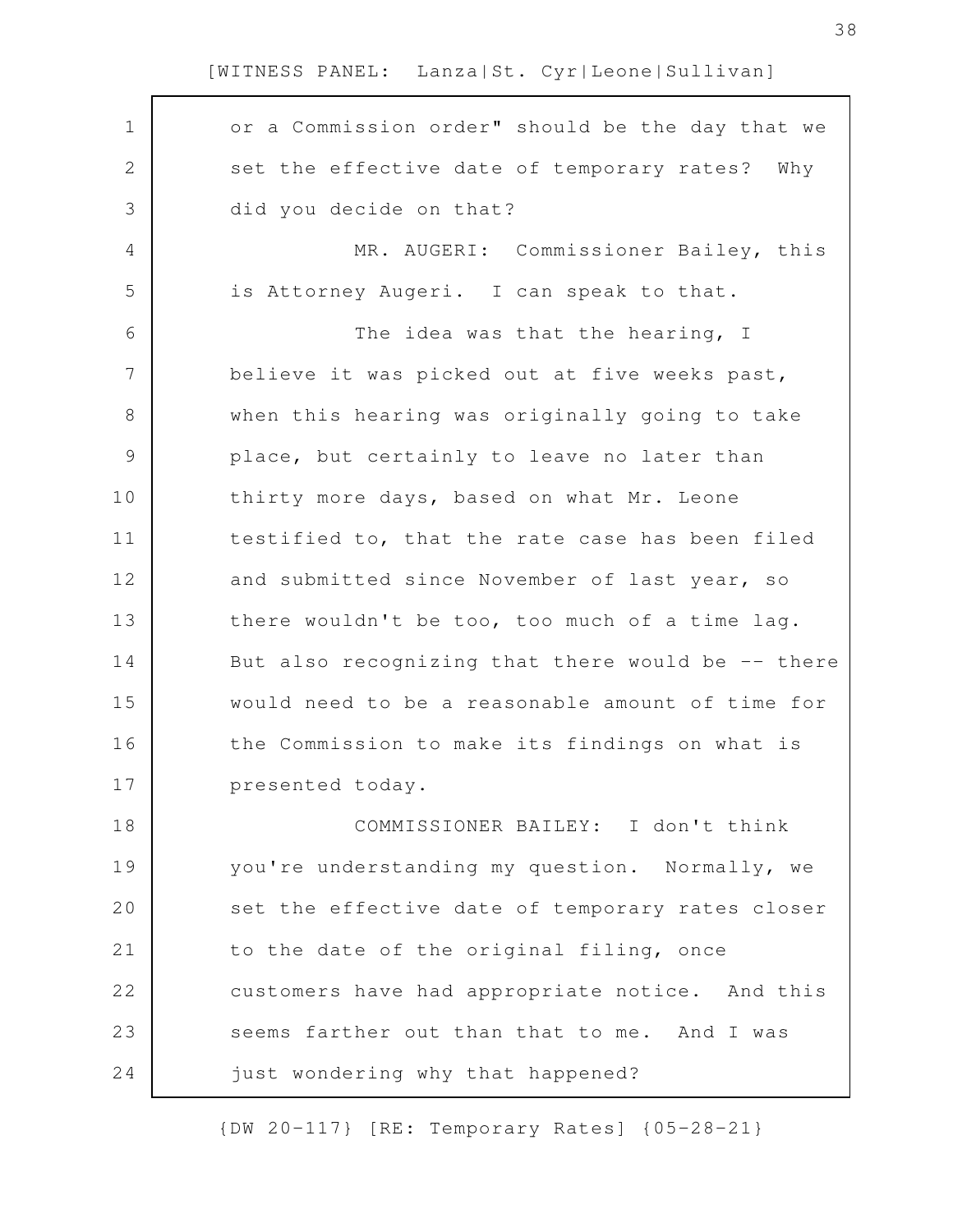| $\mathbf 1$    | MR. AUGERI: Oh. It was as part of the             |
|----------------|---------------------------------------------------|
| $\mathbf{2}$   | settlement discussions that, between all of the   |
| 3              | viewpoints for -- that were expressed, that it    |
| $\overline{4}$ | was felt that a timeframe closer to either, you   |
| 5              | know, at or near a time when the Commission would |
| 6              | establish temporary rates, if it so decides.      |
| 7              | That was just ultimately decided by discussions   |
| $8\,$          | from the parties.                                 |
| $\mathcal{G}$  | COMMISSIONER BAILEY: Mr. Tuomala.                 |
| 10             | MR. TUOMALA: Thank you, Commissioner              |
| 11             | Bailey. If I could just expand on that a bit.     |
| 12             | Typically, the effective date is set at           |
| 13             | the date of customer notice, if the parties agree |
| 14             | to temporary rates at current rates. Since this   |
| 15             | is a temporary rate increase that the parties are |
| 16             | agreeing to, typically, the effective date is the |
| 17             | date of an issuance of a Commission order. So,    |
| 18             | it would be prospective with an increase.         |
| 19             | Current -- temp. at current rates, it would be    |
| 20             | customer notice. So, the customer notice date     |
| 21             | wasn't on the table.                              |
| 22             | And, again, as Attorney Augeri had                |
| 23             | mentioned, it was more of a product of            |
| 24             | settlement, of fixating on the June 30th date, in |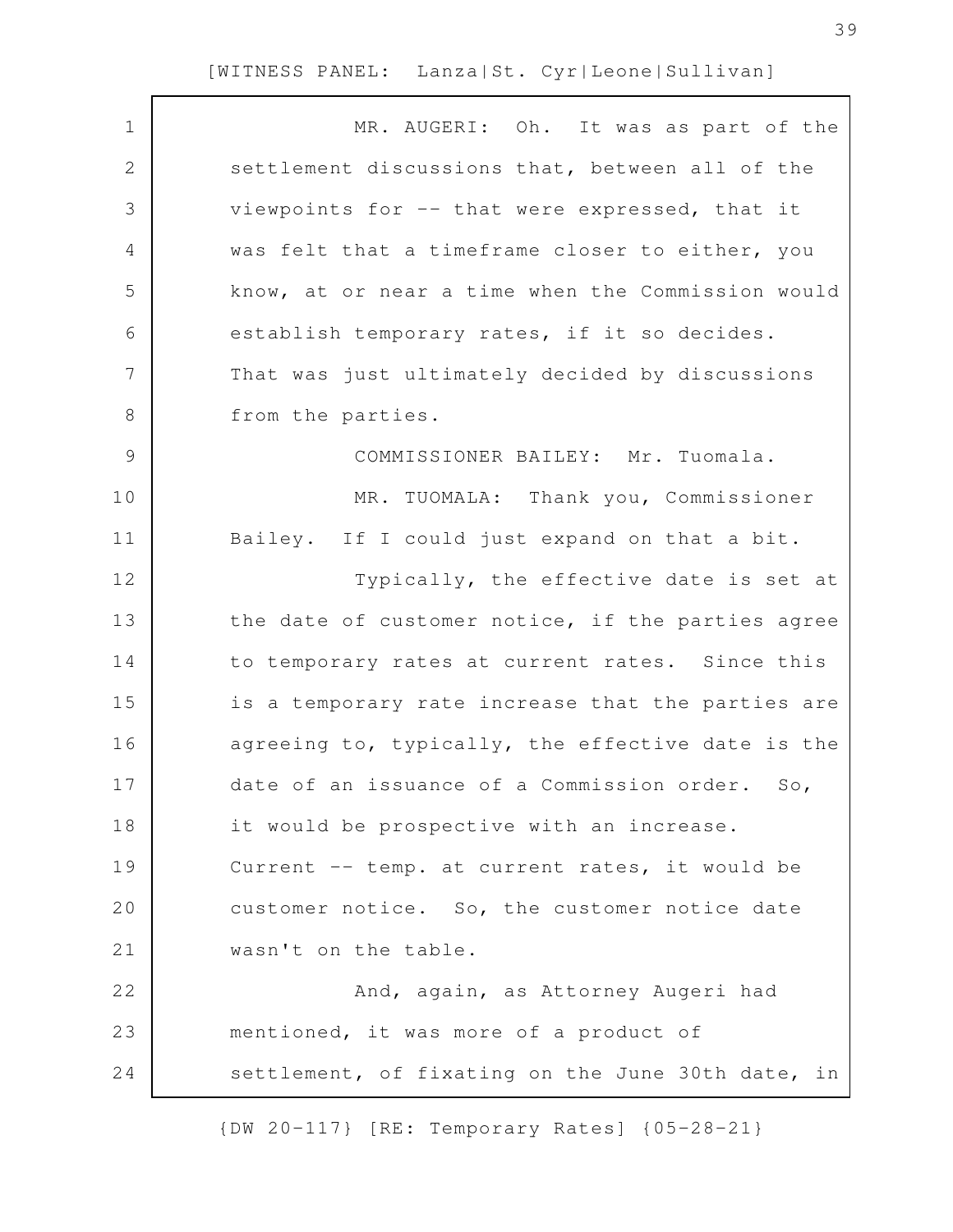| $\mathbf 1$    |   | light of the hearing date itself.                 |
|----------------|---|---------------------------------------------------|
| $\overline{2}$ |   | COMMISSIONER BAILEY: Okay. Thank you.             |
| 3              |   | That's all the questions I have.                  |
| $\overline{4}$ |   | CHAIRWOMAN MARTIN: Okay. Commissioner             |
| 5              |   | Goldner.                                          |
| 6              |   | COMMISSIONER GOLDNER: Yes.                        |
| $\overline{7}$ |   | BY COMMISSIONER GOLDNER:                          |
| $\,8\,$        | Q | So, the first question is, understanding that the |
| $\mathcal{G}$  |   | test year was 2019, in 2020 did the Company       |
| 10             |   | receive a PPP loan?                               |
| 11             | A | (Sullivan) This is John Sullivan. I can answer    |
| 12             |   | that. Yes, we did. It was approximately           |
| 13             |   | \$90,000, in April.                               |
| 14             | Q | That was in April. And how was that treated on    |
| 15             |   | the financial statements or is that treated as a  |
| 16             |   | loan or was it treated -- how was it treated?     |
| 17             | A | (Sullivan) It's currently on the books as a loan. |
| 18             |   | And we're actually in the process right now of    |
| 19             |   | applying for forgiveness.                         |
| 20             | Q | Okay. And, if that's forgiven, that would turn    |
| 21             |   | the net loss in 2020 to a gain?                   |
| 22             | Α | (Sullivan) I believe it would be recorded in      |
| 23             |   | income during the year. If it's forgiven, but it  |
| 24             |   | would, and Steve St. Cyr could tell me if I'm     |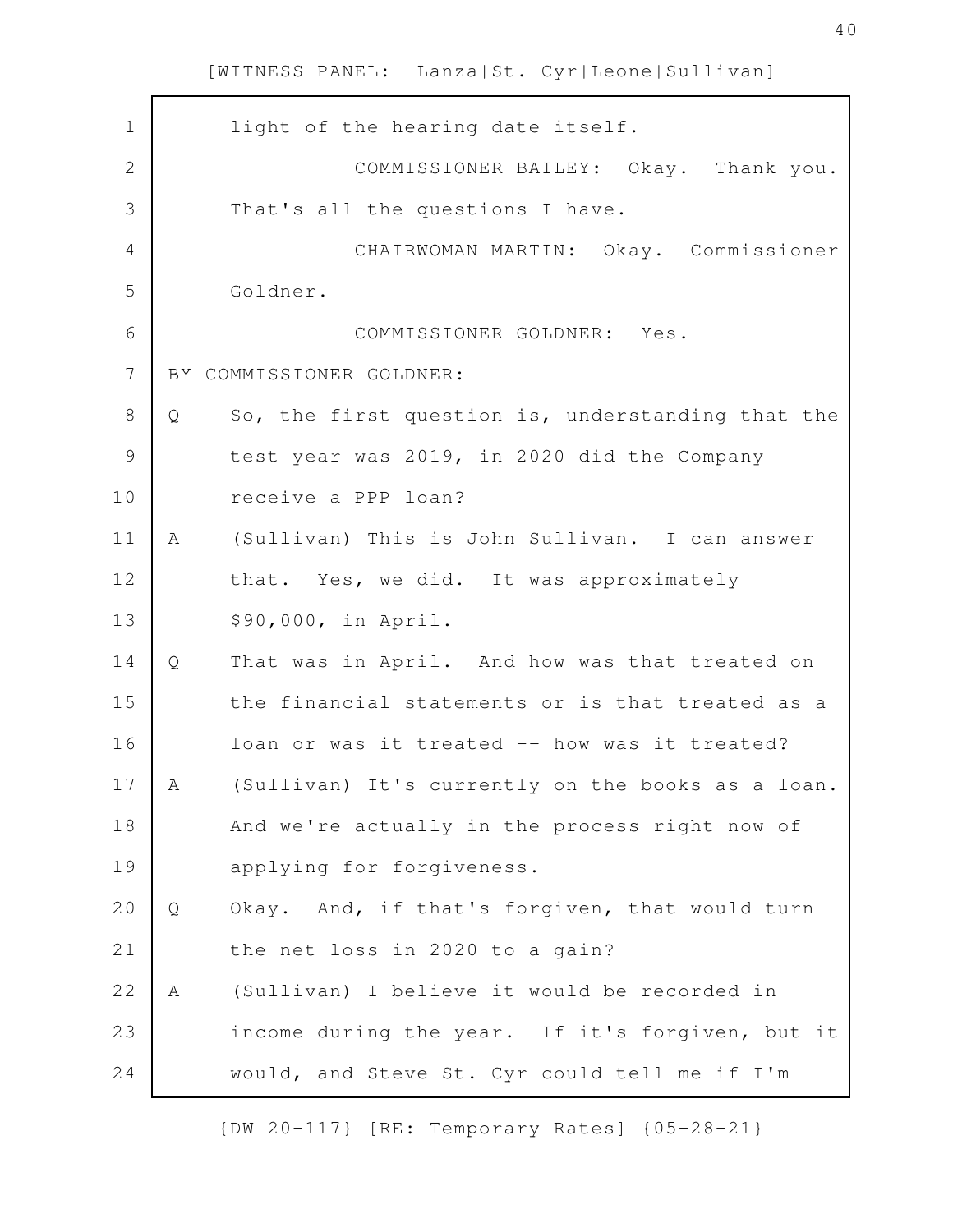wrong, but I believe it would go against income, yes. Q Thank you. A (St. Cyr) And just --Q Sorry. A (St. Cyr) If I could just elaborate? Normally, a loan forgiveness would be reflected as income. So, it would be added to income. But it would be, I guess, from the Company's perspective, it would be viewed as a one-time occurrence, and wouldn't be taken into consideration in the establishment of rates going forward, because it's not something that the Company could count on going forward. Q Okay. Thank you. In terms of the rate of return in the test year, I understood that the rate of return was 1.46 versus an approved rate of 6.35. Did the Company consider any cost reduction activities to make up for that difference, asset sales? Was there anything relative to a cost reduction that was considered? A (Sullivan) This is John Sullivan. As part of our regular operating procedures, we try to keep costs as low as possible. Did we specifically 1 2 3 4 5 6 7 8 9 10 11 12 13 14 15 16 17 18 19 20 21 22 23 24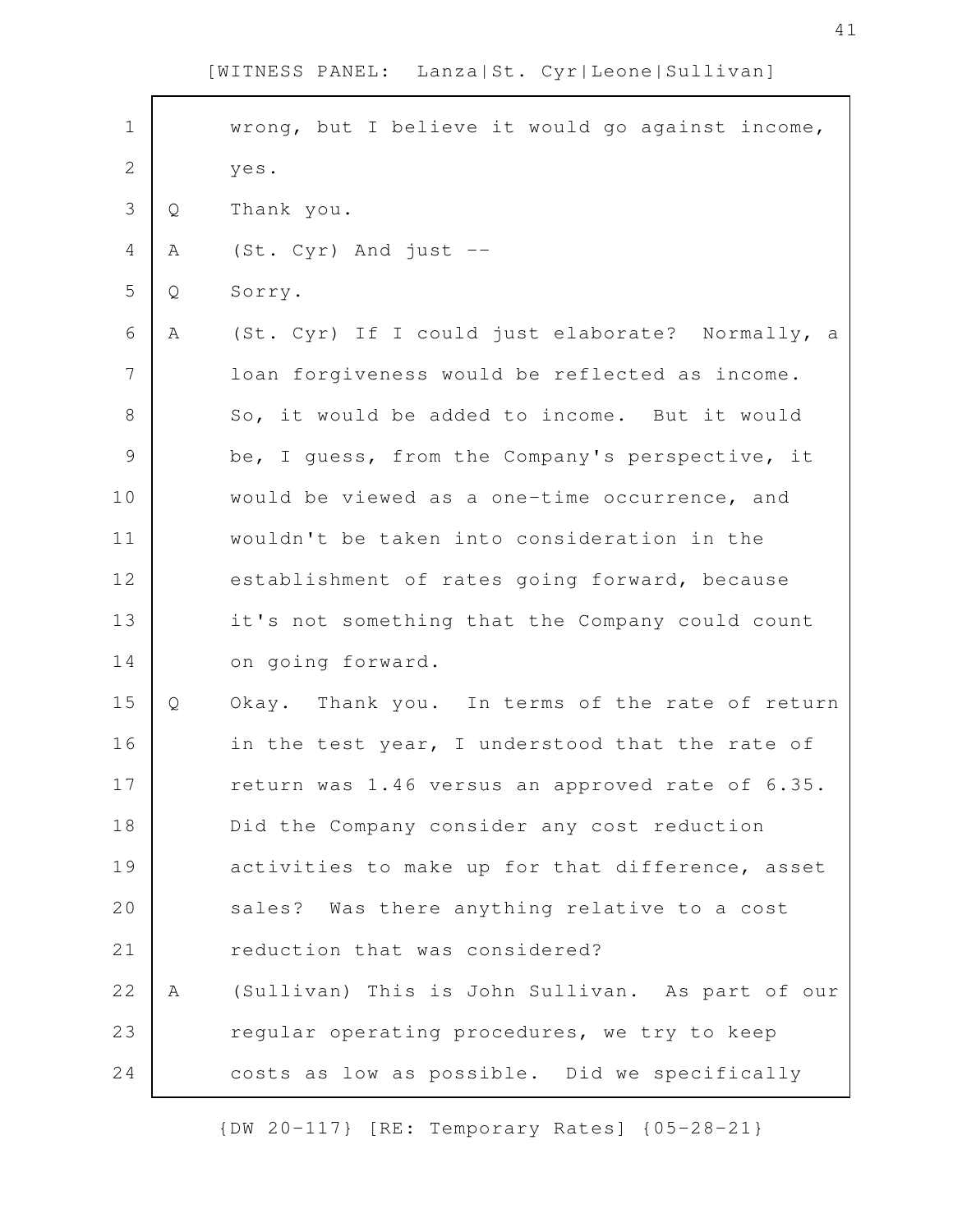| $\mathbf 1$    |   | look at things to do? Charlie can answer this     |
|----------------|---|---------------------------------------------------|
| $\mathbf{2}$   |   | maybe better, but all of our procedures and fixed |
| 3              |   | assets, additions and disposals are reviewed      |
| $\overline{4}$ |   | monthly. And I can honestly say, I don't believe  |
| 5              |   | we could have reduced our operating expenses any  |
| 6              |   | more than we have to effectively get to that      |
| $\overline{7}$ |   | rate.                                             |
| $\,8\,$        | A | (Lanza) I can -- if I may, I can elaborate on     |
| $\mathsf 9$    |   | that. Specifically, we did forego the             |
| 10             |   | installation of generators. We've been trying to  |
| 11             |   | outfit our satellite systems with on-site         |
| 12             |   | generators. We try to do two per year. That was   |
| 13             |   | one thing that we did, used as a cost-cutting     |
| 14             |   | measure. We did not replace -- or, sorry, we did  |
| 15             |   | not install any new generators last year.         |
| 16             |   | In addition to that, partially due to             |
| 17             |   | cost-cutting measures, but more so due to the     |
| 18             |   | pandemic, we did not enter people's homes and do  |
| 19             |   | meter change-outs, which is a fairly significant  |
| 20             |   | cost to the Company each year.                    |
| 21             | Q | Okay. Thank you, Mr. Lanza.                       |
| 22             | Α | (Lanza) You're welcome.                           |
| 23             | Q | I wanted to ask also about the rate increase      |
| 24             |   | methodology. I see that the rates are increasing  |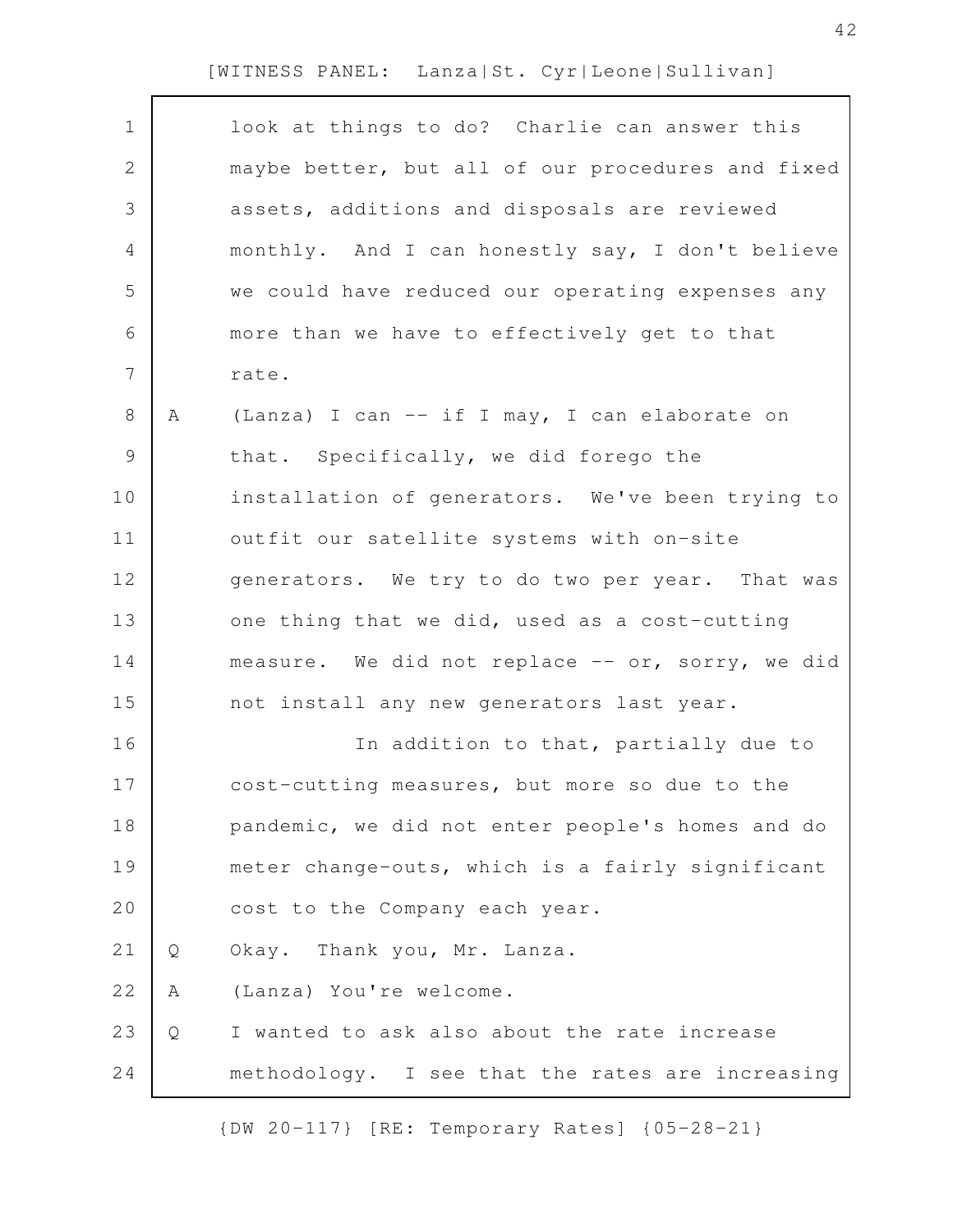| $\mathbf 1$    |   | from 6.11 to 6.83 per hundred cubic feet, for     |
|----------------|---|---------------------------------------------------|
| $\sqrt{2}$     |   | customers using up to 400 cubic feet per month.   |
| $\mathfrak{Z}$ |   | And then, for those using more than 400 cubic     |
| 4              |   | feet per month, the rate goes from 6.11 to 10.24, |
| 5              |   | so a significantly higher increase.               |
| 6              |   | Can you tell the Commission what logic            |
| $\overline{7}$ |   | was used? Why the customers consuming more than   |
| $8\,$          |   | 400 cubic feet per month were charged a much      |
| $\mathcal{G}$  |   | higher rate?                                      |
| 10             | Α | (Lanza) I could take a -- I can take a shot at    |
| 11             |   | that, and John may be able to elaborate.          |
| 12             |   | So, as part of this $-$ -                         |
| 13             | A | (St. Cyr) Maybe, just before we begin, though, we |
| 14             |   | should point out that that's a matter for the     |
| 15             |   | permanent rate proceeding. That that proposal     |
| 16             |   | that you're referring to is something that the    |
| 17             |   | Company has proposed for permanent rate purposes, |
| 18             |   | but is not taken into consideration for temporary |
| 19             |   | rate purposes.                                    |
| 20             |   | But, with that, if, you know, you can             |
| 21             |   | certainly ask, and Charlie and John can certainly |
| 22             |   | respond.                                          |
| 23             | Q | Understood. So, this is in preparation, I think,  |
| 24             |   | for the permanent proceeding. So -- but, thank    |
|                |   |                                                   |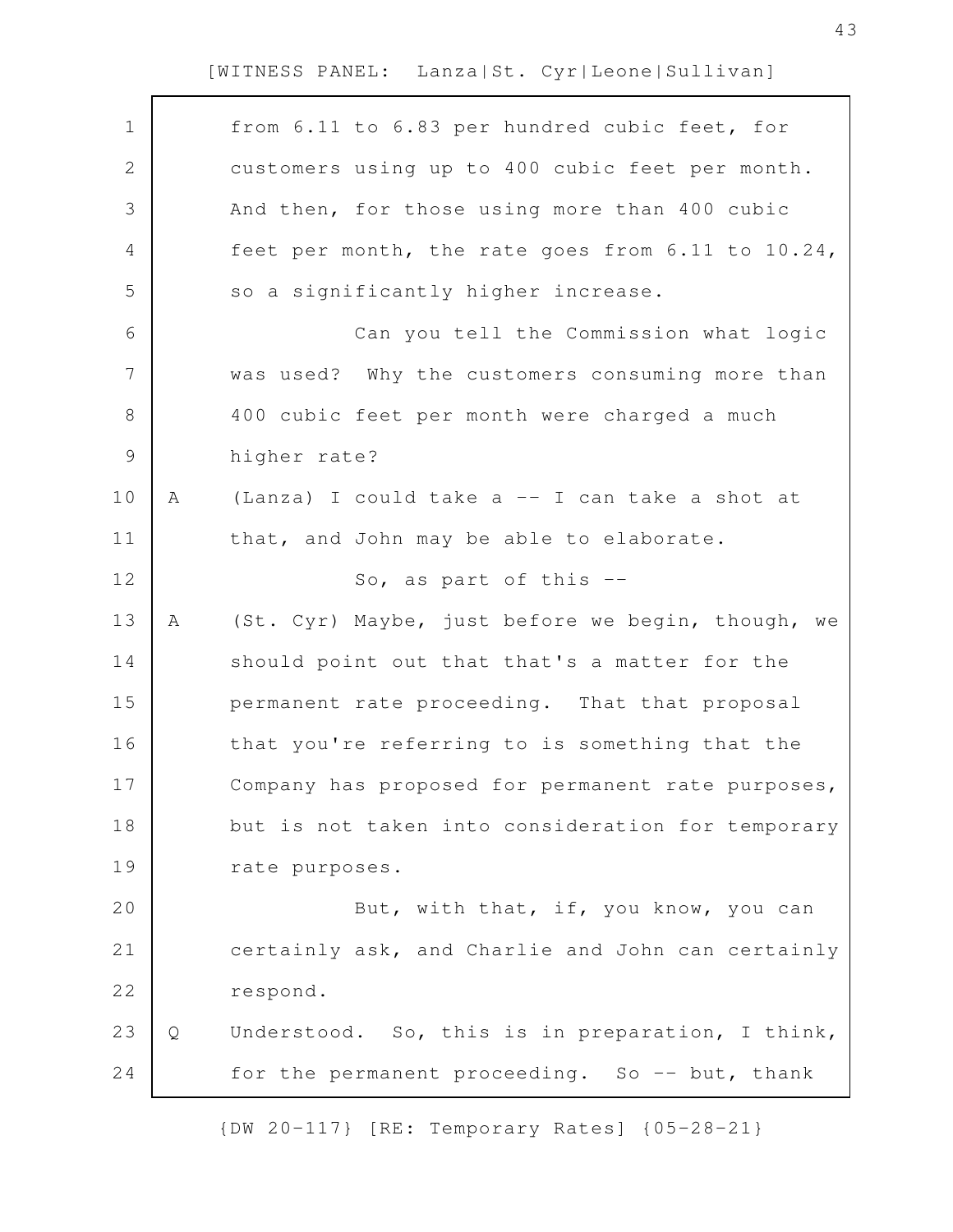| $\mathbf 1$    |   | you. Agreed.                                      |
|----------------|---|---------------------------------------------------|
| $\mathbf{2}$   | A | (Lanza) Okay. So, the cost of service study was   |
| 3              |   | done as part of the permanent rate case. And, in  |
| 4              |   | doing that, working with the consultant, we came  |
| 5              |   | up with the tiered rate system that you're        |
| 6              |   | referring to.                                     |
| $\overline{7}$ |   | The primary reason or reasons that we             |
| 8              |   | are pursuing that approach is to try to limit the |
| $\mathcal{G}$  |   | rate shock to the people that use a small amount  |
| 10             |   | of water. Our system is made up of a large        |
| 11             |   | amount of fairly large homes, big lawns, and we   |
| 12             |   | have customers that will use five and ten times   |
| 13             |   | the amount of water in the summer than they would |
| 14             |   | in the winter. So, we're trying to keep the       |
| 15             |   | costs lower on the customers that don't use a lot |
| 16             |   | of water, and transfer the cost to the folks      |
| 17             |   | that -- that are watering their lawns and using a |
| 18             |   | substantially more amount of water.               |
| 19             |   | With that said, the 4 ccf is something            |
| 20             |   | that, with the cost of service expert and         |
| 21             |   | ourselves at the Company, we landed on, to be     |
| 22             |   | able to, we think, to provide the best $-$ - the  |
| 23             |   | best medium for the folks that use a small amount |
| 24             |   | of water to not have, you know, large rate        |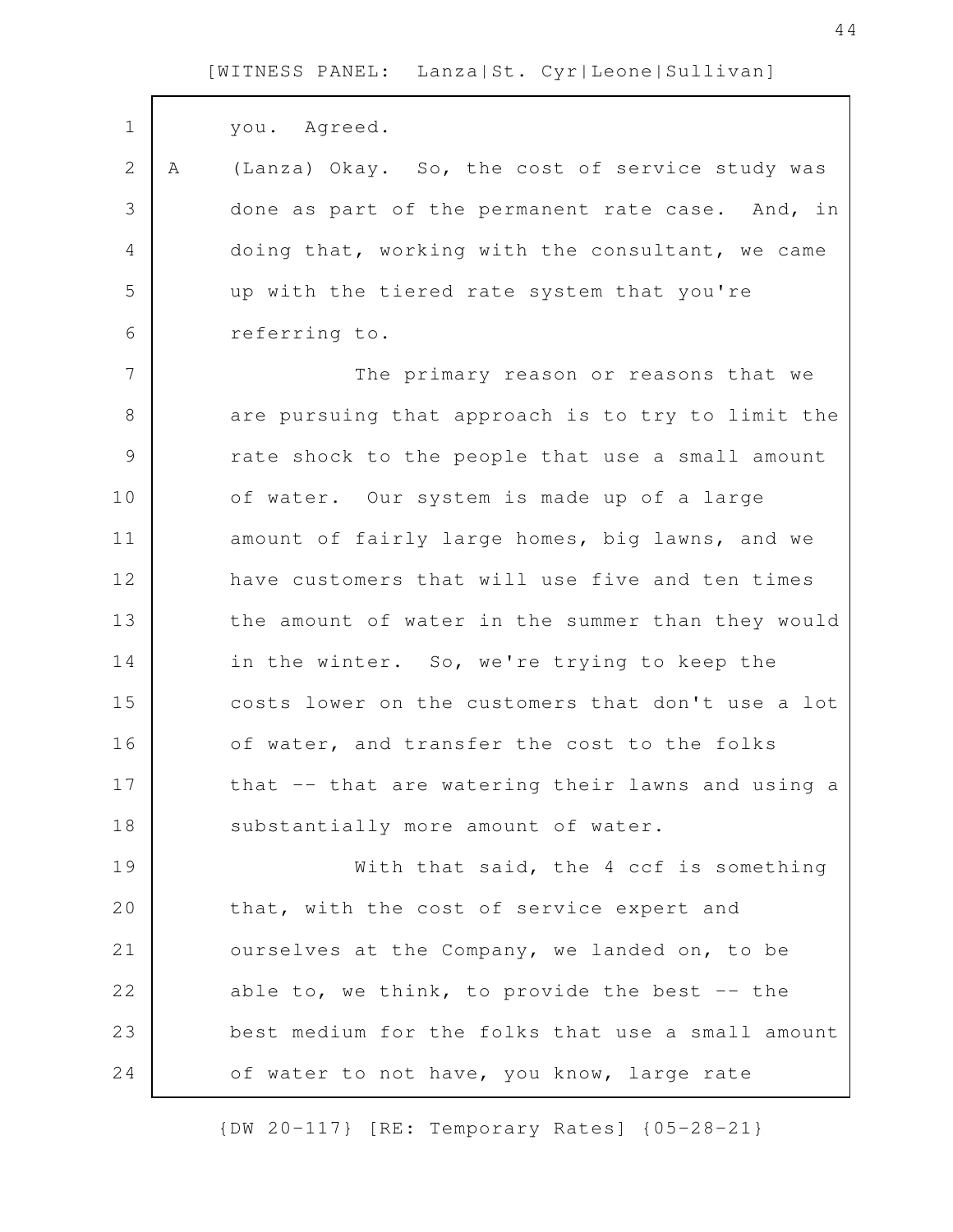increases. Q Thank you, sir. CHAIRWOMAN MARTIN: Commissioner Goldner? COMMISSIONER GOLDNER: Yes. CHAIRWOMAN MARTIN: Could I interject for a moment? Ms. Shute had her hand up, and I wanted to make sure she didn't have any kind of objection? MS. SHUTE: I just -- I do want to reiterate that, while this is a Company proposal, that it is definitely not anything that is in the current proceeding, and will be looked at and evaluated, and different proposals will certainly be being put on the table. So, there will be a lot that's put forward for the permanent rate proceeding to address this issue as we get closer to that time. BY COMMISSIONER GOLDNER: Q Okay. Just as a clarification. In the temporary rate increase this summer, for those folks that are using more than the 400 cubic feet on the larger yards, will they this summer get charged at 10.24, or is that only for the permanent 1 2 3 4 5 6 7 8 9 10 11 12 13 14 15 16 17 18 19 20 21 22 23 24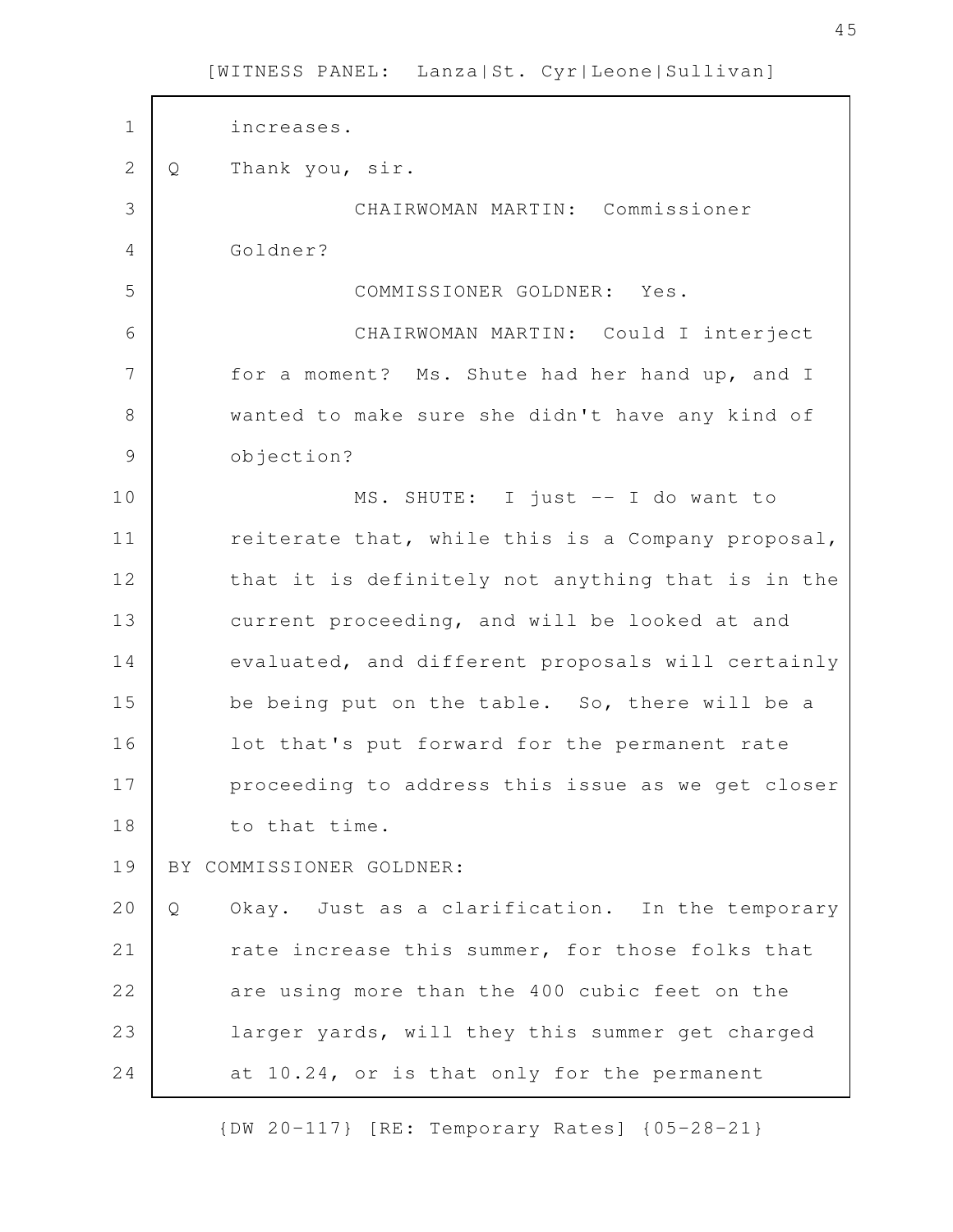| $\mathbf 1$   |   | increase?                                         |
|---------------|---|---------------------------------------------------|
| $\mathbf{2}$  | A | (Lanza) Only for the permanent.                   |
| 3             | Q | Okay. Thank you. I also wanted to ask about       |
| 4             |   | the -- one of the things that's highlighted in    |
| 5             |   | the testimony is the million gallon water storage |
| 6             |   | that was installed recently. Is that -- is that   |
| 7             |   | million gallon water storage fully utilized? Was  |
| 8             |   | the sizing appropriate? Can someone comment on    |
| $\mathcal{G}$ |   | the water storage size?                           |
| 10            | Α | (Lanza) Sure. Yes. The one million gallon         |
| 11            |   | storage tank in Atkinson was --                   |
| 12            |   | [Court reporter interruption due to               |
| 13            |   | audio issues.]                                    |
|               |   |                                                   |
| 14            |   | CONTINUED BY THE WITNESS:                         |
| 15            | A | (Lanza) So, the tank was brought in operation in  |
| 16            |   | May of 2020. And, since May of 2020, it has been  |
| 17            |   | in service, and it has been operating as          |
| 18            |   | designed. It's been very effective, allowing us   |
| 19            |   | to be able to provide the same pressures across   |
| 20            |   | the core system, and large, you know, demands,    |
| 21            |   | like fire flows and flushing flows.               |
| 22            |   | COMMISSIONER GOLDNER: Okay. May I                 |
| 23            |   | resume?                                           |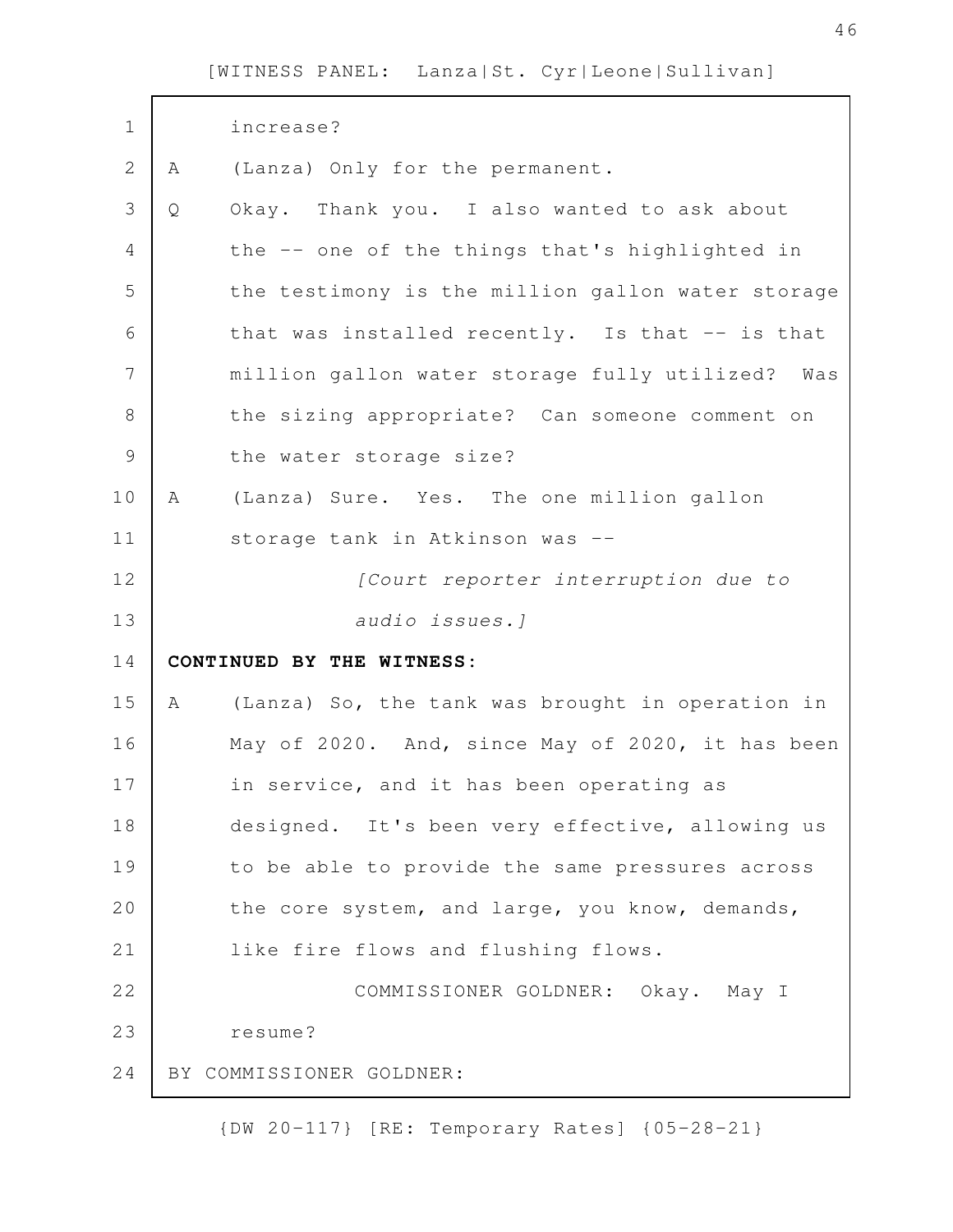| $\mathbf 1$    | Q | You had mentioned before, sir, that you had       |
|----------------|---|---------------------------------------------------|
| $\mathbf{2}$   |   | suspended meter replacement for cost savings.     |
| 3              |   | Has that been resumed or is that still suspended? |
| $\overline{4}$ | Α | (Lanza) Well, right now, it is still on pause.    |
| 5              |   | We are currently talking about slowly getting     |
| 6              |   | back into it. At this point, we have not made a   |
| 7              |   | decision. We're leaning towards "no". We fall     |
| $\,8\,$        |   | back and forth, to be honest. But I think we're   |
| $\mathsf 9$    |   | going to get back to the meter replacement        |
| 10             |   | program in 2022.                                  |
| 11             | Q | Thank you. And my final questions are around      |
| 12             |   | WICA. Which I know, again, are subject to the     |
| 13             |   | permanent rate increase, and not the temporary,   |
| 14             |   | but just in preparation for that discussion.      |
| 15             |   | The meter technology that you would be            |
| 16             |   | using, could you maybe describe for the           |
| 17             |   | Commission the accuracy of the new meters versus  |
| 18             |   | the current meters? If there's remote reading     |
| 19             |   | capability, maybe just discuss the technology a   |
| 20             |   | little bit of the metering?                       |
| 21             | Α | (Lanza) Sure. So, we use a Neptune product. And   |
| 22             |   | the meters that we are currently purchasing have  |
| 23             |   | a great amount of features that we find extremely |
| 24             |   | useful. They have leak detection built into       |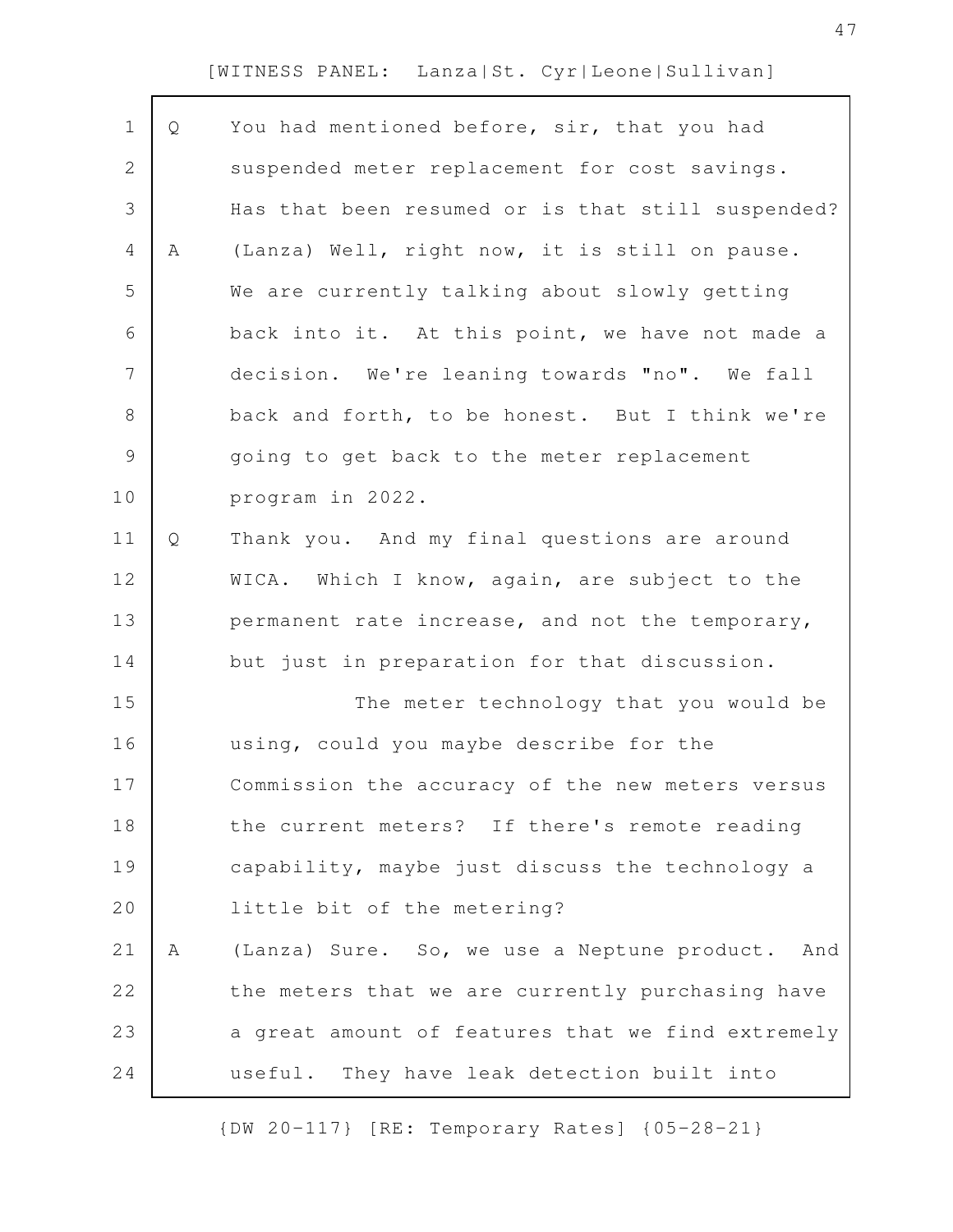$\mathbf{r}$ 

| $\mathbf 1$   | them, so we can troubleshoot with a customer. We  |
|---------------|---------------------------------------------------|
| $\mathbf{2}$  | have a -- kind of a how-to guide to show them how |
| 3             | to read the meter and detect leaks through that   |
| 4             | technology.                                       |
| 5             | In addition to that, the new meters               |
| 6             | allow us to download 90 days of hourly usage,     |
| 7             | which has been extremely helpful, and especially  |
| $\,8\,$       | in scenarios where customers don't think they     |
| $\mathcal{G}$ | have leaks, and we're able to help them           |
| 10            | troubleshoot and download that data and provide   |
| 11            | them with, you know, with the information, to be  |
| 12            | able to say "hey, there's something going on      |
| 13            | here."                                            |
| 14            | One other very useful feature is that             |
| 15            | the new meters have a built-in antenna. The old   |
| 16            | meters used to have a wire that went outside and  |
| 17            | had to connect a box to the house. So, now we no  |
| 18            | longer have to drill holes in people's houses or  |
| 19            | foundations. We don't have to worry about that    |
| 20            | wire breaking or disconnecting. So that --        |
| 21            | that's very beneficial. And the radio read        |
| 22            | technology and batteries have gotten              |
| 23            | significantly better, so that, you know, we're    |
| 24            | able to read meters, you know, more quickly       |

{DW 20-117} [RE: Temporary Rates] {05-28-21}

48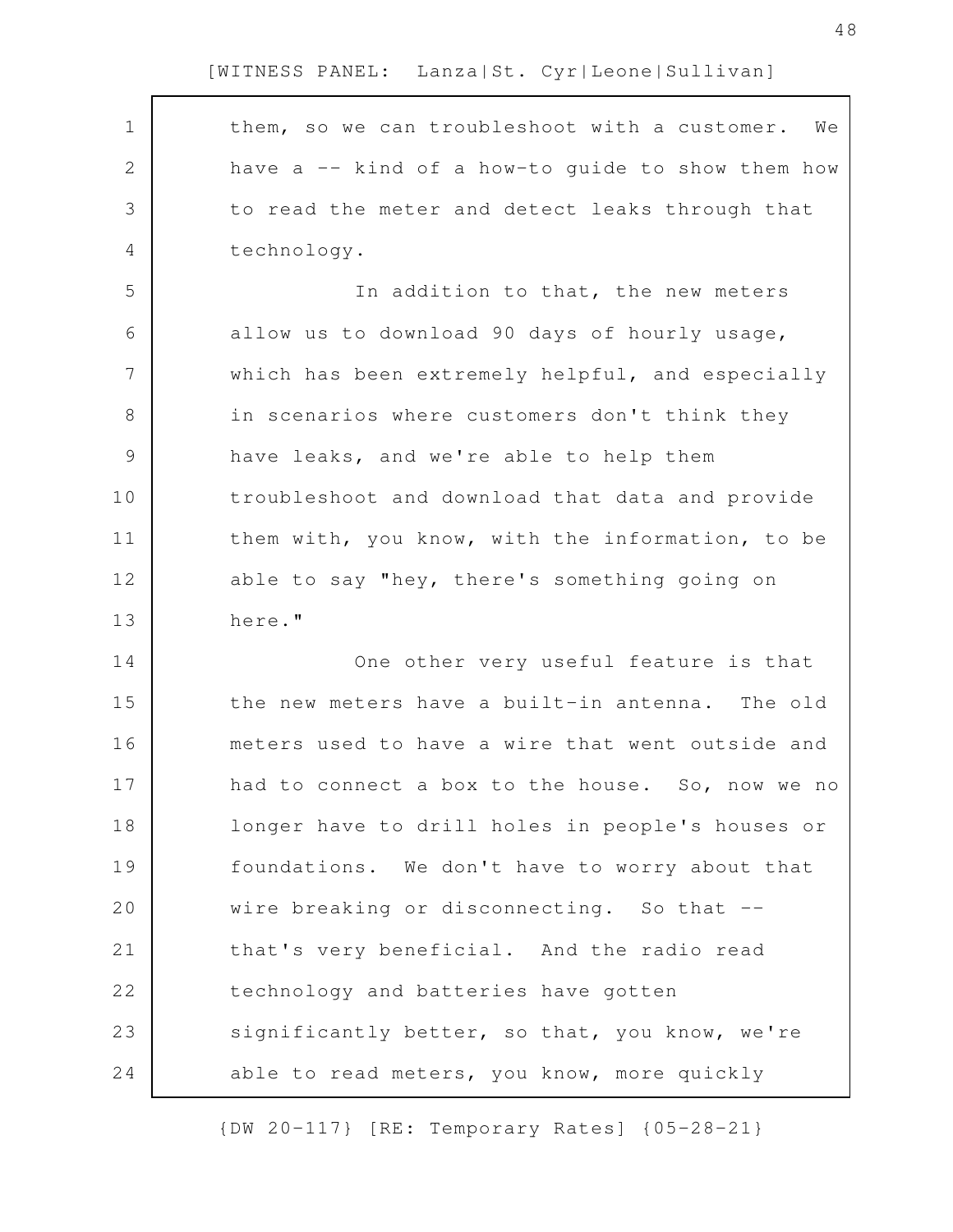driving by. They do have additional functionality that, you know, such as being able to read them through telemetry and cellular, but we don't currently take advantage of that. Q Very good. So, it's like -- it has like an RF transmitter on it? A (Lanza) Correct. Yes. It's a radio frequency. COMMISSIONER GOLDNER: Okay. Thank you. That's all my questions. Thank you, Chairwoman. CHAIRWOMAN MARTIN: Okay. Thank you. And all of my questions have been answered. I would like to just, since Mr. Sullivan arrived late, just double-check with Ms. Shute, as to whether she would have any cross-examination for him? MS. SHUTE: I do not. Thank you very much. CHAIRWOMAN MARTIN: Okay. And any redirect? MR. AUGERI: None for the Company, Madam Chairwoman. 1 2 3 4 5 6 7 8 9 10 11 12 13 14 15 16 17 18 19 20 21 22 23 24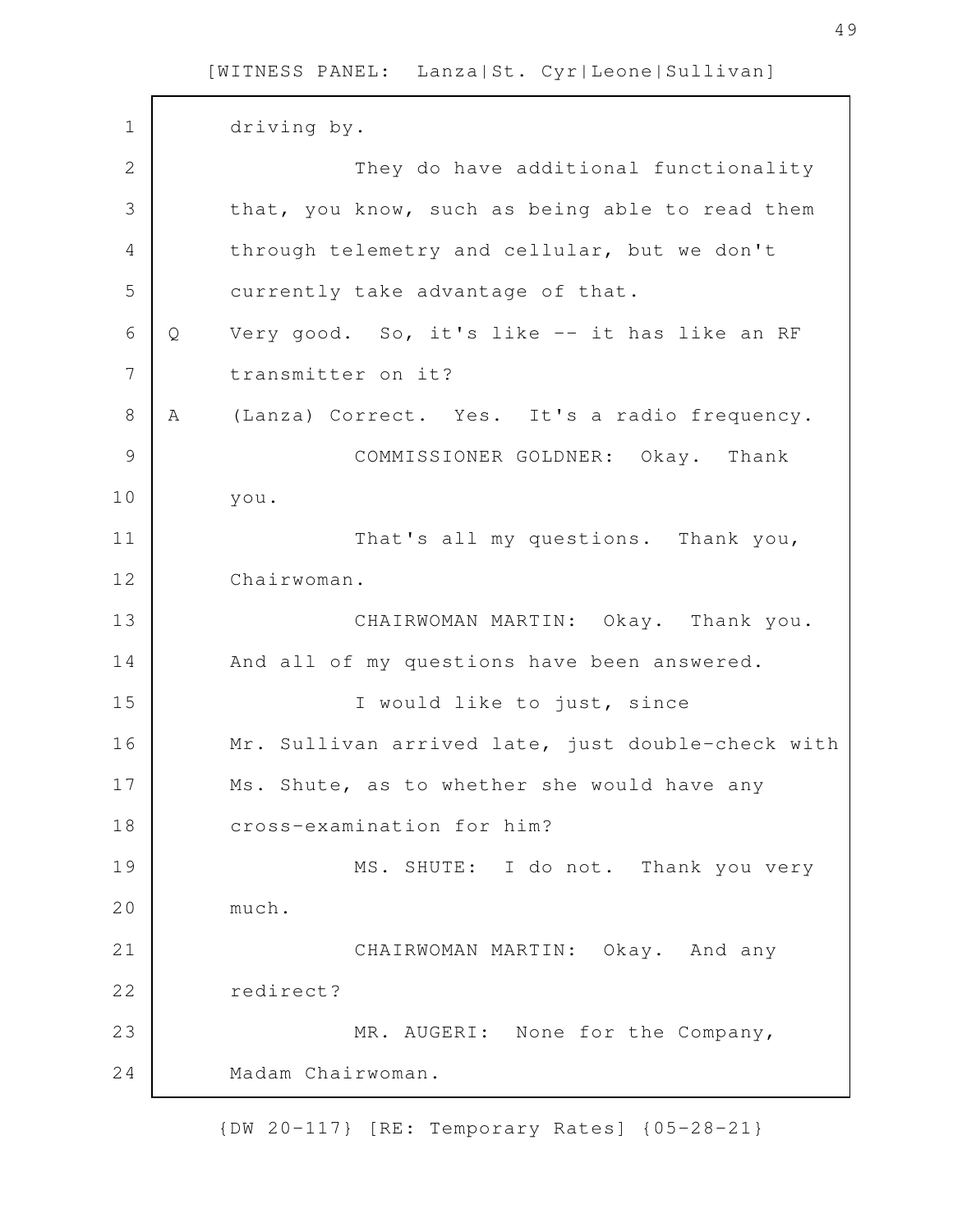CHAIRWOMAN MARTIN: All right. Then, anything else we need to do before we hear closing arguments? (Atty. Tuomala indicating in the negative.) CHAIRWOMAN MARTIN: Seeing none. Without objection, I will strike ID on Exhibits 1 and 2 and admit them as full exhibits. We will start the closing arguments with Ms. Shute. MS. SHUTE: Thank you very much. The Office of the Consumer Advocate has done a high-level review of this docket, and recognizes that there is a need in this rate case to provide relief prior to the implementation of permanent rates. We support the overall proposition for an increase in revenue of 12.31 percent through temporary rates, effective at the end of June, or on the date of the Commission order, if that occurs first. The effective date was very much a part of the negotiations for the OCA's agreement to the rate increase. This Settlement provides the balance between protecting ratepayers, instilling 1 2 3 4 5 6 7 8 9 10 11 12 13 14 15 16 17 18 19 20 21 22 23 24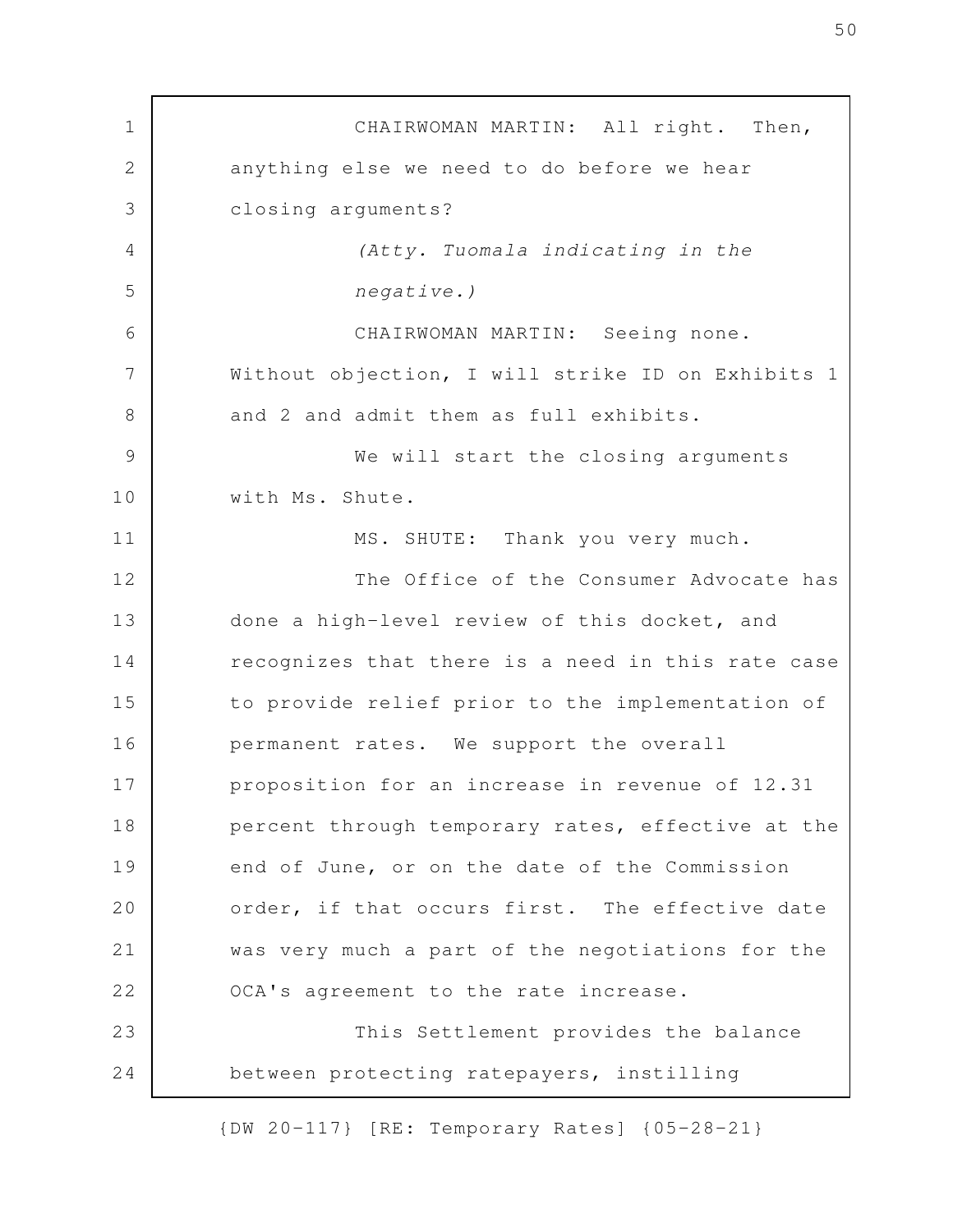gradualism, and ensuring that the Company has the resources necessary to continue safe and effective operations. We look forward to continuing to work with the Staff, intervenors, and the Company, to delve deeper into the details of the rate case, to determine what additional increase may be warranted for permanent rates, and to evaluate the rate mechanisms and rate structures. The OCA asks the Commission to approve the Settlement Agreement as just and reasonable. Thank you. CHAIRWOMAN MARTIN: Thank you, Ms. Shute. And Mr. Tuomala. MR. TUOMALA: Thank you, Madam Chairwoman. For the reasons outlined here in the presentation today, Commission Staff supports a temporary rate increase for Hampstead Area Water Company, Incorporated, as described in testimony, and also supported and outlined in the Settlement Agreement presented for the Commission's approval. Staff and the Settling Parties support 1 2 3 4 5 6 7 8 9 10 11 12 13 14 15 16 17 18 19 20 21 22 23 24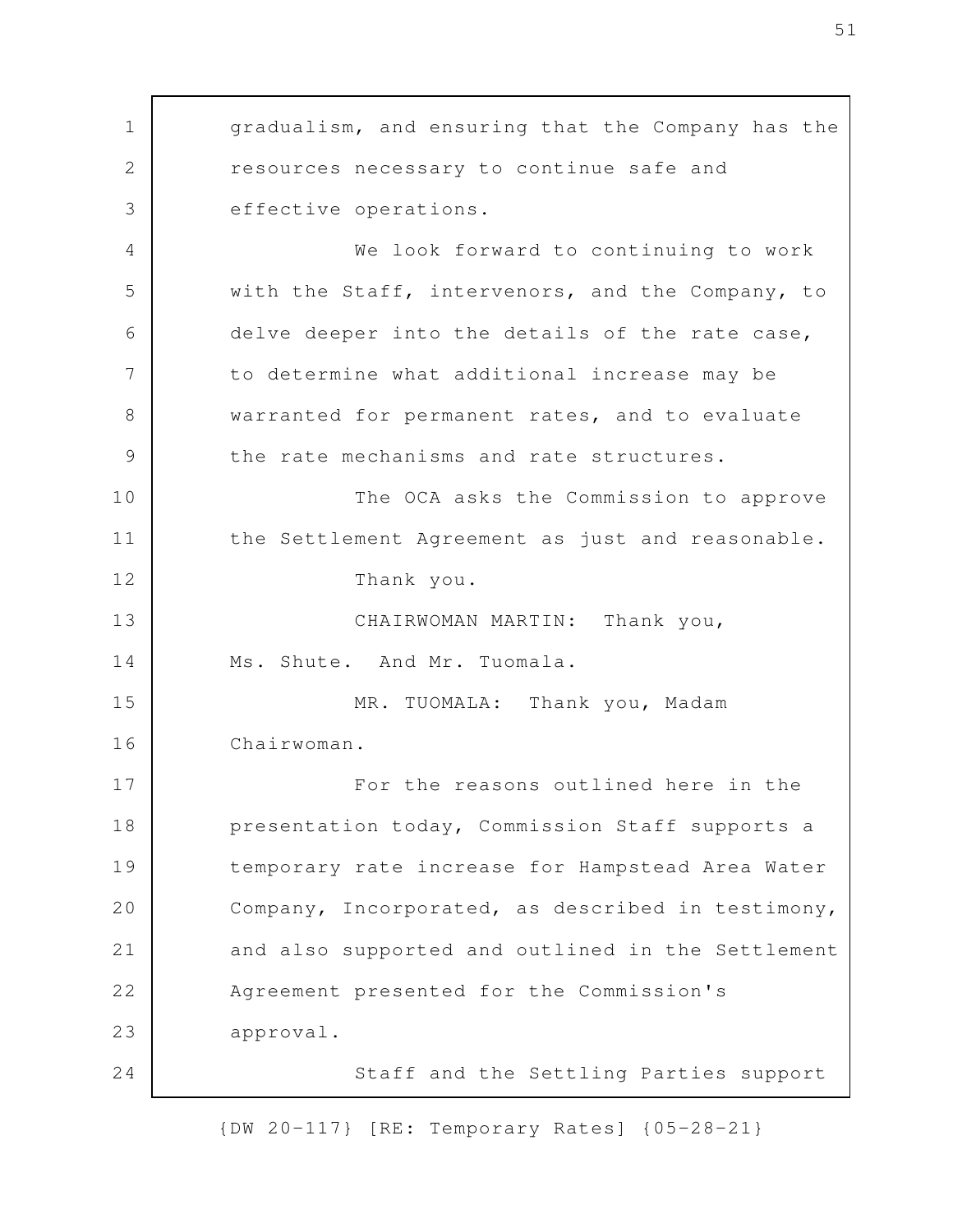that these rates be implemented on a service-rendered basis, effective either the issuance of the Commission order, or June 30, 2021, whichever is earliest. The Commission Staff believes that it is in the public interest, pursuant to RSA 378:27, to set temporary rates at the level described until the particular issues in this case, the permanent rate issues, can be fully vetted. And that those temporary rates are subject to recoupment with the final rates, pursuant to RSA 378:29. Staff would like to note that, while this is not a global settlement, meaning that all parties involved in this docket, particularly the five intervenors, did not sign the Settlement Agreement, as noted in the cover letter submitted by Staff in submission of the Settlement Agreement. The five intervenors did not take a position. So, they did not object to the Settlement Agreement. Staff believes that the Settlement meets the Company's need for rate relief. To that end, the Staff agrees that the rates are 1 2 3 4 5 6 7 8 9 10 11 12 13 14 15 16 17 18 19 20 21 22 23 24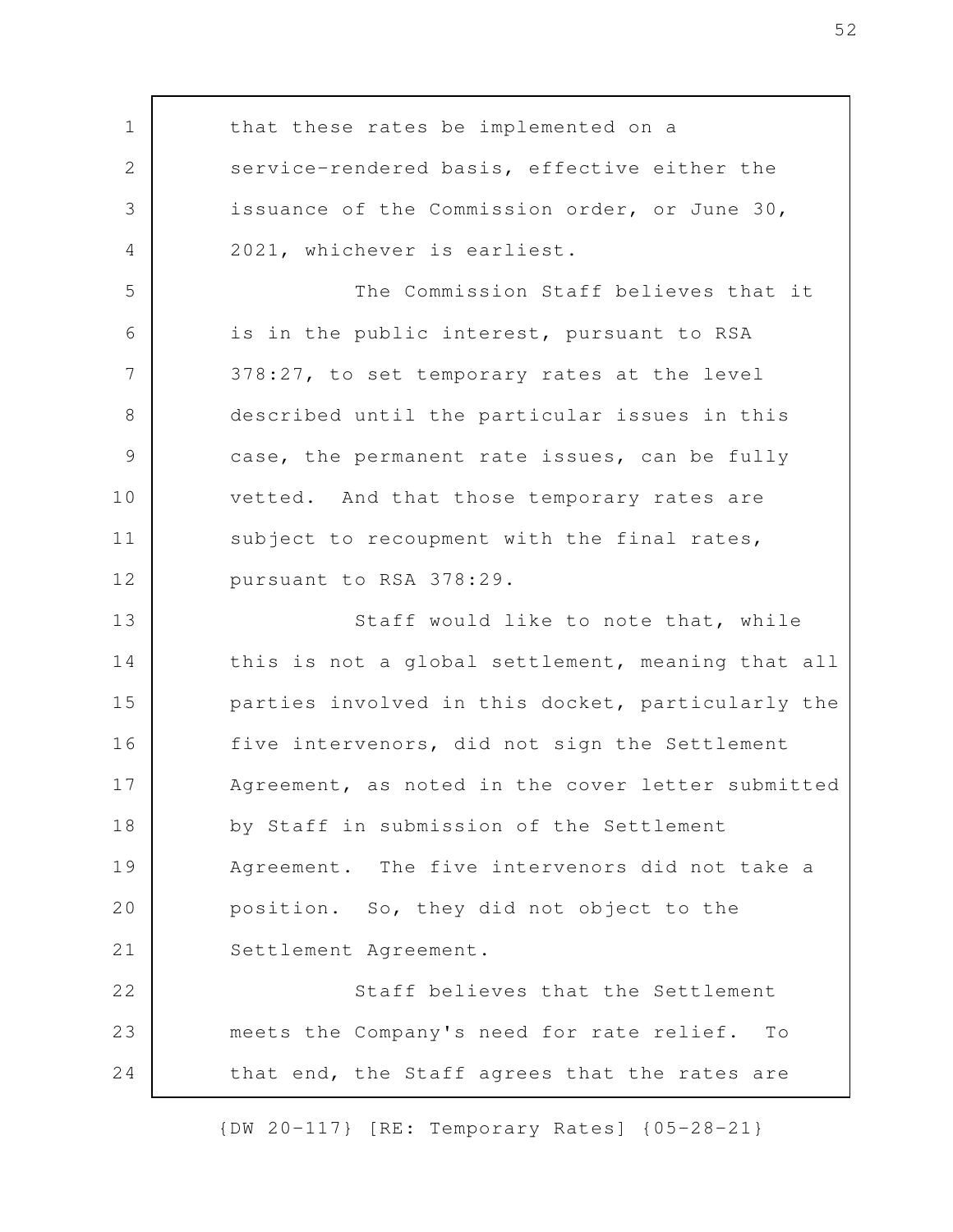just and reasonable and in the public interest, and recommends that the Commission approve this Settlement as requested by Staff and the Settling Parties. Thank you. CHAIRWOMAN MARTIN: Thank you, Mr. Tuomala. Mr. Augeri. MR. AUGERI: Thank you, Madam Chairwoman and the rest of the Commission. The Company believes that the establishment of these temporary rates, as presented in the testimony and in the now accepted Exhibits 1 and 2, represent a compromise that is reasonable, that the establishment of such temporary rates, if they are approved by the Commission, would be just and reasonable and in the public interest. The Company also believes that the effective date that has been compromised in part of this Settlement Agreement is reasonable, in that being the earlier of June 30th of 2021 or the date of such a Commission order. And, for all of the reasons that have been stated, the Company believes that the 1 2 3 4 5 6 7 8 9 10 11 12 13 14 15 16 17 18 19 20 21 22 23 24